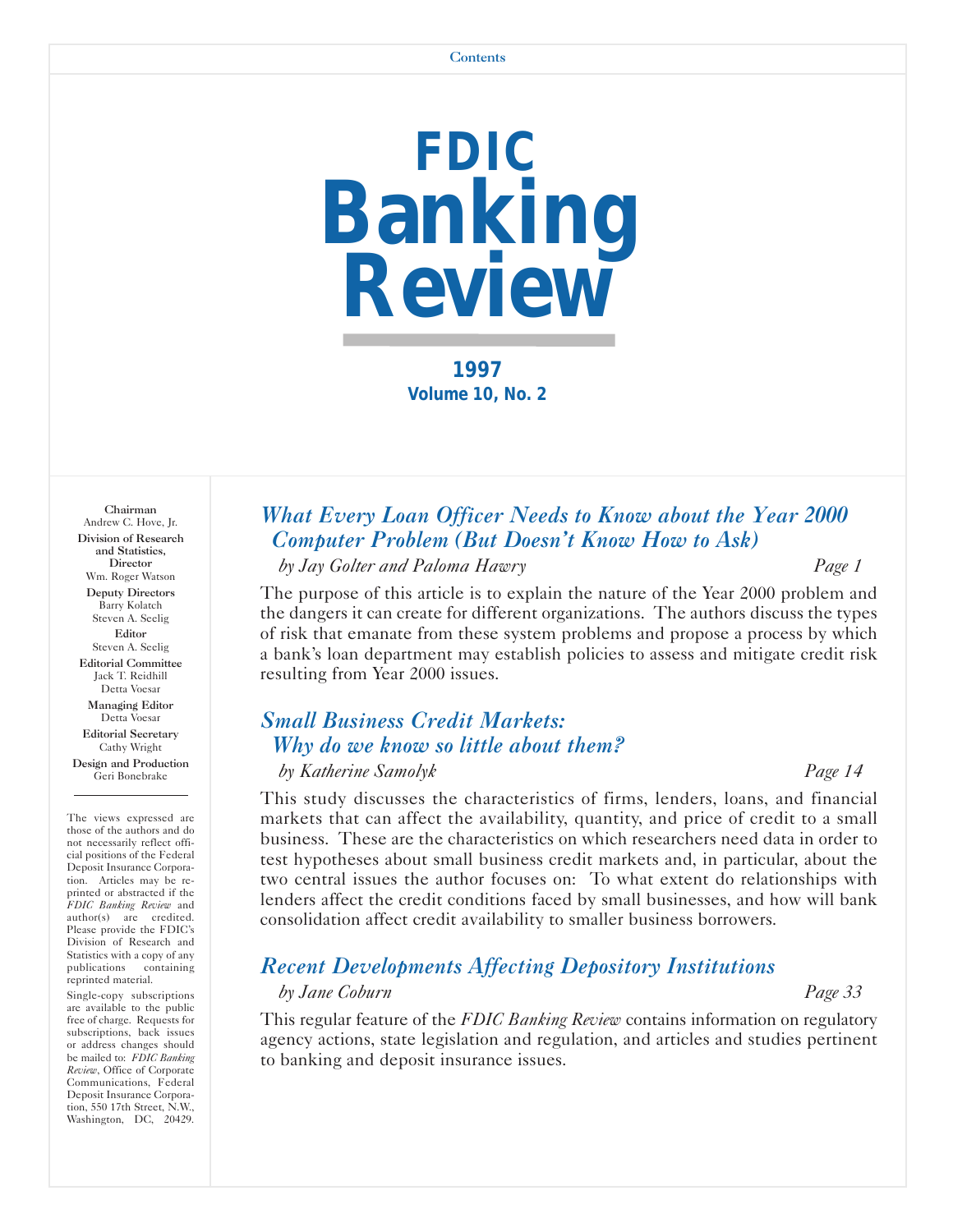# What Every Loan Officer Needs to Know about the Year 2000 Computer Problem (But Doesn't Know How to Ask)

by Jay Golter and Paloma Hawry\*

On May 5, 1997, the Federal Financial Institu-<br>tions Examination Council (FFIEC) issued<br>an inter-agency statement about the Year<br>2000 problem giving guidance on what financial intions Examination Council (FFIEC) issued an inter-agency statement about the Year 2000 problem, giving guidance on what financial institutions need to do to assure that they do not suffer serious computer-system failures related to the change of century on New Year's Day 2000.1 One section of the statement specifically addressed the potential credit risks that could arise from a borrower's inability to manage its own Year 2000 compliance efforts successfully:

"Financial institutions should develop processes to periodically assess large corporate customer Year 2000 efforts and may consider writing Year 2000 compliance into their loan documentation. Loan and credit review officers should consider in their credit analysis of large corporate customers whether the borrower's Year 2000 conversion efforts are sufficient to avoid significant disruptions to operations." (FFIEC (1997), 4.)

Moreover, the FFIEC anticipates issuing further guidance on Year 2000 issues, including those related to credit risk. Analyzing the scope of any firm's Year 2000 challenges is difficult for professional systems consultants, let alone for the typical loan review officer, who has a limited understanding of computer programming and systems integration and might feel ill-equipped to conduct the type of analysis called for in the interagency statement. The purpose of this article is to explain the nature of the Year 2000 problem and the dangers it can create for different organizations. The article discusses the types of risk that emanate from these system problems and proposes a process by which a bank's loan department may establish policies to assess and mitigate credit risk resulting from Year 2000 issues. A list of reference materials is also included.

## *ORIGIN AND NATURE OF THE PROBLEM*

In the Stanley Kubrick science fiction movie *2001: A Space Odyssey*, the computerized system operating a manned spacecraft has to be disconnected when it turns against the crew. One year earlier than predicted by the movie's title, many businesses may also find that their computers have turned against them, as many systems on which people depend cease to operate correctly. The problem lies in the inability of some computers to interpret correctly dates in which the year does not begin with 19—and failure to correct the problem before the immutable deadline could have dire results for any firm. In fact, many computer industry experts believe that unless firms have already made significant progress fixing the problem it is now too late for some of them to survive.<sup>2</sup>

<sup>\*</sup>Jay Golter is a financial analyst in the FDIC's Division of Research and Statistics. Paloma Hawry is a manager at the Actoras Consulting Group in Shaumburg, IL. The views and opinions are those of the authors and not necessarily those of the FDIC. Nothing in this article constitutes FDIC policy.

The authors wish to thank John McIsaac, Cory Hamasaki and James Jarrell for reviewing early drafts of this article and providing useful insights. Steven Seelig, Jack Reidhill, Jane Lewin and Detta Voesar also provided editorial assistance.

<sup>&</sup>lt;sup>1</sup>The authors' opinions, interpretations and representations regarding the FFIEC and its statements and policies, including the May 5 statement, are not to be relied on as FFIEC policy. The sole source of FFIEC policy is the FFIEC.

<sup>2</sup>For example, see Peter de Jager's remarks in Levy and Hafner (1997).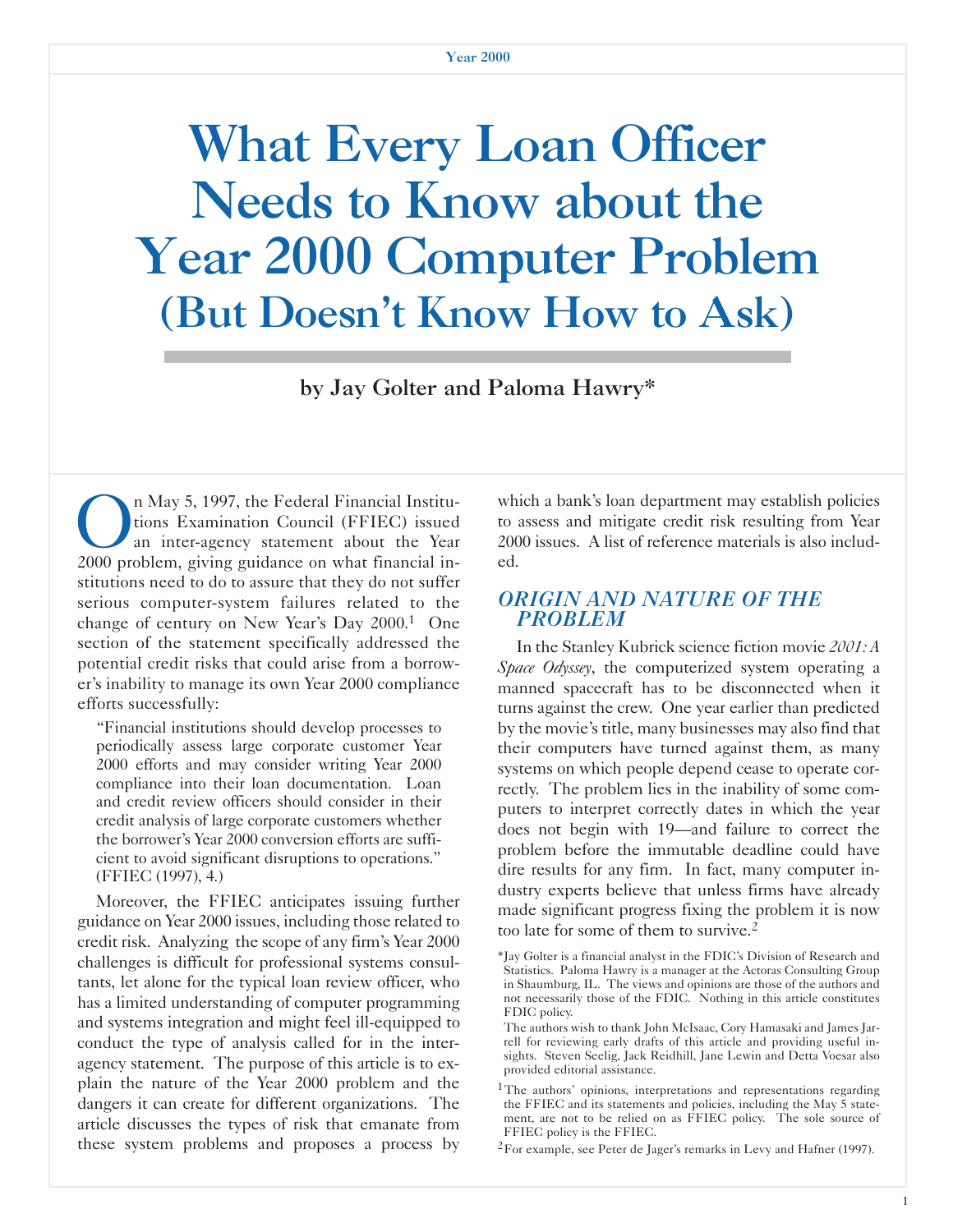The origin of the problem is that early computer programmers had to work around the constraints imposed by limits on the size of computer memory and by the expense of storing data. One useful technique was to represent dates with an implied century. For example, a date field holding the value "01/01/56" meant "January 1, 1956" and not "1856" or "2056." Use of this convention reduced the amount of storage required and improved the computer's processing speed. Date fields were expanded only when necessary. For example, a mortgage system might have four-digit years for "maturity date" but two-digit years for "opening date," "last payment date," "next mailing date," and so forth. The convention of representing years with two digits was also used when some components of systems with calendar functions (for example, the timer on a security system) were hard-coded.

Computer systems often use dates to determine how long something has existed (for example, to see whether it is time to perform scheduled maintenance in a manufacturing plant) and this determination is made by subtracting the earlier date from the current one. A system that orders a replacement part every five years, might record that a part was last being installed on June 1, 1992; on June 1, 1997 the system would calculate that "97/06/01" – "92/06/01" represented five years and that the part needed replacing. However, in the Year 2000, the system might conclude that the part is -97 years old  $($ "00/01/01" – "97/06/01" = -97 1/2 years). How the computer would then proceed would depend on how the programming instructions had been written. Some systems might recognize the calculated age as being invalid and might generate a report listing such occurrences for further investigation. Other systems might leave the replacement parts unordered since they would never reach a calculated age of five years.

To the extent that the eventual consequences of using date shortcuts were contemplated during the 1960s and 1970s, it was believed that the underlying programs would be replaced well before the century changed and that if they were not, that there would be plenty of time to correct the problem. Even some programs written recently may contain some elements that will malfunction in date calculations after Year 2000. Now that the century is drawing to a close, however, the time left in which to correct this problem is rapidly shrinking.

The actual amount of time required to modify a system that has a century date problem can vary significantly depending on a number of factors. These include the age of the systems in operation; the num-

ber of systems in operation; the number of programs and lines of code in all systems; the number of computer languages in which programs are written (and the availability of programmers with skills in those languages); the quality of the system maintenance that has been performed (in particular, the extent to which documentation explains the purposes of each computer instruction); the extent to which electronic data are exchanged with other parties; and the degree to which the organization depends on equipment with embedded microchips that may not function properly in the next century. And what makes Year 2000 remediation programs particularly challenging is the need to (1) find *all* of the places where date problems might lead a program to miscalculate or terminate; (2) coordinate the repairs of all parts of the overall system so that no one repair interferes with the operations of other parts of the system; (3) test the repair by using data that accurately mimic the processing that will occur in the next decade; and (4) complete the project without any time extensions being granted.

## *Six Concentric Circles of Risk*

To assess each bank's credit-risk exposure to Year 2000 problems, it is necessary to understand the operational risks that Year 2000 creates for a bank's borrowers.3 These risks are like ripples in a pond, moving outward from the center of the firm's operations. The central risk lies in the firm's computer systems that handle core applications. These functions traditionally were housed on mainframe systems, but recent developments in data processing have moved much of this activity onto other platforms. The second circle of risk encompasses networks and PCs that may be important in the day-to-day operation of a firm. The third circle of risk involves exchanges of data with third parties. The fourth represents equipment built around microprocessors that operate with internal calendars. Extending outside the company, the fifth circle is composed of business partners—those organizations that provide essential services or are key customers of the firm. Finally, the sixth circle of risk is represented by the macroeconomy which may be adversely affected by the disruptions that result from efforts to adjust to the uncertainties posed by this unprecedented challenge and from the failures of some to prepare successfully for the date change.

<sup>&</sup>lt;sup>3</sup>This section is abstracted from the authors' unpublished manuscript, "Circles of Risk," which provides much greater detail about the areas that organizations need to address in their Year 2000 remediation projects. Readers can obtain copies by sending an e-mail message to: jgolter@fdic.gov, or to PHawry@Compuserve.com, or by calling 202-898-3924.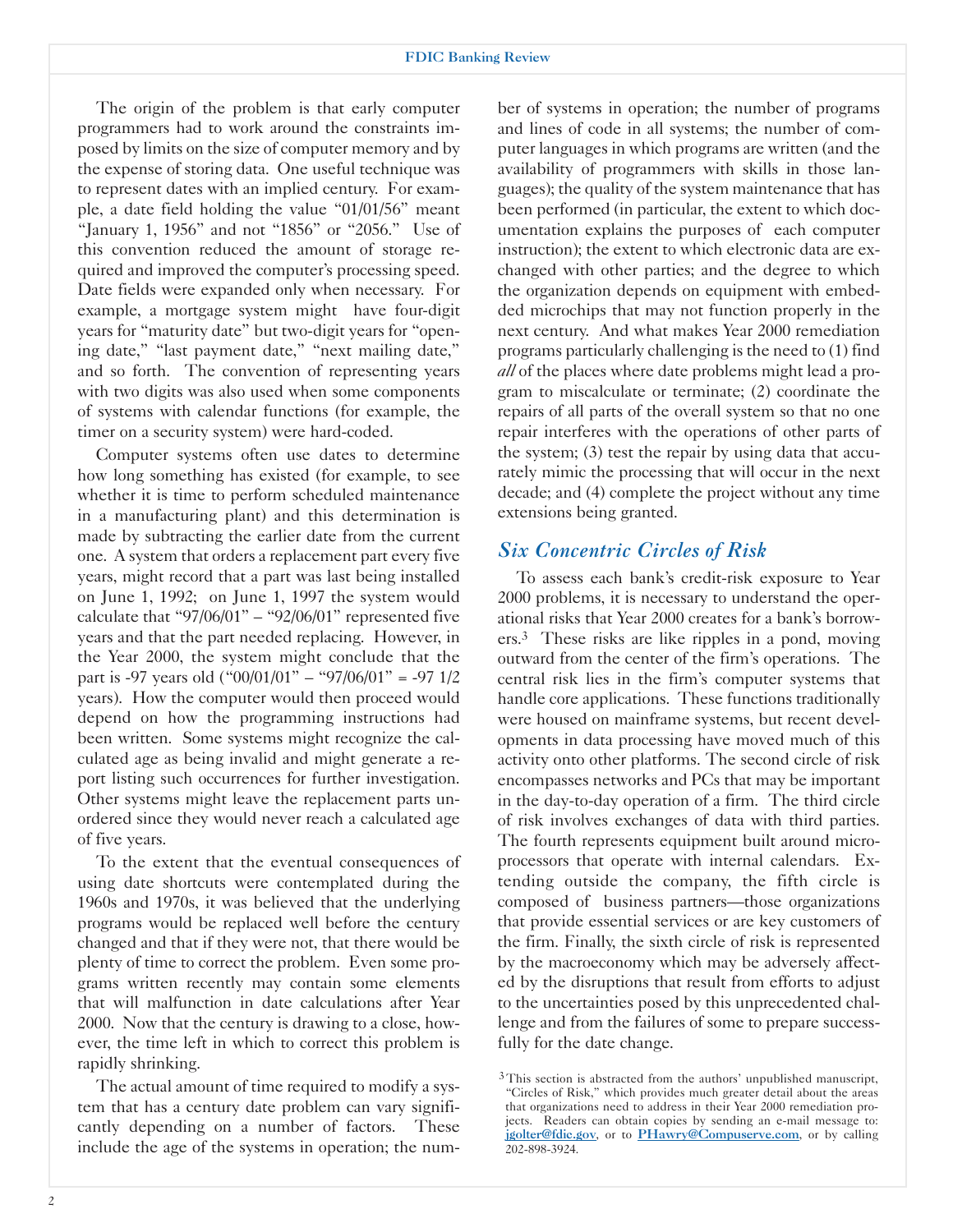#### *First Circle: Core Application Systems*

In most large organizations, computer systems perform critical functions, including payroll, inventory management, accounting, accounts payable and receivable processing, and scheduling (of staff, production, or deliveries). The software used to run each of these processes may have been developed by an in-house programming staff or purchased off the shelf from a software firm, or it may represent a combination of offthe-shelf products and custom-developed applications.

If operations are to continue unaffected by the date change, many elements of a firm's core system need to be scrutinized, and either modified and tested or replaced. This process must be conducted on all important components of the system in a coordinated fashion so that the replacement of one part with a centurycompliant version does not interfere with the functioning of another part with which it interfaces.

The important components include the system's hardware, its operating system software, and its application software (for example, the general ledger system). If any of these components is incapable of properly handling dates in the 21st century, it will probably have to be replaced with a newer, Year 2000-compatible version, but the upgrading of one component may require the upgrading of other components as well.

Programs will have to be examined line by line to look for places in which dates are used. Date-sensitive functions must be analyzed to verify that they will perform properly when dates from the 21st century are used. Every modification must be tested to ensure that the change does not inadvertently affect either another part of the program or one or more other programs on the system. The difficulty and cost of converting inhouse applications will depend partly on how well those systems are documented.4

#### *Second Circle: Networks, Workstations, PCs*

The search for an institution's vulnerability to Year 2000 problems moves outward from the mainframe system to other data processing systems. Although the core functions of larger organizations usually reside on a mainframe computer, many important tasks may be performed on a network system, on a workstation, or on a stand-alone PC. A firm might be able to function without these systems for an extended period of time, but doing so would cause a great deal of disruption and  $4^{4}$ Documentation" refers to the text descriptions in clear English of the inconvenience. Thus, part of a Year 2000 compliance purpose and logic behind each section of computer code.

plan should include testing a network's hardware, software, and central data.

#### *Third Circle: Third-Party Data Exchanges*

The next circle of vulnerability involves exchanges of data with other entities. Even though an institution may have corrected all of its own data-processing systems, it may still be vulnerable if it is not prepared to read accurately the data it receives from other sources. One of the ways in which automation has developed over the years is by increasing the use of systems that exchange data between organizations. An example is Electronic Data Interchange (EDI) systems, in which a major customer and all of its suppliers exchange important data—from initiation of orders through invoicing and payment—without manual intervention. This development complicates the Year 2000 compliance process because all of the parties must agree on how the data will be modified. As each side of the data stream modifies and updates its data systems, it is important to coordinate and test the results with the counter-party.

#### *Fourth Circle: Plant and Equipment*

Although data-processing systems create the key areas of risk for many organizations, other places may also make an organization vulnerable to Year 2000 problems. Many important pieces of equipment, including telephone switchboards, security systems, HVAC, and elevators, may operate with embedded microprocessors that employ calendar functions and it is not always obvious that a particular piece of machinery has date functions incorporated in it. These must be tested to determine how they will behave when the century changes.

The potential failure of embedded microprocessors could expose some organizations to risks even greater than the ones faced from a malfunctioning data-processing system. Some manufacturing processes may rely on control systems that receive time-stamped data from sensors, compare the changes over time between readings, and either signal an operator that some procedure should begin or automatically make some adjustments to the process. If such control units incorrectly determine the sequence in which readings have occurred or incorrectly calculate the time between readings, they may fail to perform properly. The failure could disrupt the manufacturing process and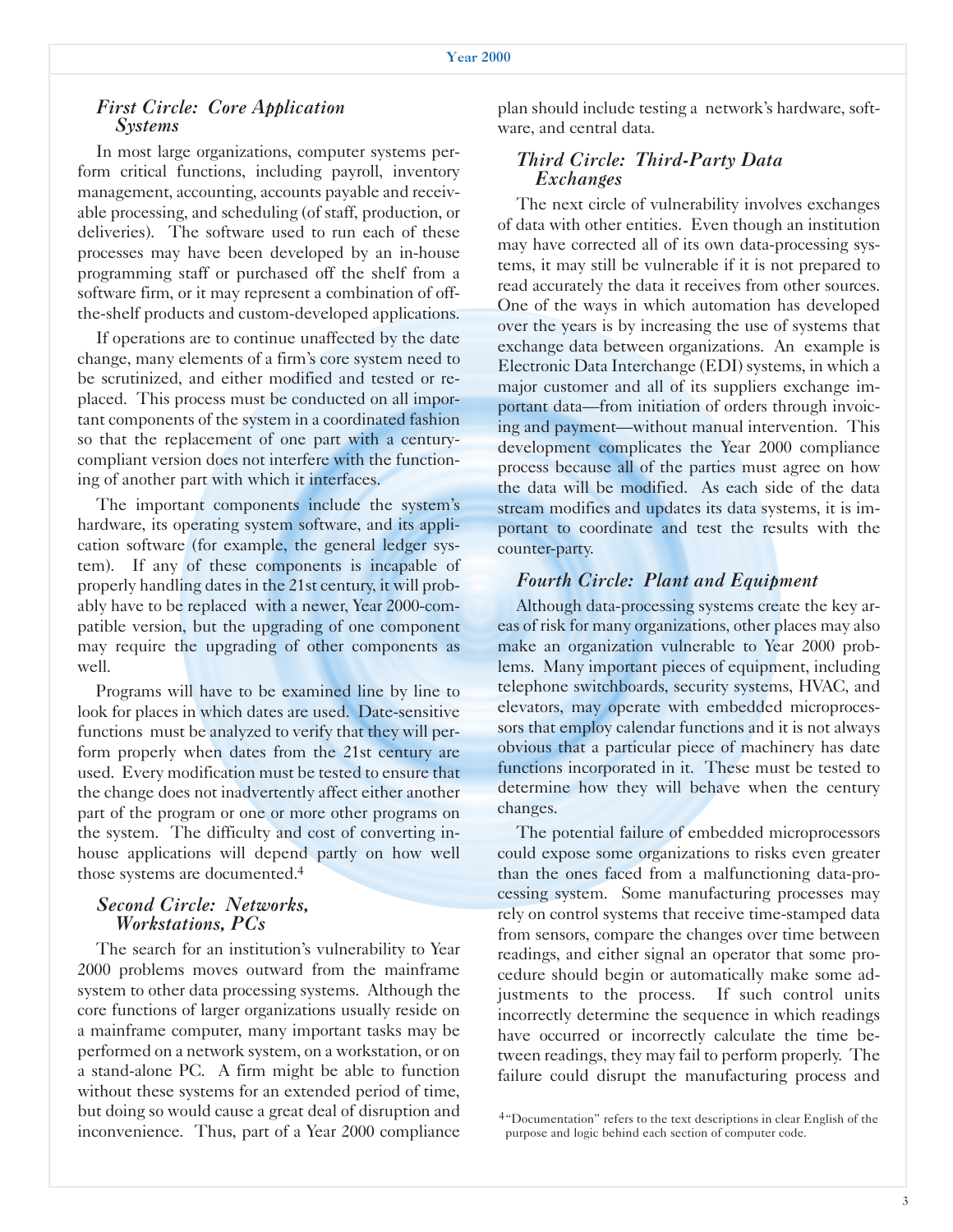adversely affect a firm's ability to generate revenue. To determine in advance which machinery will be impaired, it is necessary to know how it was designed, and what the capabilities of the embedded microprocessors are.5

#### *Fifth Circle: Business Partners*

The next circle of vulnerability is located outside of the firm itself. All business organizations depend on suppliers to provide essential goods and services. If any of these suppliers has difficulty providing service, the organization's own operations could be adversely affected. Therefore, it is important for all firms to perform due diligence on their important suppliers to make sure that each has adequately addressed Year 2000 issues. Similarly, when a firm makes business planning and trade credit decisions, it should look at the vulnerability of its customers.

#### *Sixth Circle: Macroeconomic Repercussions*

The final circle of risk to which an organization is exposed because of date-change problems involves the economy as a whole. This is important to banks because, in general, a poorly performing economy will lead to a deterioration in the quality of a bank's loan portfolio and will therefore require an increase in loanloss reserves.

The most immediate economic disruption from Year 2000 problems is the large cost that many firms will incur in fixing their systems to prepare for the next decade. This cost includes the opportunity cost of not being able to undertake other investments during the remaining years of the 20th century because of the need to focus resources on Year 2000 conversions.

As firms engage in "prudent" planning for the date change, their not being able to determine with any certainty which goods and services will be available uninterrupted after January 1, 2000, may lead them to build up inventories of raw materials and finished goods. This anticipatory stocking up is like the rush to buy batteries and various staples when a major storm is predicted. In these cases, simply the process of accumulating inventories and then reducing them back to normal, will cause some distortions in the overall level of economic activity.

6 Jones (1996), 38.

Finally, economic disruption will be caused by the actual failures of some systems or enterprises. Initially, failures will be caused by the inability of individual organizations to fix critical systems in time. Between now and the Year 2000 some marginal firms may choose not to incur the cost of converting a system and may subsequently go out of business. One analyst predicts that Year 2000 problems will create a 1 percent level of risk that any given Fortune 500 corporation fails, a 3 percent risk of failure for any given small firm (less than 1,000 employees), and a  $5 - 7$  percent risk for any given mid-size firm  $(1,000 - 10,000)$  employees). The analyst notes: "Mid-sized corporations . . . have historically shown a distressing tendency to utilize quite a lot of software, but to be only marginally competent in how they build and maintain the software. . . . There are about 30,000 companies in the 'mid-size' range in the United States, and a 5% to 7% business failure rate would mean that from 1500 to about 2100 companies might close or file for bankruptcy as a result of the year 2000 problem. This is a significant number and it is an open question as to whether the impact of the year 2000 problem is severe enough to trigger a recession."6

Another analyst, Dr. Edward Yardeni, Chief Economist at Deutsche Morgan Grenfell, has written extensively about the Year 2000 and its potential effects on the world economy.7 Based on his analysis of the remediation efforts to date of the federal government, the electric utility industry, the transportation industry and other components of the economy, Dr. Yardeni has estimated that "there is a 40% chance of a global recession during 2000 as severe as the 1973-74 downturn."8

The magnitude of the economic effects of the Year 2000 will be determined by how successfully each firm, each government entity, and each nonprofit organization addresses the problems it faces. As a whole, the banking industry has demonstrated a greater awareness of the problem than most other sectors of society, so bankers are in a good position to inform their customers and other members of the community about the nature and urgency of the problem.

## *ASSESSING AND MITIGATING RISK IN COMMERCIAL LOAN PORTFOLIOS*

The earnings of a lending institution could be significantly reduced if the bank's commercial customers were delinquent or had to default because of Year 2000 problems within their own systems or within the system of their important customers and/or suppliers.

<sup>5</sup>A good source of additional information about Year 2000 risks within embedded technology is the Web site of the (British) Institute of Electrical Engineers (www.iee.org.uk/2000risk/).

<sup>7</sup>Dr. Yardeni's various articles on the subject are all available on his Web site at www.yardemi.com/cyber.html.

<sup>8</sup>*The Y2K Reporter #11*, January 5, 1998.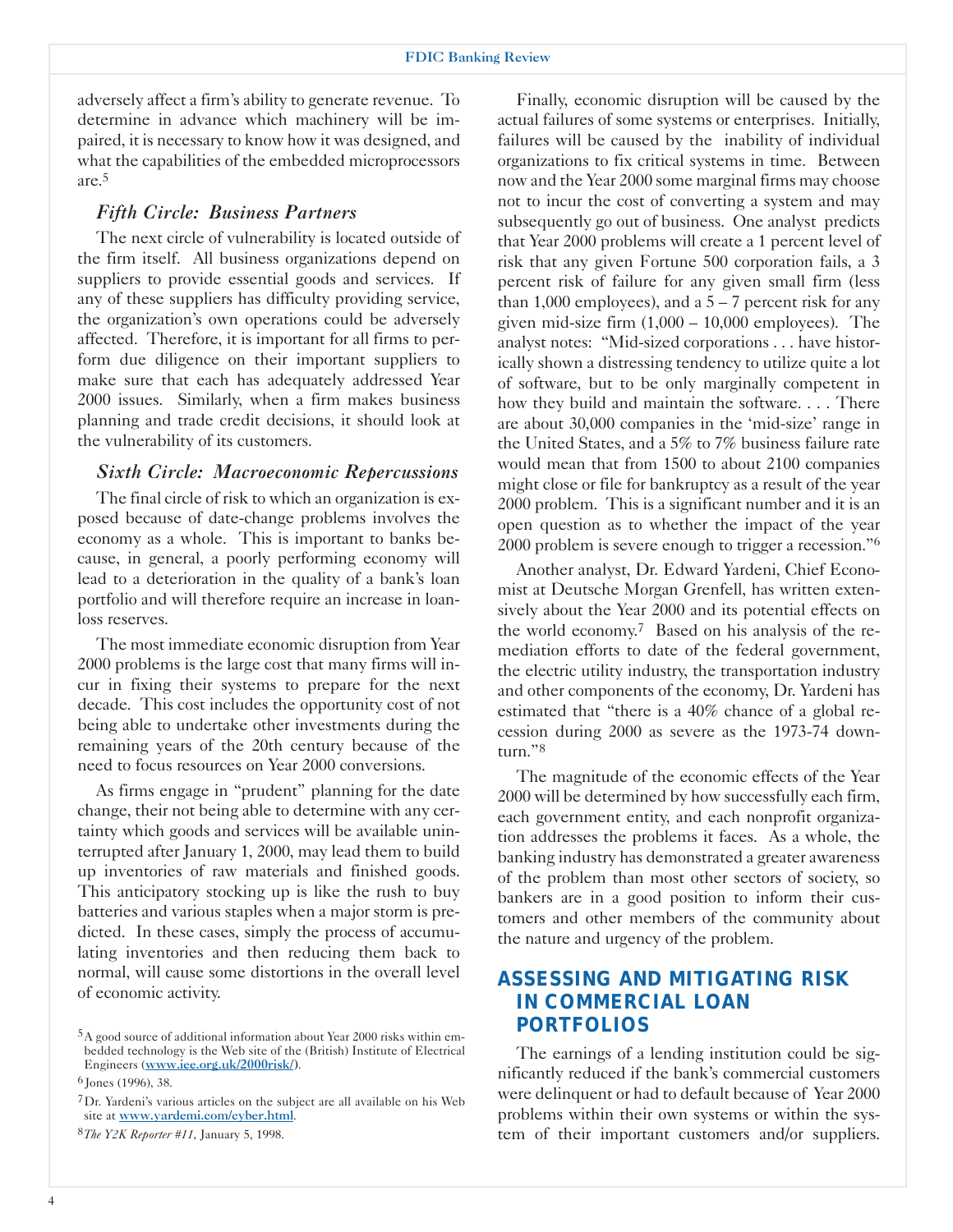Banks should therefore incorporate analyses of their customers' Year 2000 risks into their loan review process.

When a thorough assessment gives the lender confidence in the borrower's ability to handle its Year 2000 challenges, both parties can benefit. Firms that complete extensive Year 2000 remediation projects will probably find that after the date change, even though they may experience disruptions that impair their cash flows, these disruptions represent manageable, temporary events. Bank loan officers who have been monitoring those remediation projects will be better able to recognize when a firm's problems are temporary and thus when the firm deserves credit extensions.

Managing the risks in a commercial loan portfolio involves setting up a program to evaluate four aspects of each loan. First, if the borrower became delinquent or were to default how seriously would the bank be affected. Second, how seriously could Year 2000 problems affect the borrower. Third, how well is the borrower dealing with these risks. Finally, how can the bank best minimize its exposure to Year 2000 risks. In establishing a program to manage these risks in its commercial loan portfolio a bank may wish to use the following elements as a starting point: planning and strategy, assessment of portfolio risk, customer assessment, tools and procedures, and integration into the existing credit review process.<sup>9</sup>

## *Initial Planning and Strategy*

Senior management at banks should consider developing an approach for addressing the Year 2000 risks within its loan portfolio. The first step in addressing these risks is to develop a strategy. Then plans will have to be developed for implementing the strategy. (Because time is the scarcest resource in all Year 2000 activities, many of the necessary activities may have to be performed simultaneously.) The strategic questions that should be considered include the following:

- Should the bank take a defensive posture at the risk of alienating some long-term customers?
- How will the bank deal with customers who do not appear to be adequately addressing their Year 2000 challenges?
- Should the bank view current and new customers' needs to finance Year 2000 conversion projects as an opportunity to increase lending?
- Under what circumstances will the bank provide additional working capital to a borrower whose cash flows have been disrupted by problems related to the Year 2000?
- How will the bank evaluate the Year 2000 risks within its loan portfolio? How will individual loans be prioritized for Year 2000 assessments?
- How will the bank monitor and track its exposure to Year 2000-related credit-quality risks?
- How much assistance will the bank give to its customers in dealing with their Year 2000 projects?
- Will the bank require that Year 2000 compliance be written into covenants for new and renewing credits?
- What information about a commercial customer's Year 2000 readiness will be communicated to third parties, such as partners in a loan participation, credit bureaus, or other potential lenders?
- • How will the commercial loan department's Year 2000 project be integrated with the bank's other Year 2000 projects?
- How much detail will the bank provide to commercial customers and other business partners who, as part of their own due diligence efforts, inquire about the bank's Year 2000 readiness?

Personnel from several areas of the bank will need to be involved in the early planning phases. The board of directors should approve the final action plan, oversee its implementation, and ensure that adequate resources are provided. Senior management needs to sponsor and develop the strategic plan and be responsible for ensuring its successful implementation. Commercial loan officers will communicate the bank's policies to its customers. They will also obtain the information that will be used to assess the customers' Year 2000 readiness. The loan assessments will be incorporated into the credit approval and loan review process. The Loan Review and Credit Departments will need to develop the procedures by which Year 2000 Review Department will also want to help plan for the prioritizing of credits in the loan portfolio for risk analysis. The legal staff (or outside counsel) and the Risk Management Committee will need to review the loan agreements to determine whether additional

<sup>&</sup>lt;sup>9</sup> This article does not attempt to provide an exhaustive list of all the programs a bank may undertake to manage the Year 2000 risks in its loan portfolio. Each bank will need to develop a program that is appropriate for the unique Year 2000 characteristics of its customers.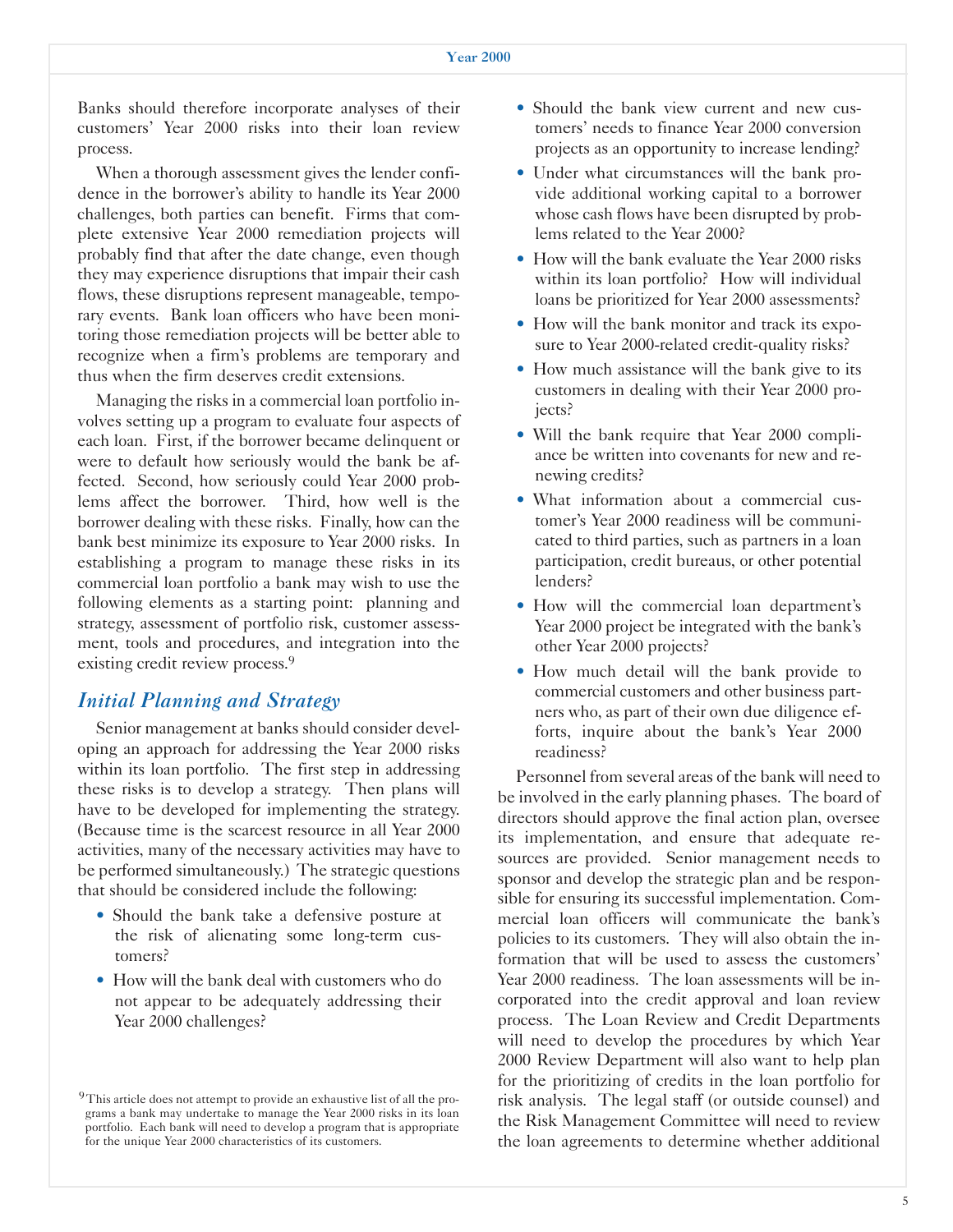language or covenants should be added to cover Year 2000 concerns.

The Data Processing Department may be asked to describe its Year 2000 project to the other parties mentioned above, to help them understand the scope and complexity of some of the issues borrowers will be facing and to give the loan officers a better understanding of the information the customers will provide. In some cases it may prove useful for data-processing personnel to accompany loan officers to meetings with customers about Year 2000 issues. Other internal parties that may also be involved in developing and implementing a risk management project include Cash Management, Corporate Trust, Audit and Marketing.

At the end of the initial planning process, a written program that describes not only policies and procedures but also each division's role in implementing the plan should be presented to the board of directors for approval.

## *Assessment of Portfolio Risk*

After completing the initial planning, commercial banks will need to develop a process for evaluating the nature and scope of the Year 2000 risks in their loan portfolios. They will also need to establish priorities for mitigating those risks. Each loan portfolio is unique and contains a different mix of industries, loan structures, collateral, and loan sizes. Moreover, some commercial customers have sophisticated in-house systems and maintain direct control over the majority of Year 2000-affected processes, whereas others are highly dependent on the technology of third parties, such as suppliers or distributors. Because lenders are unlikely to have the resources, time or training to audit the Year 2000 compliance of every commercial customer, they must develop some means of identifying the greatest risks and addressing them efficiently while engaging their other customers in less-extensive forms of monitoring.

Institutions may choose to analyze the riskiness of each lending relationship through a two-step process. The first step would involve classifying the portfolio according to the risks posed by different types of customers; increasingly-intensive levels of monitoring requirements could then be applied to the classes of loans that present the greatest risk to the institution. In the second step, the individual efforts of the customers in each stratum would be evaluated so that entities that have not taken adequate measures to deal with the Year 2000 challenges they face could be identified.

Loans have four major characteristics that contribute to the degree and nature of the potential Year 2000 risks they pose for the lender. These four risk categories are the type of business, the relative size of the credit, the structure of the loan, and the type of collateral. A particular customer may contribute risk in all four categories. Some banks may choose to distill this process of measuring risk into a scoring system to rank the risks presented by each borrower. Others may choose to develop a system in which borrowers with similar risk profiles are grouped together. The statistical analysis and sampling approaches for risk monitoring are discussed later in this article.

*Line of business risk.* Because of the businesses some borrowers are in, they may not face much direct risk from Year 2000 problems. Other borrowers that rely on sophisticated automation for producing, delivering, or getting paid for their products and services, will face much greater risk. For example, it is difficult to imagine how a barber might be put out of business because of Year 2000 difficulties. On the other hand, a medical practice—even a small one—will have many more sources of vulnerability: a doctor's practice could be severely threatened if his or her switchboard (or an answering service's switchboard) failed for an extended period, or if access to on-line patient records was lost, or if sophisticated diagnostic or testing equipment malfunctioned and produced inaccurate readings, raising issues of liability, or if billing systems that are linked to medical insurance companies ceased to work. To some extent, determining the risks posed by certain types of businesses may become an iterative process. As more is learned about the problems uncovered and being addressed by one borrower, the risks facing other borrowers in the same industry may become clearer.

*Proportionality risk.* The larger a credit facility is, the greater the bank's potential exposure. Hence, special attention should be paid to the larger credits in the loan portfolio. Of course, the bank's potential exposure from a customer would include unused lines of credit, outstanding letters of credit, guarantees made on other credits, any portions of a loan that were sold with recourse in a participation agreement, and any other exposures the bank might have from its dealings with the customer, including those that could arise from derivative contracts created on the customer's behalf.

*Credit structure risk.* The structure of a loan may affect its riskiness. Loans that mature before the Year 2000 will impose risk only if the borrower anticipates rolling over the credit. Amortizing loans may represent less risk than unsecured lines of credit from which customers can draw funds at will.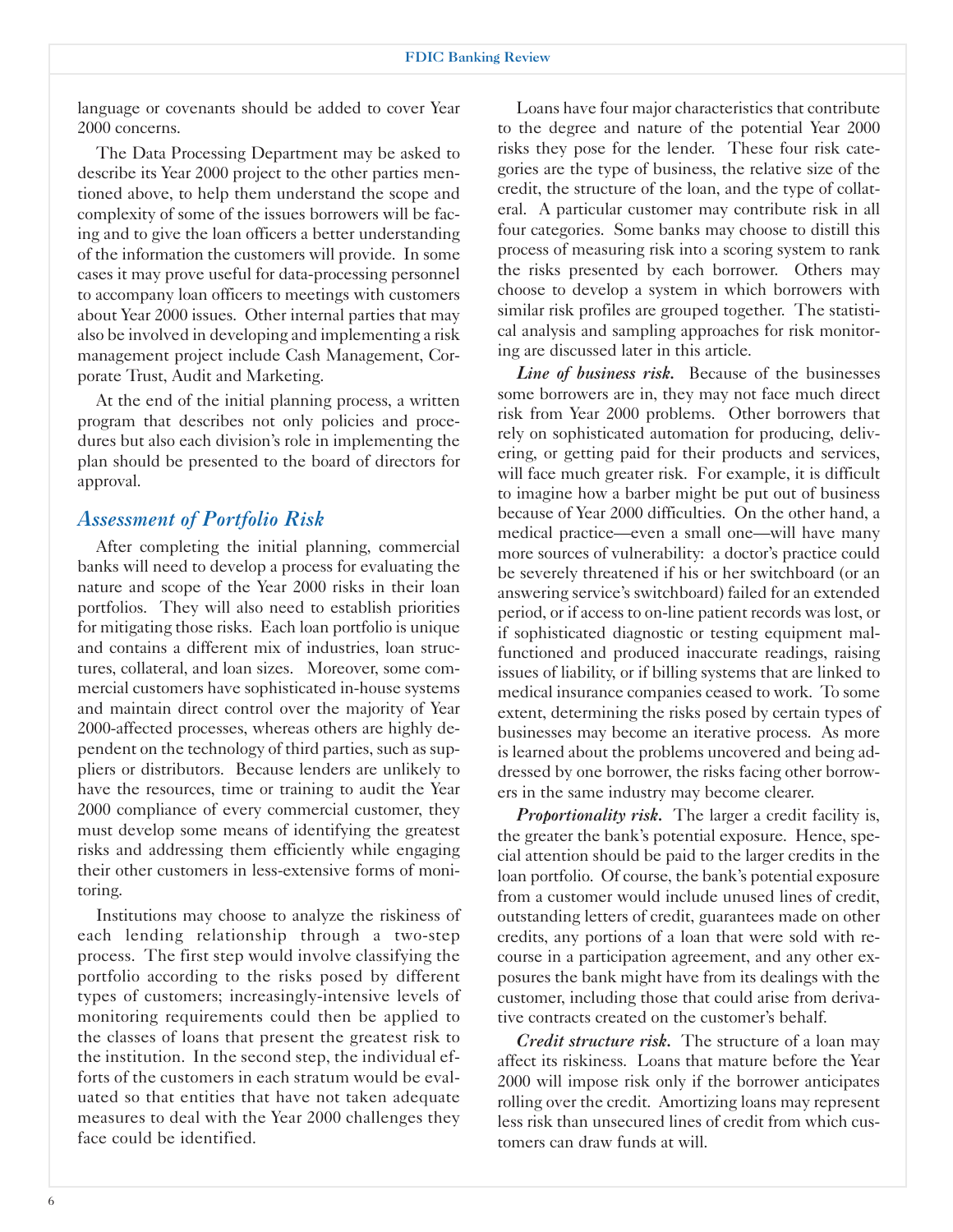*Collateral valuation risk.* Collateralized loans may lose value if the collateral itself becomes impaired by Year 2000 problems. For example, some sophisticated production equipment may malfunction after the century changes because of embedded noncompliant microchips that operate or control the machinery. Should the equipment fail and be difficult or impossible to repair, the borrower could have difficulty maintaining production and making payments on any loans. In this case, having a lien on collateral—the broken equipment—would not bring the lender any relief, but defaulting loans that were collateralized with real estate or government securities would be less likely to impose large losses on the bank.

The ultimate purpose of the portfolio risk analysis is to develop the bank's program of reviewing and dealing with its individual customers' Year 2000 projects. For example, a bank may define four regimes of increasingly intensive review. The minimal regime might involvements conding with  $\frac{1}{2}$  for relative corresponding with  $\frac{1}{2}$  (or

aware of Year 2000 is and h

on a questionnaire determine

The mightare intensive regime to the minimal regime processes will this interview on-site interviews on a question and one question and the characteristics of a well-executed Year 2000 com-<br>
most interviews between the bo between the borrower's Year 2000 project manager and pliance project follow. information reviewed, different follow-up programs could be defined for customers in each program.

Risk management targets could be established. For example, a bank may decide that customers whose credits aggregate to at least 40 percent of total borrowings would receive the most intensive monitoring, and that no more than 15 percent of aggregate borrowings would be subject to the least-intensive regime. Similar goals could be established for the other risk categories. As customers are assigned to the appropriate monitoring program, the bank is then able to determine whether it is adequately covering its identifiable risks.

## *Assessments of Customers*

A bank's Year 2000 awareness effort should include all commercial customers. Thus, borrowers will be aware of the risks they face and will understand the activities they must engage in to reduce those risks. At a minimum, customers who were identified during the analysis of portfolio risk as contributing the greatest risks to the bank should be required to submit descrip-

tions of their Year 2000 project remediation plans. The bank can then assess the reasonableness of the plans and the progress being made towards completing the project.

A customer's overall viability at the turn of the millennium can be affected by many factors, and lenders cannot expect to become as knowledgeable as expert consultants on Year 2000 project management. In many cases, loan officers, therefore, will need access to expertise, whether from within the Year 2000 compliance team in the bank's Data Processing Department or from outside consultants. Ultimately, however, lenders will need to become familiar enough with the issues involved in Year 2000 project management to understand the assessments being made by those experts.

Lenders need to determine whether their customers have the commitment and skills to ensure that critical processes will function and contingency plans have been developed. Lenders need to be reasonably as- $\theta$  risk is understood and is managed

b the bank's program of reviewing and deal-<br>
and deal-<br>
as individual customers' Year 2000 projects.<br>
Lenders need to determine whether their customers<br>
be, a bank my define four regimes of in-<br>
intensive review. The minim the bank's loan officer (accompanied by someone with *Sponsorship:* The Year 2000 project is sponsored by Year 2000 expertise, perhaps from the bank's Year 2000 the CEO or the board of directors and a senior, experiproject team) and a request for regular progress reports. enced project manager is assigned to it and is account-A description of each regime would specify how the able. *Scope:* The project encompasses all potential initial customer contact would take place, what infor- areas of risk, not just the data-processing systems; the mation would be received from the customer, and how assessment extends to infrastructure, equipment and the responses might be evaluated. On the basis of the external relationships. *Priorities:* The organization has prioritized key areas of risk and remediation plans are scheduled to address all mission-critical areas. Areas that may begin to fail earlier than others are scheduled for prompt remediation. The first step in this process is to inventory all systems and equipment that may be at risk—and any large organization that has not yet begun to do this by the time the present article is published should be considered a high risk. *Plan:* The borrower has a written plan for addressing Year 2000 problems, and it includes a reasonable timetable for completing important milestones; the timetable must leave sufficient time to test the programming changes that are implemented, and allow sufficient time to accommodate unexpected problems. *Resources:* The project has an adequate budget and sufficient numbers of dedicated employees are assigned to the effort; if appropriate, the company has engaged consulting services to assist with the project. The organization's participation in Year 2000 user groups would be a good sign. *Status:* The borrower's project has achieved a reasonable degree of completion, and in any case has not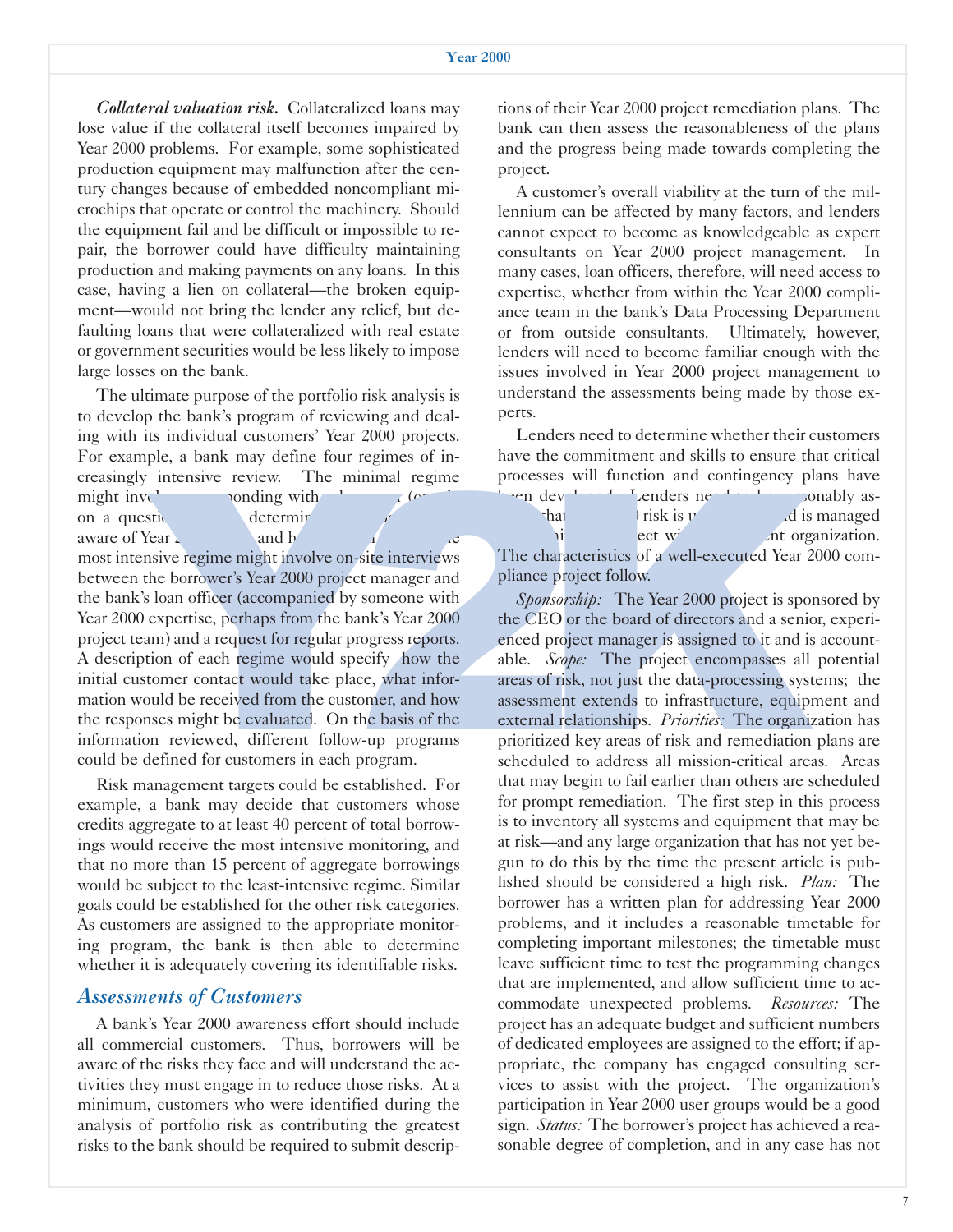fallen behind schedule.10 *Vendor compliance:* The customer understands its reliance on externally controlled processes or equipment and is taking steps to confirm that the external organization will be compliant. For example, if the borrower is a manufacturer, vendors may be asked to test and warrant that the equipment that controls the production process will not fail with the date change. Whenever possible, a vendor's representations should be confirmed by independent third parties. In the case of critical equipment where the possibility exists that it could malfunction by operating in a manner that appears normal while generating inaccurate readings, plans should be made to conduct tests after the date changes. *Coordination with Business Partners:* The firm has engaged in a dialogue with its customers and suppliers, has performed due diligence on key partners and developed contingency plans in case any of them suffers serious Year 2000 disruptions. In cases in which the organization exchanges electronic data with other entities, agreements have been reached concerning new standards and interfaces. Plans have been made for testing interfirm exchanges of data early enough in advance of the date change to allow time to correct any problems that emerge during testing. *Contingency plans:* The client has plans for minimizing the consequences of any date-related disruption. For example, what will a hospital do if it determines that certain pieces of equipment are malfunctioning? Do alternative solutions or products exist? Have they been contracted for or leased ahead of time? Does the hospital have an alternative communications plan in place if the telephone system fails to operate?

For the customers representing the bank's greatest exposure, loan officers will want to evaluate the organizations' project plans and monitor their progress in achieving their goals. The May 5th FFIEC statement presents a useful framework for assessing an organiza-

tion's Year 2000 project. The statement includes a description of the five phases that a bank needs to complete in order to address the Year 2000 challenge properly. These phases are Awareness, Assessment, Renovation, Validation and Implementation. In using this framework to track the progress of an organization, the bank can ask the client to provide target dates by which 25 percent, 50 percent, 75 percent, and 100 percent of the critical systems will be renovated, validated, and implemented. Plans must include deadlines that are reasonable, given the resources being used, but that at the same time provide enough slack to accommodate any unexpected problems that may emerge. Progress toward meeting deadlines can then be monitored at the appropriate times. Other aspects of the borrower's Year 2000 plan should also be evaluated. The bank should determine if the borrower's plan includes assessment and repair of internal infrastructure (such as HVAC and elevators); the extent to which the firm has performed due diligence on key suppliers and business partners; whether contingency plans exist and are reasonable, and whether Year 2000 planning has been integrated with the firm's business strategies, including the development and introduction of new products, and mergers and acquisitions.

## *Tools for Monitoring and Reducing Risk*

Loan officers may find different tools to be especially useful in managing the bank's Year 2000 risks. These are customer awareness campaigns, customer questionnaires, and statistical analysis and sampling.

*Customer awareness and education campaigns.*  Unless a problem is understood and taken seriously customers will not adequately address it. Unfortunately, surveys in late 1997 indicate that senior management of many organizations have yet to understand the complexities and enterprise-wide effects the "millennium bug" can have on their organizations.<sup>11</sup> Financial institutions should ensure that their customers understand the issues surrounding Year 2000, and the actions they might take to minimize their exposure. Year 2000 presents an opportunity for financial institutions to provide a service by bringing attention, focus, and external discipline to their customers' remediation projects.

Awareness campaigns can take many forms. Some institutions might write or reproduce articles on the topic and send these to their customers. Other institutions might mount vendor fairs and bring together a variety of experts, ranging from consulting companies to technology tools vendors to provide their customers with a range of sources of information. Still other insti-

<sup>10</sup> The FFIEC (1997) strongly encourages financial institutions to have completed an assessment of their Year 2000 project by the end of third quarter 1997, and to have the programming changes for all critical systems made by December 31, 1998. The entire year of 1999 to then be devoted to testing. Similar time frames are appropriate for borrowers with large data-processing needs.

<sup>11&</sup>quot;According to survey findings released last week by Gartner Group Inc., 40 percent of the 2,300 companies and government organizations in 17 countries are still at the initial awareness and assessment phase." (*InformationWeek* (1997). "Cap Gemini America, which offers Year 2000 remediation services, found only 16 percent of Fortune 500 companies surveyed have begun to implement a full-fledged strategy to become Year 2000 compliant, and only 24 percent have a detailed plan in place. Some companies have not begun any work at all." (Patrizio (1997).) "Very few of the 2,000 midsize retailers in the United States are ready for the Year 2000 according to a study released last week by the National Retail Federation." (*InformationWeek* (1997).)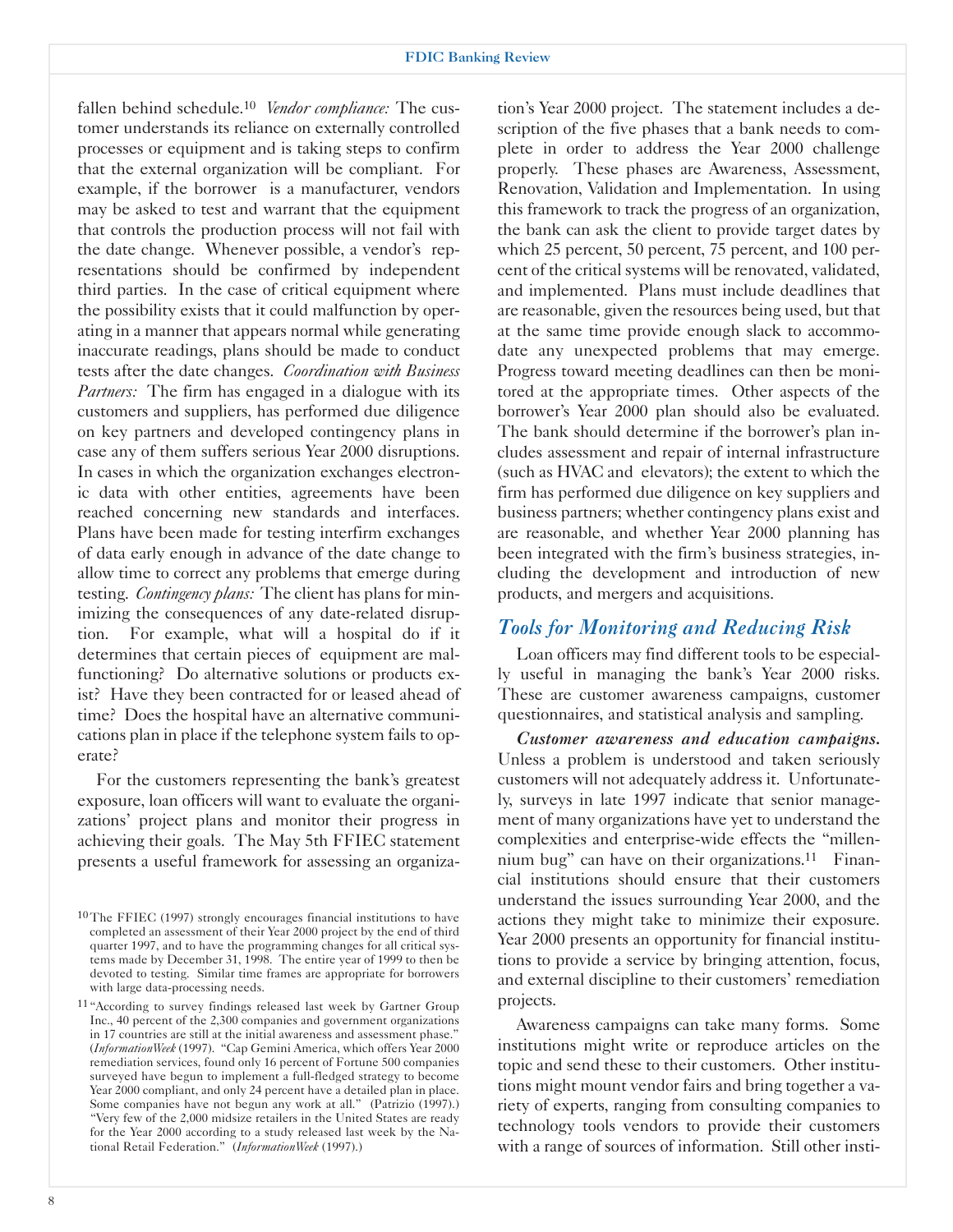tutions might mount seminars on Year 2000 assessment and remediation strategies and incorporate the financial institutions' own expectations relative to their lending policies and monitoring practices. In some cities, Year 2000 users' groups have been formed. Because the financial-services industry was one of the first to become aware of the problem, some banks have been early participants in these groups. However, many users' groups have limited participation to dataprocessing personnel. Lending or credit officers who wish to join these meetings should ask if their participation would be welcome or if their presence might inhibit discussion.

If the institution has already determined that it will alter its lending and credit policies, conduct Year 2000 audits, or require self-assessments from its borrowers, these new policies can be introduced in the awareness campaign. It is essential to make all customers clearly aware of the Year 2000 issues as soon as possible, so they can quickly plan and implement compliance programs.

*Customer questionnaires.* Probably the single most effective tool that the financial institution might wish to use to determine the degree of risk within the loan portfolio is customer completion of a self-assessment of its Year 2000 readiness and planning. A fairly comprehensive and well-designed questionnaire will yield important information and clearly indicate the level of risk exposure and next steps that might be necessary to reduce risks. Many major corporations now require their key suppliers to answer such questionnaires to certify their compliance with Year 2000 before they will renew contracts.12 Some insurance companies are now developing specialty policies for business interruption from Year 2000 problems with primary underwriting data generated from customer self-assessment questionnaires.13 Lenders should determine when it would be appropriate to incorporate this type of assurance into the overall credit review of a customer. Many of the Year 2000 questionnaires that are currently in use can be modified to reflect the lender's needs (see Appendix). Ideally, for the questionnaire to support the lender's review process, it should allow quantitative analysis (that is, should provide scoring data that can be weighted and/or evaluated in a risk assessment).

12Hoffman (1997).

There are different approaches a financial institution can take to using questionnaires. The institution can require customers to complete the questionnaire immediately or at the point of next loan renewal, or it can take a softer approach and promote the questionnaire as a tool that is to be used primarily for the benefit of the customer and is not tied directly to a lending policy. In either case, once the customer has produced a self-assessment of Year 2000 readiness, it will probably have a better understanding of the scope of the problem and the efforts needed to remedy any shortcomings.

If the financial institution chooses to use questionnaires, it will have to determine which of the completed forms it wishes to review and how it will respond to the information contained in them. This decision would evolve from the program that was developed during the assessment of portfolio risk.

*Statistical analysis and sampling.* Because the time and resources available for addressing Year 2000 credit concerns are limited, banks may find it more efficient to use statistical analysis or sampling, or both. Statistical analysis of the overall portfolio will help with the portfolio assessment; sampling may help the bank estimate the initial state of readiness of different segments of the portfolio.

The purpose of the statistical analysis is to segment the loan portfolio into potential risk categories as described in the section on assessing portfolio risk. The first step is to determine which characteristics may be relevant in contributing Year 2000 risk to the bank. The variables that would be appropriate are business category (such as SIC code) and specific product lines; type of collateral; credit structure; projected outstanding balances on 12/31/99; current outstanding balances and line commitments; the risk or credit scores already associated with that credit, and liquidity of the borrower; and if available, the results of the initial Year 2000 questionnaires.

The next step is to determine how the loan portfolio is distributed across each of these characteristics and then to plan accordingly. For example, if a large proportion of the loan portfolio is associated with a particular type of business (for example, retailing, manufacturing, technical services), specialized review procedures for that industry can be developed.

Important cross-tabulations should also be analyzed. For example, what percentage of the estimated 12/31/99 portfolio is composed of loans to businesses with poor liquidity secured by equipment that may be

<sup>13</sup>For example, American International Companies' Millennium Insurance Policy.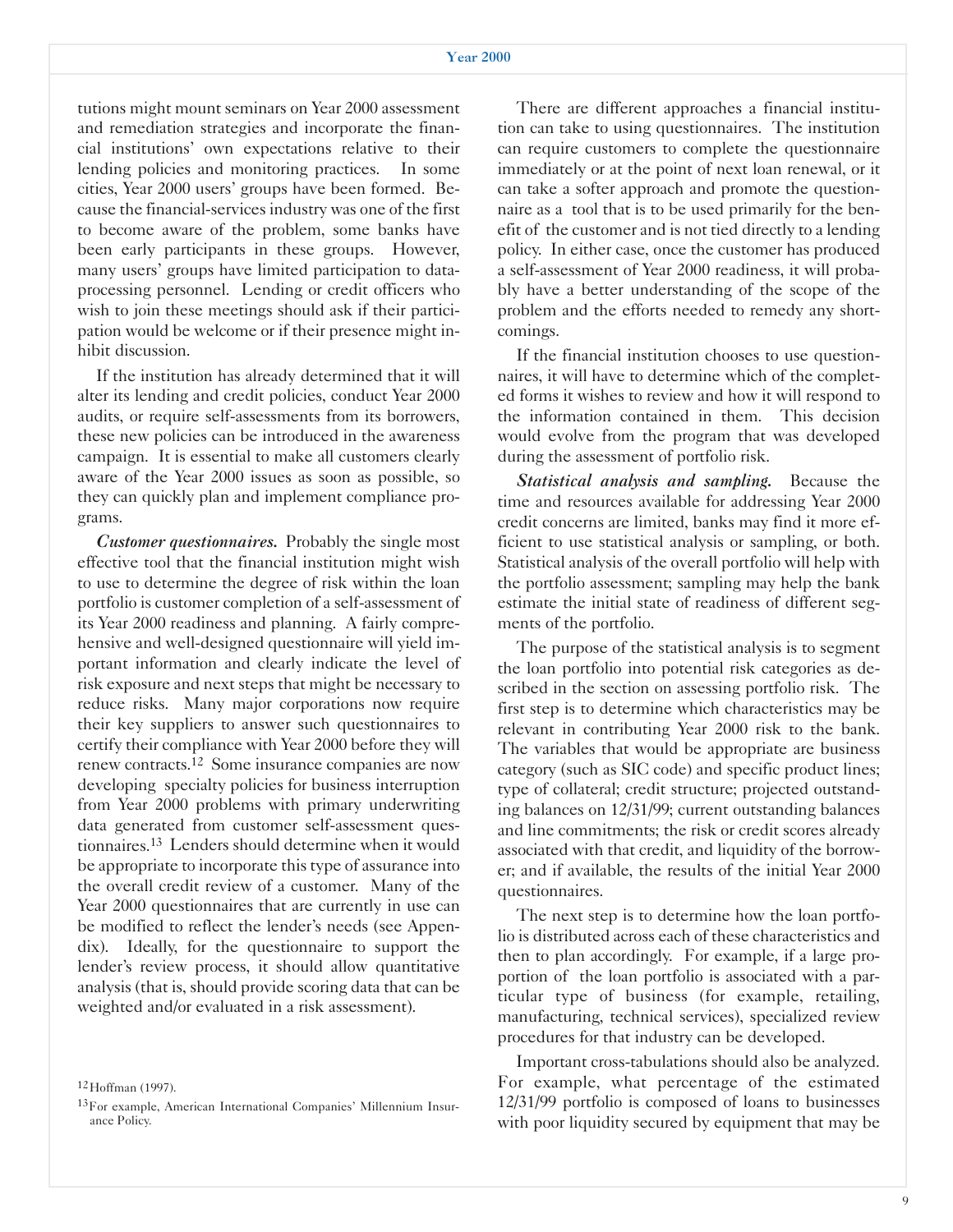impaired by embedded technology that is not Year 2000–ready?

When a bank wants to get a sense of how well prepared various types of borrowers are while it is developing initial plans and strategies for addressing Year 2000 credit risks, sampling may be useful. Surveying and compiling the responses of all borrowers could take considerable time and effort, so banks may choose first to survey a smaller sample of various categories of borrowers. (Banks that have not had much experience applying sampling techniques may wish to hire a consultant to help design the sample and interpret the results.) The results of the survey may help the bank determine how extensive its public awareness campaign needs to be and how much time and how many resources it should allocate to monitoring customers' Year 2000 preparations.<sup>14</sup>

Different banks will use statistical analysis and sampling in different ways. Some banks may choose to obtain information about each customer's Year 2000 project plans (from a written questionnaire, telephone contact, or on-site visits). Other banks may initially canvas a sample of borrowers to identify characteristics that may indicate risks. Still other banks may choose to build their models of portfolio-level risk before receiving any information from borrowers in order to save time in the early (analysis) stage and will then direct most of their attention to only the most critical borrowers.

## *Integration into Loan Review System*

Banks will have to develop a system for incorporating the information they receive about each customer's Year 2000 projects into the existing loan review system. In addition, some banks may choose to develop systems that track the overall level of Year 2000 risk in the loan portfolio. Decisions that have to be made involve, among other things, timing, verification, standards, measurement of success, and changes to the loan review process.

*Timing.* Will the bank require that (some) borrowers report on Year 2000 progress more often than they are currently required to report financial data? Will the loan officer—on the basis of an assessment of the quality of the borrower's plans and its progress to date in completing the plan—establish a separate review schedule for each customer?

*Verification.* Will the bank require independent assessment of (some) borrowers' Year 2000 readiness from an accounting firm or other independent analyst? Will the bank want to contact customers and/or suppli-

ers of the borrower to verify that they have been coordinating on Year 2000 issues with the borrower? To the extent that the bank itself exchanges electronic data with a corporate customer, loan officers should help facilitate the interaction between the two organizations' data-processing staffs and should stay informed about any difficulties that emerge during tests of the new formats.

*Standards.* What will the institution consider minimal acceptable activity on the part of borrowers for the bank to retain confidence in the borrower? How will these standards be communicated to borrowers? Will new covenants be added to the loan documentation?

*Measuring the success of a borrower's program.* If a borrower experiences some disruption early in the Year 2000 caused either by the malfunctioning of internal systems or by such external factors as the inability of suppliers to deliver goods or services, how will the bank estimate the time required to recover and the obstacle the borrower faces in regaining normal cash flows? If such borrowers want to draw down or increase outstanding credit lines, how will the bank analyze these cases?

*Loan review.* How will the bank incorporate information about a firm's Year 2000 readiness into its credit and loan review decisions? How often will the borrower's progress toward completing its Year 2000 project plan be tracked and reevaluated? How quickly and firmly will the bank deal with customers that do not have adequate or realistic remediation plans or that have fallen far behind in implementing those plans?

## *CONCLUSION*

The Year 2000 problem is unprecedented. Although simple in origin, it can have serious consequences. For many borrowers, managing a remediation plan is complex, and commercial customers who do not properly handle their Year 2000 projects can present banks with credit risks. To manage this type of risk effectively, a bank will have to devote time and resources to developing and implementing an action plan. This task is made more difficult by the need for loan officers to become more knowledgeable about the technical and operational aspects of their customers' business than they normally have to be. However, if the bank successfully implements a plan, it will have not only avoided large credit losses but also strengthened its relationship with its best customers.

<sup>14</sup>For more information on how to create and measure a sample, see Cowan (1997).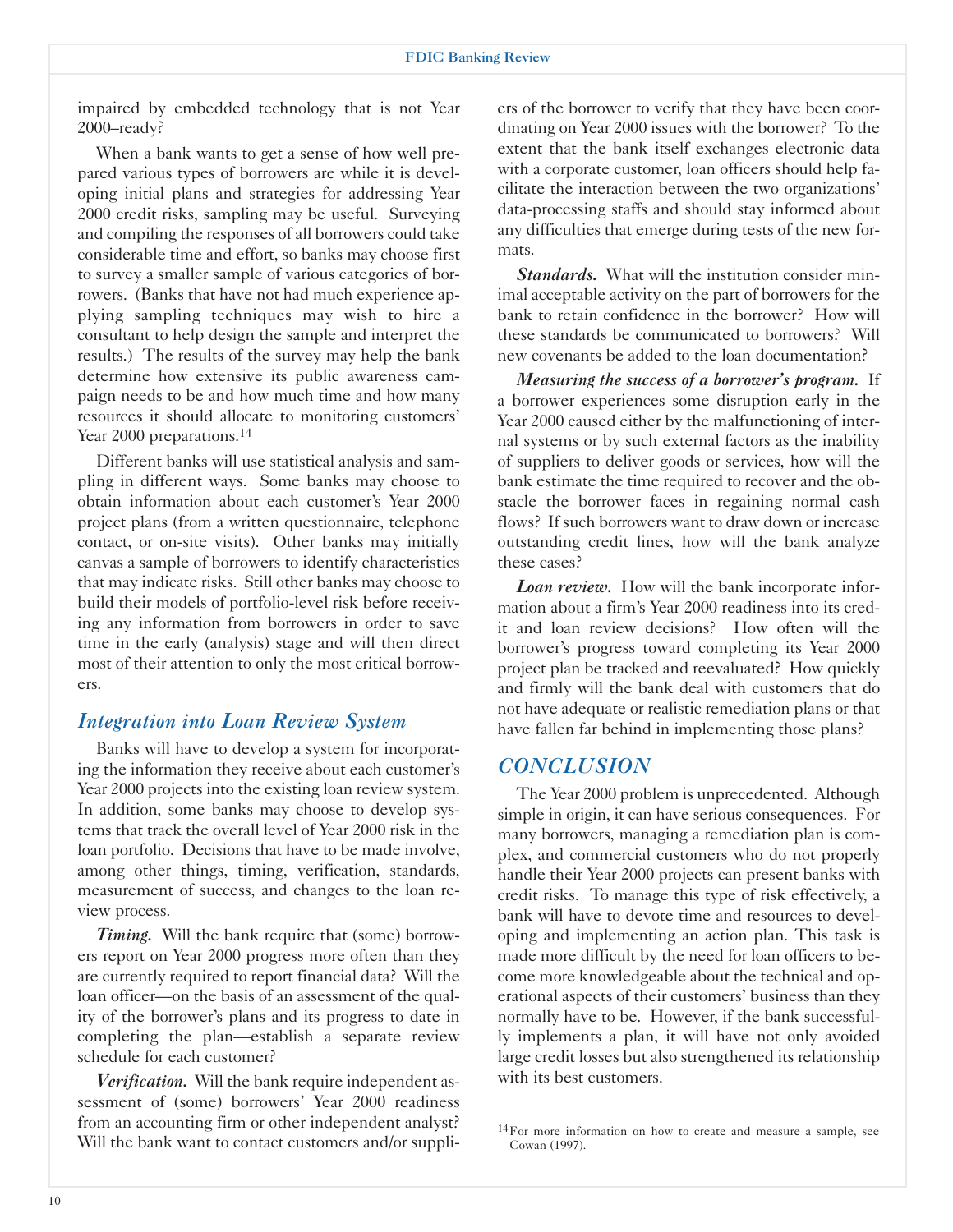#### *REFERENCES*

- Alter, Allan E. 1997. *Year 2000: Not a Pretty Picture.*  Available: http://www2.Computerworld.com/home/cwlaunch.nsf/launch?ReadForm&/ homeonline9697nsf/\$defaultview/4648065F895E4716852coo6FBE5C.
- Basle Committee on Bank Supervision. 1997. *The Year 2000: A Challenge for Financial Institutions and Bank Supervisors.* Available: www.bis.org/publ/bcbs31.htm.
- Cowan, Charles D. 1997. Statistical Sampling as a Management Tool in Banking. *FDIC Banking Review* 10, no. 1: 17–23.
- Federal Financial Institutions Examination Council. 1997. *Year 2000 Project Management Awareness.*  May 5. Available: www.bis.org/publ/bcbs31.htm.

Gartner Group. 1996. Year 2000 Arithmetic. July 29.

Gartner Group. 1997. EDI and Year 2000: Trouble Brewing*.* March 28.

Hoffman, Thomas. 1997. Auto Group Forms Year 2000 Center to Aid Suppliers*. Computerworld* October 20: 1.

*InformationWeek*. 1997. Midsize Retail's in Trouble*.* October 13: 189.

*InformationWeek*. 1997. Slow Going on Code Fixes. September 29.

Jones, Capers. 1996. *The Global Economic Impact of the Year 2000 Software Problem* Version 4. Available: www.spr.com.

Keane, Inc. 1997. Much of Software and Hardware Used by Many Retail Firms Not Year 2000 Compliant. *PRNewswire* October 8.

Levy, Steven and Katie Hafner. 1997. The Day the World Shuts Down. *Newsweek* June 2: 53–59.

Ludwig, Eugene A. 1997. Remarks before the Risk Management Planning Seminar, Washington, D.C. September 25. Available: www.occ.treas.gov/97Rellst.htm.

Patrizio, Andy. 1997. Most Fortune 500s Not Working on Year 2000 Fix. *Techwire* October 10.

U.S. General Accounting Office. 1997. *Year 2000 Computing Crisis: An Assessment Guide*. Washington, D.C. Available: www.gao.gov/special.pubs/publist.htm.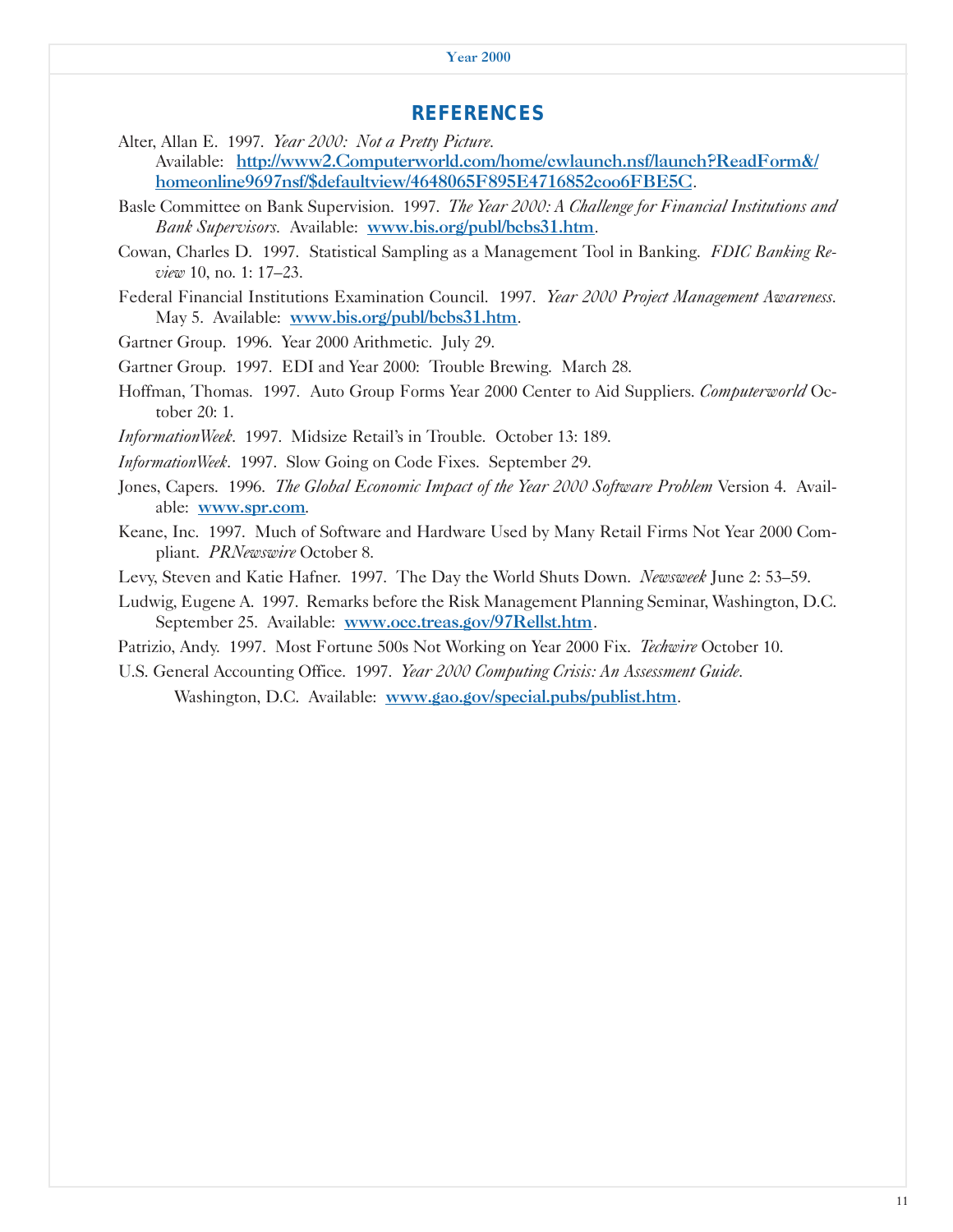## *APPENDIX Sources of Additional Information*

## *WEB SITES*

The World Wide Web on the Internet includes many sites that maintain extensive information about Year 2000 issues.

## *Government Entities:*

- FDIC: The FDIC has plans to include Year 2000 information on its Web site. The material will be accessible from the FDIC homepage at: www.fdic.gov.
- FFIEC: The FFIEC Web site includes the Year 2000 guidances that the Council has issued, Congressional testimony of bank regulators, bank trade associations, and links to other Year 2000 Web sites. One link of potential interest to commercial loan officers is the U.S. General Accounting Office's Year 2000 Assessment Guide. This document outlines the steps that organizations should follow as they manage their Year 2000 remediation project. The efforts of commercial customers can be compared to the practices described in this document. www.ffiec.gov/y2k/default.htm.
- Federal Reserve Board: The FRB site includes copies of testimony and speeches of agency officials, information on testing PCs for Year 2000 problems. www.bog.frb.fed.us/ysk/.
- General Services Administration: The GSA maintains a comprehensive Year 2000 Information Directory with links to other government agencies, vendors, and news articles. www.itpolicy.gas.gov/mks/yr2000/y201toc.

## *Trade Associations:*

- Institute of Electrical Engineers: This British association has some detailed information about the problems associated with equipment built with microchips that may malfunction when the calendar changes. www.iee.org.uk/2000risk/.
- Information Technology Association of America: The ITAA has a program for certifying that organizations are following best practices in dealing with Year 2000 issues. The Web site has more information about this program, including a way to order the questionaire upon which certification decisions are based (at the time of this writing, there is an initial fee of \$250 to receive the questionnaire and a very substantial fee for applying for certification). The Web site also contains an archive of past issues of the ITAA's electronic newsletter on Year 2000 issues, a page from which to order books about the Year 2000, and additional useful information. www.itaa.org/year2000.htm.
- RMA: The Association of Lending and Credit Risk Professionals: The RMA site has a Year 2000 area which includes a questionnaire that loan officers can use as part of their Year 2000 assessment of borrowers. www.rmahq.org.
- Society of Information Managers: SIM sponsors a Web site upon which the Year 2000 Best Practices Discussion Group takes place. The Web site also includes a page from which a large number of Year 2000-related books can be ordered. www.year2000.unt.edu.

## *Private Firms:*

- ASB Bank: This New Zealand institution has some Year 2000 information on its Web site, including the text of a letter that it has sent to all of its customers discussing Year 2000 concerns. www.year2000.co.nz/y2kabs01.htm.
- BankBoston: Among U.S. financial institutions, BankBoston has been one of the most public in its discussions of Year 2000 issues. www.bankboston.com/todya/about/y2k.html.
- Gartner Group: The Gartner Group provides consulting and advisory services on technology matters to its clients, which include the FDIC and many financial institutions. They have con-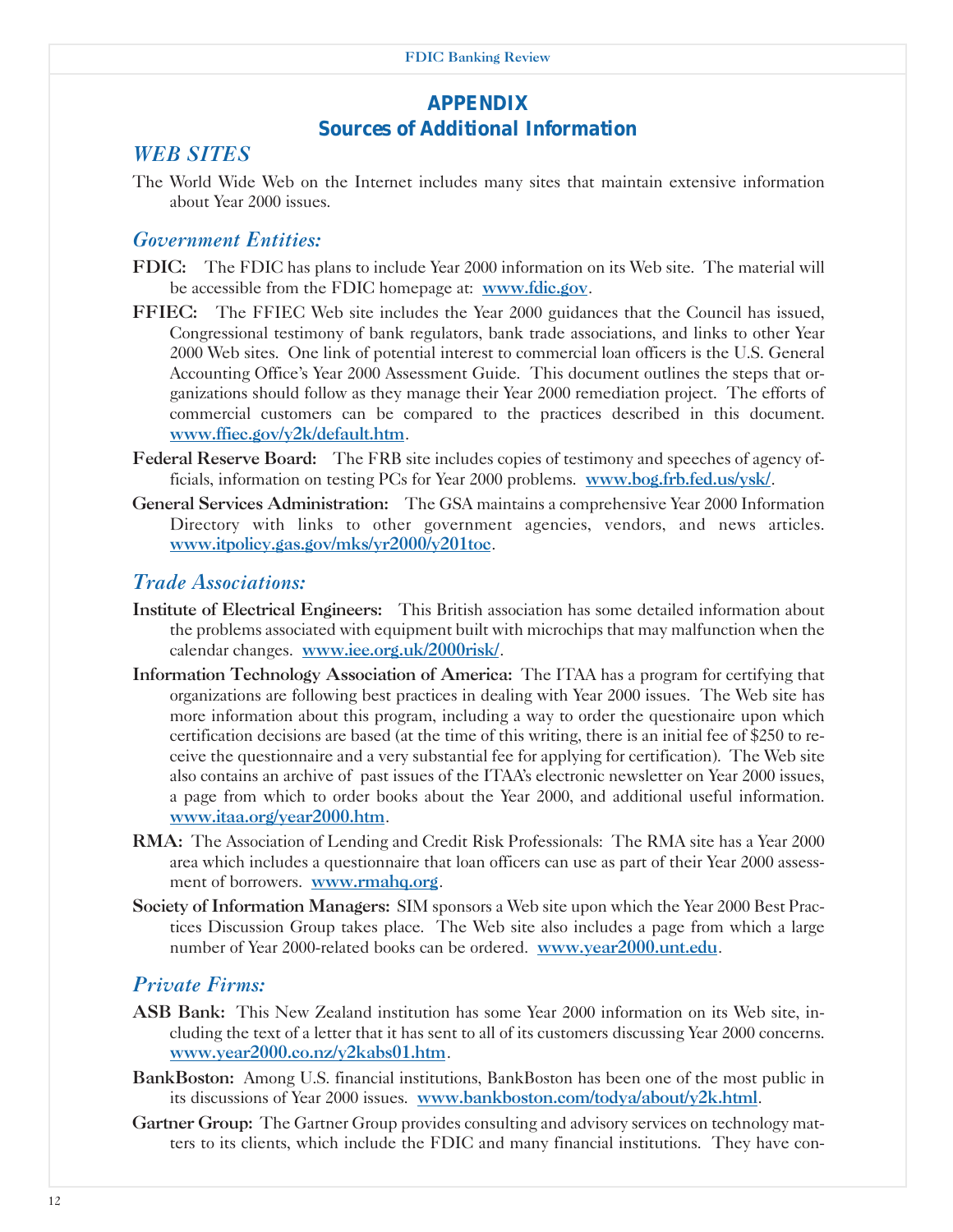ducted a great deal of research and analysis on the Year 2000 problem. Occasionally, specific Year 2000-related materials are made available to the general public on their Web site. www.gartner16.gartnerweb.com/public/static/home.html.

- Market Partners: Market Partners was established to assist banks in their Year 2000 projects. Their Web site is open to the public and includes breaking news stories related to Year 2000 and the banking community and an extensive list of links to related Web sites (including one called *H. Elliot's Mother of All Year 2000 Links Page*). www.marketpartners.com.
- Edward Yardeni: Edward Yardeni, Chief Economist at Deutsche Morgan Grenfell, sponsors Dr. Edward Yardeni's Economic Network, a Web site of general interest to the banking community. Within the Web site is the Center for Cyber Economics from which the public has access to an archive of Dr. Yardeni's writings on Year 2000, and an extensive listing of related Web sites, including several that discuss legal issues. The site also contains a brief questionnaire that can be used for assessing the Year 2000 readiness of other organizations. www.yardeni.com.
- Year 2000 Information Center: This site is the home of Peter de Jager, perhaps the Paul Revere of the Year 2000. The site includes links to various solution providers, local user groups, and to a daily listing of articles that have appeared in the press about Year 2000. www.year2000.com.

## *Electronic Newsletters:*

- Several organizations produce newsletters about Year 2000 issues that are delivered via e-mail. The ones listed here are free to the public.
- Cutter Consortium: The Cutter Consortium produces a weekly newsletter aimed at the CIO and CEO of corporations. www.cutter.com/consortium.
- ITAA: The ITAA's weekly newsletter has an emphasis on issues relating to government policies. It includes a listing of upcoming Year 2000 conferences and seminars. www.itaa.org/year2000.htm.
- Year 2000 Information Center: This newsletter includes the URLs for several recent press reports on Year 2000 topics that are available online. www.year2000.com.

## *BOOKS*

#### *Year 2000 Problem: Strategies and Solutions from the Fortune 100*

Leon Kappelman, Contributing Editor

International Thomson Computer Press.

Leon Kappelman, a professor at the University of North Texas, is the Co-Chair of the Society of Information Managers' Year 2000 Task Force. Information about the book can be found at www.year2000.unt.edu/book/main.htm. It can be ordered by calling (512) 321-9652 or 1-888-999-2665. This Web site also has links to a long list of additional books about the Year 2000 problem.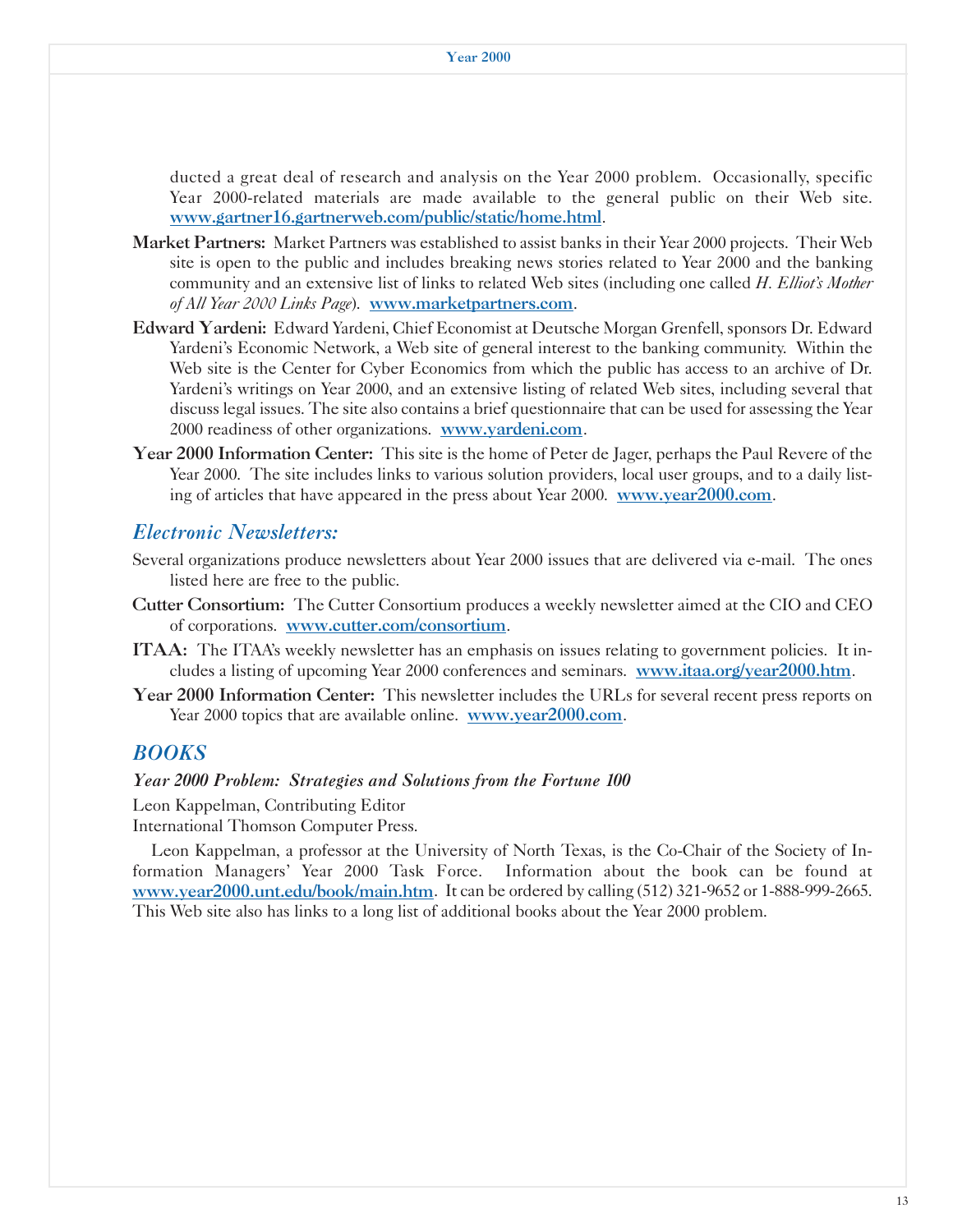## Small Business Credit Markets: Why do we know so little about them?

by Katherine Samolyk\*

The vast majority of U.S. businesses are small<br>and medium-sized. Internal Revenue Service<br>(IRS) data for the 1992 tax year indicate that<br>there were around 16 million firms in ponfarm ponfiand medium-sized. Internal Revenue Service (IRS) data for the 1992 tax year indicate that there were around 16 million firms in nonfarm, nonfinancial industries.<sup>1</sup> Fewer than  $5,000$  of these were large firms, mostly corporations, having more than \$50 million in annual sales. Another 16,000 were what bankers would call middle-market firms, those with sales of \$10 million to \$50 million. The remaining 99.9 percent of businesses were financially small.

In this country, small business is seen as a means to economic opportunity, innovation, and growth. $2$  It is also commonly accepted that there is a role in the U.S. economy for independent enterprises that stay small. Historically these values have been reflected in the legislative and regulatory consideration given to small business, as well as in antitrust policies that aim to limit the concentration of economic power.

In particular, smaller firms tend to receive special attention when policymakers focus on conditions in the banking sector. For example, during the contraction in bank credit in the early 1990s, when it was thought that smaller enterprises were most likely to feel the crunch, $3$  initiatives were taken to promote the availability of credit to small businesses, and bank regulatory reporting was expanded to include data on small loans to businesses.<sup>4</sup> And now longer-term secular trends in the financial sector have raised concerns about the attractiveness of the small business borrower. Specifically, some analysts believe that financial innovation and changes in bank regulation may be causing the banking industry to find small commercial customers less attractive.5

Survey data indicate that small businesses rely on financial intermediaries—especially commercial banks—

as lenders. Thus, it is not surprising that the rapidly changing structure of the commercial banking industry has raised concerns about the future availability of credit for small businesses. Historically policies such as deposit insurance or branching restrictions may have encouraged small business lending (though that was not their purpose) by promoting the existence of smaller institutions that make smaller loans.<sup>6</sup> By the same token, the ongoing consolidation of the banking industry has highlighted the question of whether, as banking organizations grow in size, the needs of smaller business customers will continue to be met.

Supply and demand considerations can explain the logic behind this conjecture. Smaller businesses may

- \* Katherine Samolyk is a financial economist in the FDIC's Division of Research and Statistics.
- 1 Although 1993 Statistics of Income (SOI) data on business tax filers from the IRS have been published, they do not report on nonfarm, nonfinancial unincorporated businesses by size class. The 1992 data reported in this paragraph are from unpublished special tabulations produced by SOI.
- 2 In some discussions, "small" and "new" are used synonymously, as the vast majority of newer firms tend to be small. Of course, new firms also tend to be very risky, as evidenced by their failure rates (Bates (1991)); it is only in hindsight that one can say the winners seemed like such sure things.
- <sup>3</sup>*See* Samolyk and Humes (1993).
- 4 Section 477 of the 1991 FDIC Improvement Act (FDICIA) requires that the Board of Governors of the Federal Reserve System report periodically to Congress on the availability of credit to small businesses. More recently, under the Community Reinvestment Act small business lending was included in the mandate for banks to serve local community needs.
- <sup>5</sup>*See* Berger, Kashyap, and Scalise (1995).
- 6 Indeed, it should be noted that although historical branching restrictions promoted the atomistic structure of the industry, it is less clear that they also promoted efficient provision of credit to borrowers (Berger, Kashyap, and Scalise (1995)). In unit-banking states, densely populated areas tended to have numerous banks competing for local customers, but small towns were more likely to have only single institutions to serve their needs.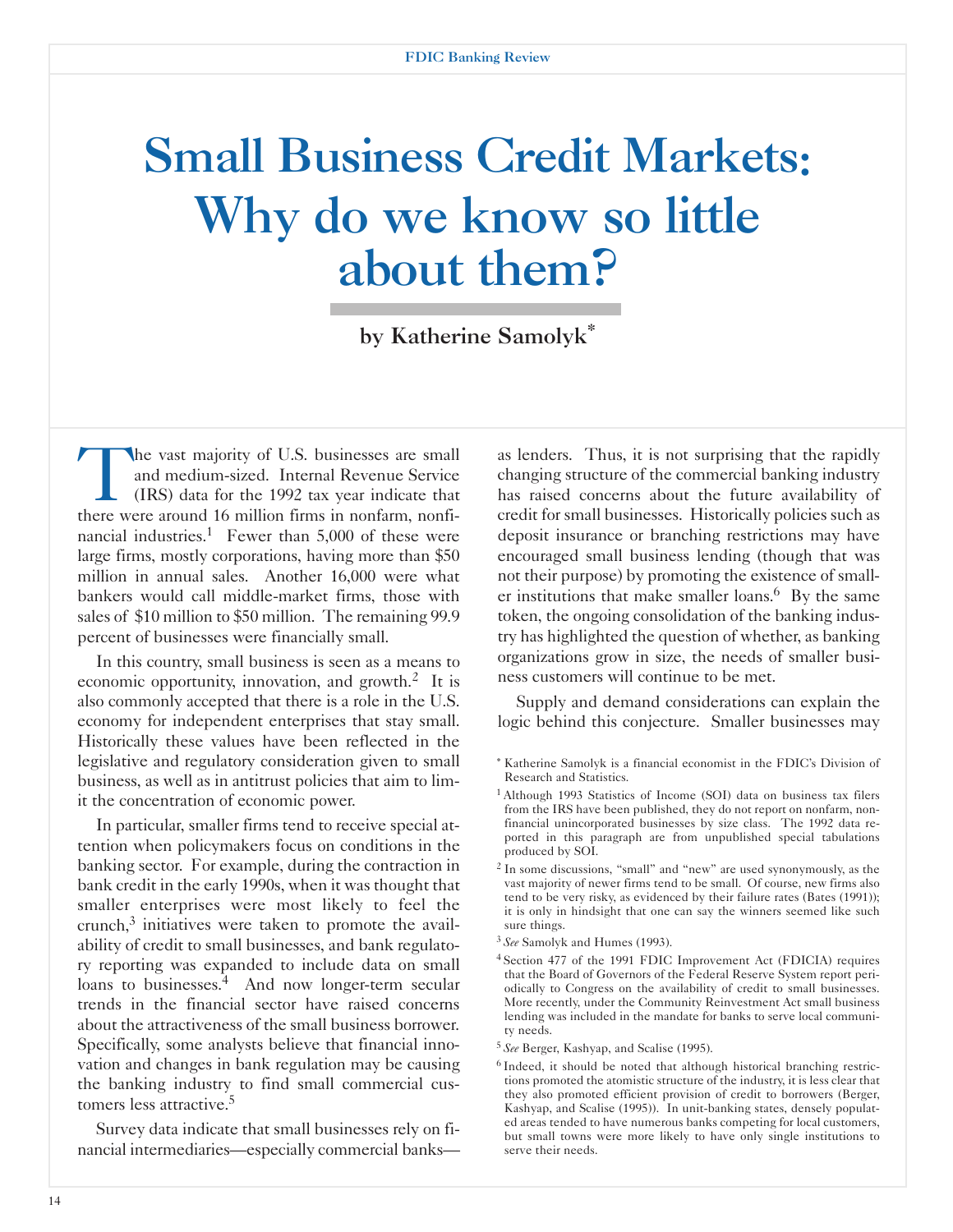face tighter credit conditions simply because the costs and risks associated with lending to them are greater. Although these costs and risks may depend upon the type of loan that is sought, they can also be affected by who the lender is. If larger banks face cost diseconomies in serving both small and large commercial customers, then industry-wide bank consolidation will adversely affect credit conditions for small businesses. Even if larger banks do not dramatically reduce the volume of their small business lending, differences in how these institutions make credit decisions can affect who gets credit. For example, to the extent that larger banks favor credit scoring models or standardized loan products, the ability of firms and firm owners to pledge collateral or guarantee loans may become more important relative to the value of establishing borrowerlender relationships.<sup>7</sup>

A number of researchers have studied the extent to which relationships between borrower and lender benefit small business borrowers, and the findings they have produced are mixed. Similarly, there is a growing body of literature that examines whether bank consolidation will reduce the supply of smaller commercial credits funded by banks, and again, the results are mixed.

These are important issues, and the success of attempts to address them empirically depends on the kinds and quality of data available, particularly data about supply and demand factors and market conditions. For ultimately the attractiveness of small businesses (individually and as a group), like that of any borrower or group of borrowers, is related to these customers' characteristics, their credit needs, and the costs of meeting these needs relative to the costs of serving other customers. Yet surprisingly little is known about small firms as borrowers or about their credit markets.<sup>8</sup> Survey data do confirm that small businesses rely on financial intermediaries—especially commercial banks—as lenders,<sup>9</sup> but the information available to us about the role of intermediaries as small business lenders, about the underlying costs and risks associated with small business loans, and about the factors that influence decisions to supply credit or to demand credit is meager at best. There is no single source of data that includes all of the types of information one would like to consider in assessing the availability of credit.<sup>10</sup>

This lack of information reflects the complexities of the market relationships involved. Of course, problems identifying and analyzing the factors relevant to decision making affect financial market research generally; but the unique nature of small businesses makes

the problem of gathering data about these credit markets particularly challenging.

First, even defining the category is problematic because the term small business means different things to different people. A bank is likely to classify its small business customers by a financial criterion, such as sales or assets, but the criterion used by the Small Business Administration (SBA) is number of employees. To the SBA, a small business is any firm with fewer than 500 employees—a cutoff that some might consider fairly sizable. Second, however "small" is defined, this population comprises firms with very diverse characteristics (in contrast, households are a more homogeneous group, making choices about consumption, investment, and borrowing that can be characterized in terms of the household's income, wealth, stage in the life cycle, and other demographic characteristics). Third, many small businesses keep few, if any, financial records besides those needed for filing tax returns (in contrast, large, publicly traded businesses have sophisticated, standardized accounting systems and publish periodic financial reports). Finally, the credit market options available to small businesses are not well defined. Whereas households and large corporations borrow in fairly standardized markets (households in mortgage and consumer credit markets, large corporations in publicly traded debt and paper markets as well as from banks and other lenders), the diverse small business population obtains loans from a wide range of sources, including loans not identified as commercial. In particular, smaller firms are more likely to finance themselves by tapping the personal credit available to the firm's owners and the owners' friends or family.

The next section of this study discusses the characteristics of firms, lenders, loans, and financial markets that can affect the availability, quantity, and price of credit to a small business. These are the characteristics on which researchers need data in order to test hypotheses about small business credit markets and, in particular, about the two central issues this paper

<sup>1</sup> 7 Avery, Bostic, and Samolyk (1998) present evidence that these sorts of commitment do appear to have become more prominent features of small business loans during the past decade.

<sup>&</sup>lt;sup>8</sup> This statement does not apply to bankers, who have information about their small business customers that other specialists, such as economists and policymakers, do not have.

<sup>&</sup>lt;sup>9</sup> In contrast, large businesses (mostly corporations) can raise funds in direct credit markets, that is, in markets where debt and equity issues are placed directly with investors.

<sup>10</sup> Oh (1991) discusses a number of other sources of data on small firms and comments on the deficiencies that limit their usefulness for studying small business finance.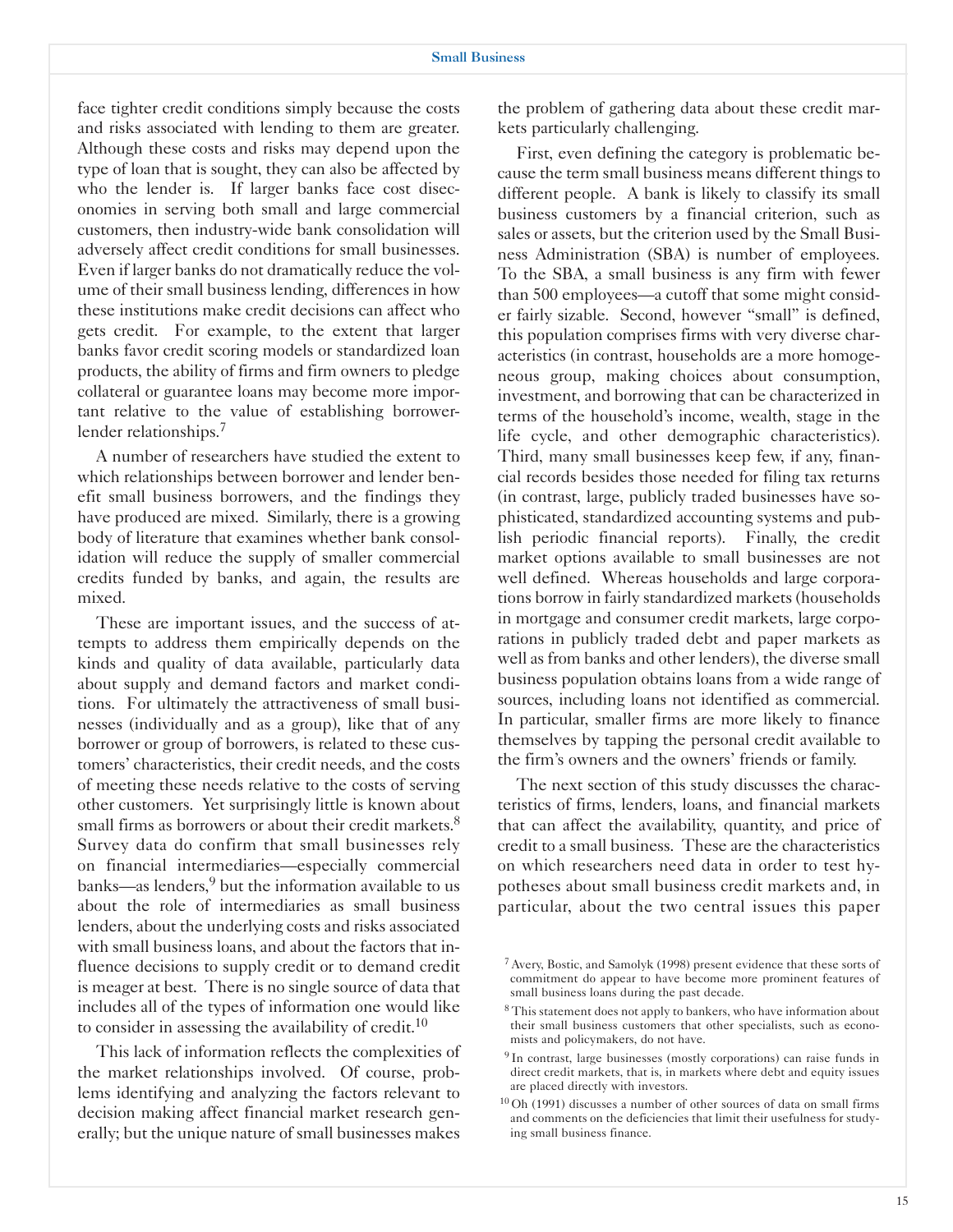focuses on: To what extent do relationships with lenders affect the credit conditions faced by small businesses, and how will bank consolidation affect credit availability to smaller business borrowers. The two subsequent sections describe the data that have been collected from small businesses and from commercial banks. These descriptions of the available data are followed by a section summarizing the studies done to date on relationship lending and on bank consolidation. Underscored throughout are the ways in which both data and methodology limit the studies' usefulness to those addressing important policy questions in the area of small business finance. Ultimately, it is hard to avoid concluding that better data are essential for a better understanding of what small business' credit needs are and whether these needs will continue to be met by existing and evolving financial markets.

## *FACTORS INFLUENCING SMALL BUSINESS CREDIT ARRANGEMENTS*

Small business lending, like consumer credit, is increasingly characterized as a separate product line or market by lending institutions. Thus, it would be plausible for economists to construct a model of a small business credit market, including all of the factors believed to affect the costs and returns to lending and to borrowing. These factors would determine small business credit conditions—defined in terms of the quantity, price, and other terms of credit agreements as well as the ability of certain borrowers to obtain a loan at all.

Generally, credit demand by firms is considered to reflect the profitability of a firm's prospects relative to the availability of internal resources to fund these prospects.11 If a business has profitable prospects that it cannot fund internally or chooses not to, then it should borrow if the prospects remain profitable given the costs of obtaining the credit.<sup>12</sup> For small businesses, these costs may include owners' guarantees, pledges of collateral, and covenants restricting the firm's behavior.

In choosing to extend credit, lenders should weigh the expected risks and return of a given loan relative to the lender's current portfolio and other available lending opportunities. A loan's credit risk is related to the borrowing firm's prospects and the condition of its balance sheet as well as to provisos of the loan contract, including collateral, guarantees, and term to maturity. The profitability of a given loan, however, is also affected by the costs associated with assessing and monitoring these risks as well as by the costs of originating, funding, and servicing the loan. When intermediaries develop an expertise in screening, contracting, and monitoring loans to small businesses, they reduce the marginal costs of gathering credit information.

Academic conjectures about how small business credit arrangements should differ from those of other borrowers tend to focus on the greater difficulty and cost, for a lender, of obtaining information and assessing risks, and on the lender's use of credit arrangements that mitigate these costs. (The reason both the inherent risks and the costs involved in assessing them are believed to be greater for smaller businesses is partly that smaller firms are often newer and therefore less established.) Although these academic conjectures often take the form of informal discussions rather than mathematical models, the discussions do build on a growing literature of formal models.

At the same time, testing these "cost-based" theories of small business credit availability is particularly challenging for researchers. The available data usually do not include direct measures of borrower risk; hence, researchers use certain characteristics of the borrower or of the loan as indirect indicators of risk. Similarly, direct measures of the information and transaction costs of funding various borrowers are not available, and researchers must use indirect measures—again, certain characteristics of the borrower or of the loan—as "proxies" for these factors. A wide range of observable factors that researchers have related to the underlying credit characteristics of certain borrowers or certain types of loans is discussed in the rest of this section. They include characteristics not only of the borrower and of the loan but also of the borrower-lender relationship, of the lender itself, and of the financial markets.

#### *Characteristics of the Borrower*

Certain small business customers may involve higher information costs for lenders because of the types of businesses they are in, the inadequacy of their financial accounting, and/or their failure to separate business and personal finances. And some smaller business borrowers may represent greater credit risks than others,

<sup>11</sup> For a textbook discussion, see Mishkin (1992), chaps. 5 and 6.

<sup>&</sup>lt;sup>12</sup> Frazzari, Hubbard, and Peterson (1988) discuss why, for smaller firms, external financing is likely to be more expensive than internal financing.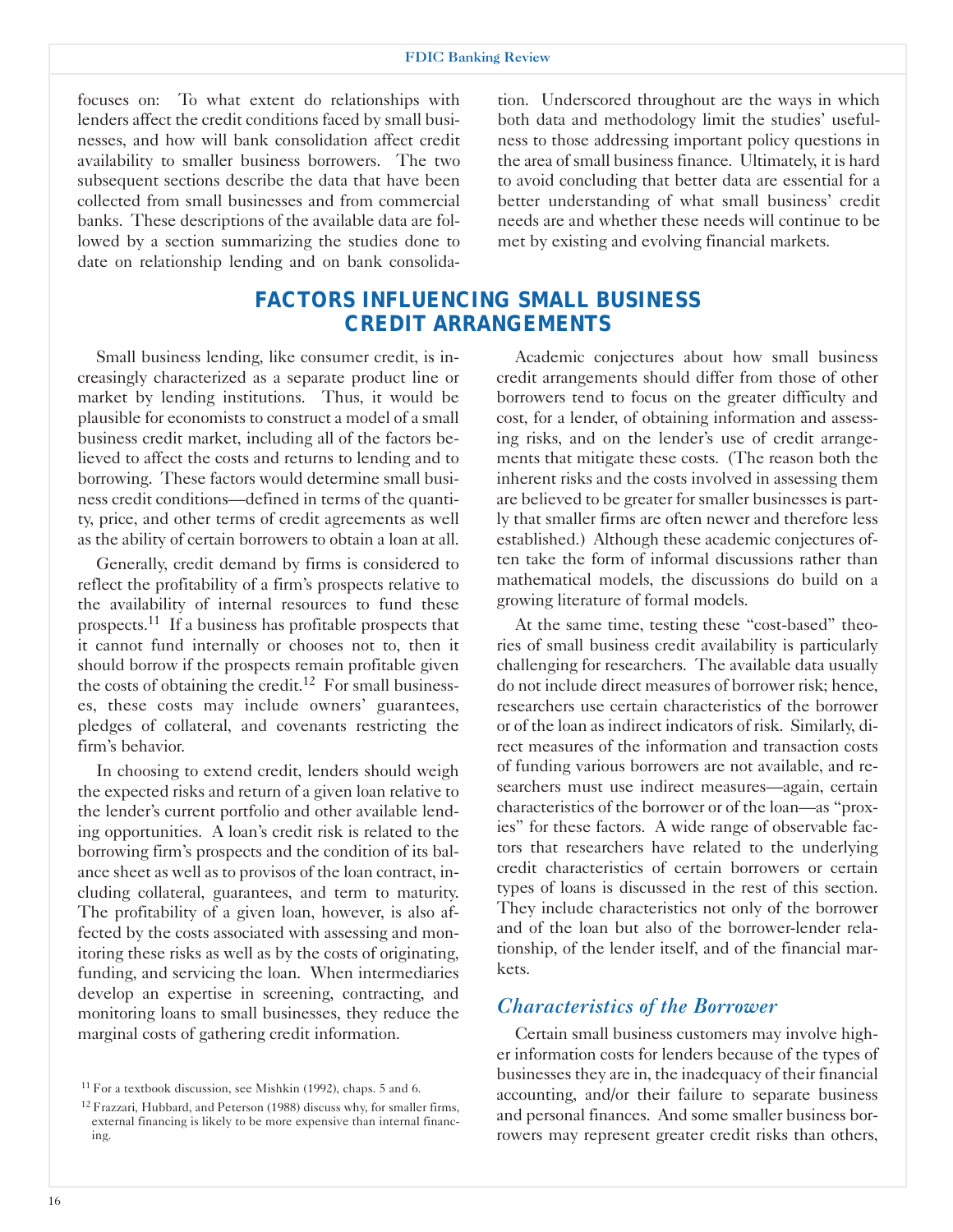such as newer firms with less-proven track records, firms with numerous other credit commitments, or, of course, firms with bad credit histories. Greater costs or risks will translate into either more monitoring or more true uncertainty for lenders to small businesses, but there are no direct measures of the costs and risks of funding a given firm. Thus, proxies for these factors should be defined and related to observed credit conditions as lenders seek to be duly compensated.

Researchers have conjectured that costs and risks are correlated with a range of firms' characteristics, including industry, size, age, and the legal organization of the business (incorporated versus unincorporated). For example, researchers have used firm age as a proxy for business risk as well as an indirect measure of the information that is publicly available about a firm (a firm's age is posited to be inversely related to a lender's information costs).<sup>13</sup> A firm's characteristics may also be related to its demand for credit.

#### *Loan Characteristics*

The costs and risks of funding a small business are also conjectured to depend on the size and type of loan the firm is seeking. Since any fixed costs associated with making a loan translate into higher per-dollar financing costs for smaller credits, credit terms should be related to *loan size*. In addition, certain *types* of loans may involve lower costs and risks for lenders. For example, vehicle loans tend to be fairly uniform in contracting features, criteria for approval, and loan-to-value ratios and can therefore be evaluated on their own merits rather than on the firm's merits. To the extent that lenders can reduce their costs by standardizing loans, smaller firms can obtain better credit terms by taking advantage of these credits.

In contrast, the costs and risks associated with more idiosyncratic types of lending, such as business credit lines, should be greater than those incurred on standardized credits or on loans linked to the acquisition of particular assets. Therefore, the variations in the costs and risks across small business borrowers may be reflected in the types of loans that firms obtain as well as in the interest-rate differentials they pay on a given loan product.<sup>14</sup> The differences in loan products imply that researchers studying credit relationships should segment small business credit markets along product lines. For example, when one is measuring how interest-rate differentials are related to firms' characteristics, it is important to look at patterns for a given type of loan.

#### *Other Loan Terms*

Besides a loan's size and type, *contractual loan features* are related to the costs and risks incurred by both borrowers and lenders. For example, an *increased term to maturity* allows the borrower's payments to be distributed over a longer period of time. Although this reduces the size of the payment and the costs of renewing the loan, it also extends the time horizon over which a borrower's fortunes may change. All other things equal, lengthening the term of a loan transfers risk from the borrower to the lender; hence it tends to be associated with an increase in the loan's rate.

In contrast, credit enhancements—including collateral pledges, loan guarantees, and loan covenants—are nonprice features of loan contracts that tend to shift risks from lenders to borrowers. A loan secured with a *collateral pledge* gives a lender an explicit claim to assets; hence, a collateral pledge can increase the return a lender expects to get if default should occur.15 Moreover, *the pledge of personal collateral or a loan guarantee* can represent the commitment of assets otherwise more difficult, if not impossible, for lenders to reach in the event of default.<sup>16</sup> Of course, in the case of a guarantee, the claim is on the general net worth of the guarantor rather than on specific assets. For corporations or limited partnerships, the guarantee creates an explicit claim where otherwise liability is limited to the owners' equity. Finally, *loan covenants* limiting actions of the firm that could potentially reduce loan creditworthiness are another means of mitigating problems associated with imperfect information and lender costs. Because the value of a firm's credit enhancement to a lender partly depends on what has been promised to others, the willingness of borrowers to limit the promises made to other lenders can also enhance their creditworthiness, albeit at some cost to the borrower.

- 13 Leeth and Scott (1989) use age as a proxy for business risk, conjecturing that younger firms are more risky. Petersen and Rajan (1994) and Berger and Udell (1995) use age as a proxy for the information available about a firm.
- 14 Of course, a firm's ability to take advantage of lower-cost types of loans depends on the firm's planned use of the funds, such as its need to finance the purchase of a building, vehicle, or capital equipment.
- 15 Mann (1997) presents an extensive discussion of the role of secured lending in small business finance.
- 16 Bester (1985) presents a theoretical framework in which collateralization reduces what is called the adverse selection problem, that is, the ability of borrowers to misrepresent their riskiness. Chan and Kanatas (1985) advance the argument that the pledge of personal assets signals the willingness of a firm's owner to risk wealth besides the equity that has already been invested in the firm. *See* Avery, Bostic, and Samolyk (1998) for an extensive discussion of personal commitments in small business financing arrangements and of results as to their importance.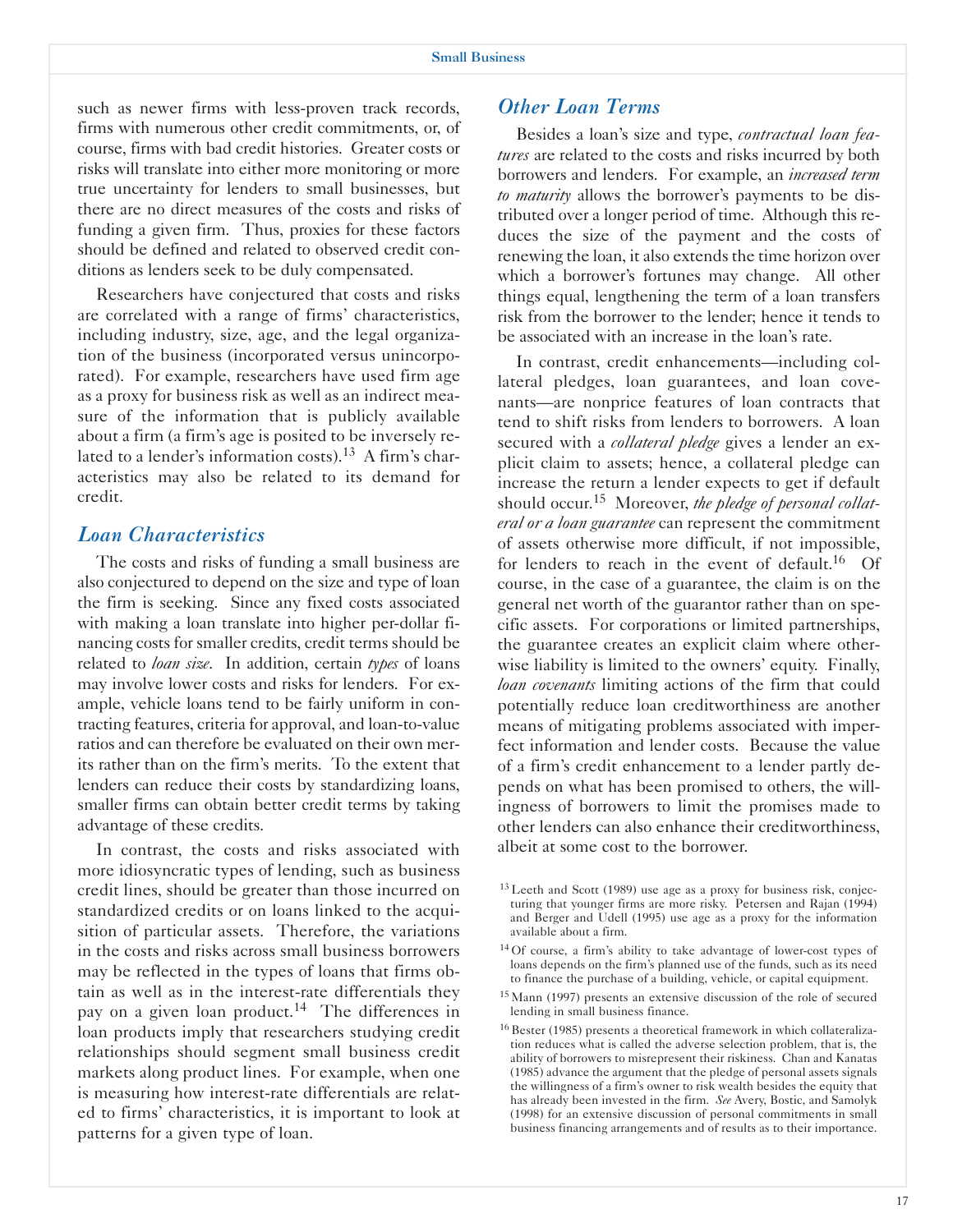## *Characteristics of the Relationship between the Borrower and the Lender*

Economists also conjecture that the nature of the relationship between a small firm and its lender should affect the credit conditions the firm faces. Lenders should have better information about borrowers they have dealt with previously. Thus, small firms should be able to obtain better credit terms from lenders with whom they have developed a relationship, whether through a previous credit arrangement or through the purchase of other business services.<sup>17</sup> Lenders also should have better information about borrowers in the markets where they have maintained a more active presence. Hence, screening and monitoring costs have a geographic dimension that is particularly important for smaller firms.

These relationship dimensions of information costs suggest that markets for smaller business credits will tend to be characterized by more-localized and longerterm relationships.<sup>18</sup> All other things being equal, smaller business borrowers should be at a greater informational disadvantage if they seek credit from nonlocal lenders who are not familiar with their geographic market or line of business. Not only will smaller firms face higher costs when shopping for new lenders, but they may also lose the benefits of dealing with lenders with whom they have already formed relationships. The value of these relationships, however, is likely to depend on the type of loan being sought. As discussed below, it may also depend on the characteristics of the lender as well as of the local credit market.

## *Type of Lender*

Banks, and to a lesser extent finance companies, are the dominant sources of small business loans.19 However, whereas finance companies tend to focus on standardized types of lending, commercial banks fund a greater share of information-intensive small business loans. Researchers contend that banks' greater share of such loans reflects a cost advantage that banks have as small business lenders.<sup>20</sup> Historically they have pro-

vided a wider range of business services than nonbank intermediaries, and this may reduce information costs, as banks obtain additional information through the other financial products (such as depository or cash management) that they sell to smaller firms.<sup>21</sup> Banks have also tended to offer a wider range of loan types, which can reduce the cost of finding the most efficient credit product for a business. Finally, the decentralized structure of the U.S. banking industry may enable small business customers to develop local relationships.

To some extent, differences between banks and finance companies also reflect regulatory policies as well as market factors.<sup>22</sup> The very different regulatory environments may be manifest in differences in lending strategy and in the contractual features that characterize particular types of loans. For example, one might expect that fairly low-cost credit enhancements, such as signatory personal guarantees, would be used more frequently by regulated banking institutions, if only to satisfy government examiners seeking to limit loan risk.

## *Other Lender Characteristics*

Credit terms received by smaller enterprises should also reflect the characteristics of the particular lending institution. Within the commercial banking industry, for example, smaller banks are increasingly viewed as different commercial lenders from larger regional or money-center banks. If the costs and profitability of

- <sup>20</sup>*See* Petersen and Rajan (1994) and Berger and Udell (1995).
- $21$  To some extent, however, the range of business services provided by finance companies reflects the regulatory definition of a finance company. The Federal Reserve classifies all institutions that fund shortand intermediate-term credit but are not depository institutions as finance companies. Although the historical roots of finance companies are very different from those of commercial banks, the industry has evolved into one that funds a broad range of credit for the business and household sectors. It has also evolved into an industry that is dominated by the largest firms, most of which are captive financial affiliates of major U.S. corporations (D'Arista and Schlesinger (1992)).
- $22$  Finance companies have never been subject to minimum capital standards, regulated lending limits, or restrictions on geographic branching or on affiliations with nonfinancial corporations; however, they are prohibited from issuing federally insured deposit liabilities. Large finance companies must raise funds in capital markets and are subject to the scrutiny of sophisticated investors; smaller finance companies borrow from other intermediaries, including banks.

<sup>&</sup>lt;sup>17</sup> Several theoretical papers have demonstrated that loan rates and/or collateral requirements should decline as relationships between borrowers and lenders mature (Diamond (1991), Boot and Thakor (1994)).

<sup>&</sup>lt;sup>18</sup> Indeed, for antitrust purposes the geographic markets serving smaller commercial customers are defined as local markets. Antitrust laws are designed to protect all bank customers, but special emphasis is placed on small firms and consumers who face high costs in finding alternatives to their local banks. Both the Department of Justice and the Federal Reserve Board of Governors scrutinize proposed bank mergers for potential anticompetitive effects. Defining the relevant product and geographic markets as well as alternative suppliers of small business credit are key features of these analyses.

<sup>&</sup>lt;sup>19</sup> By focusing on this type of lending, these intermediaries can develop a comparative expertise in evaluating and monitoring credit risks and in settling the defaulted claims of small borrowers. Fama (1985) and Bernanke and Gertler (1987) argue that the nature of their lending is what makes these institutions "special." Because of wide variations in business characteristics and credit needs, intermediaries may tend to specialize in screening and monitoring particular types of borrowers such as firms in certain industries or certain regions. By focusing on certain types of firms, a lender can reduce the average costs of producing information about the prospects for these firms, as any fixed costs can be spread over numerous borrowers.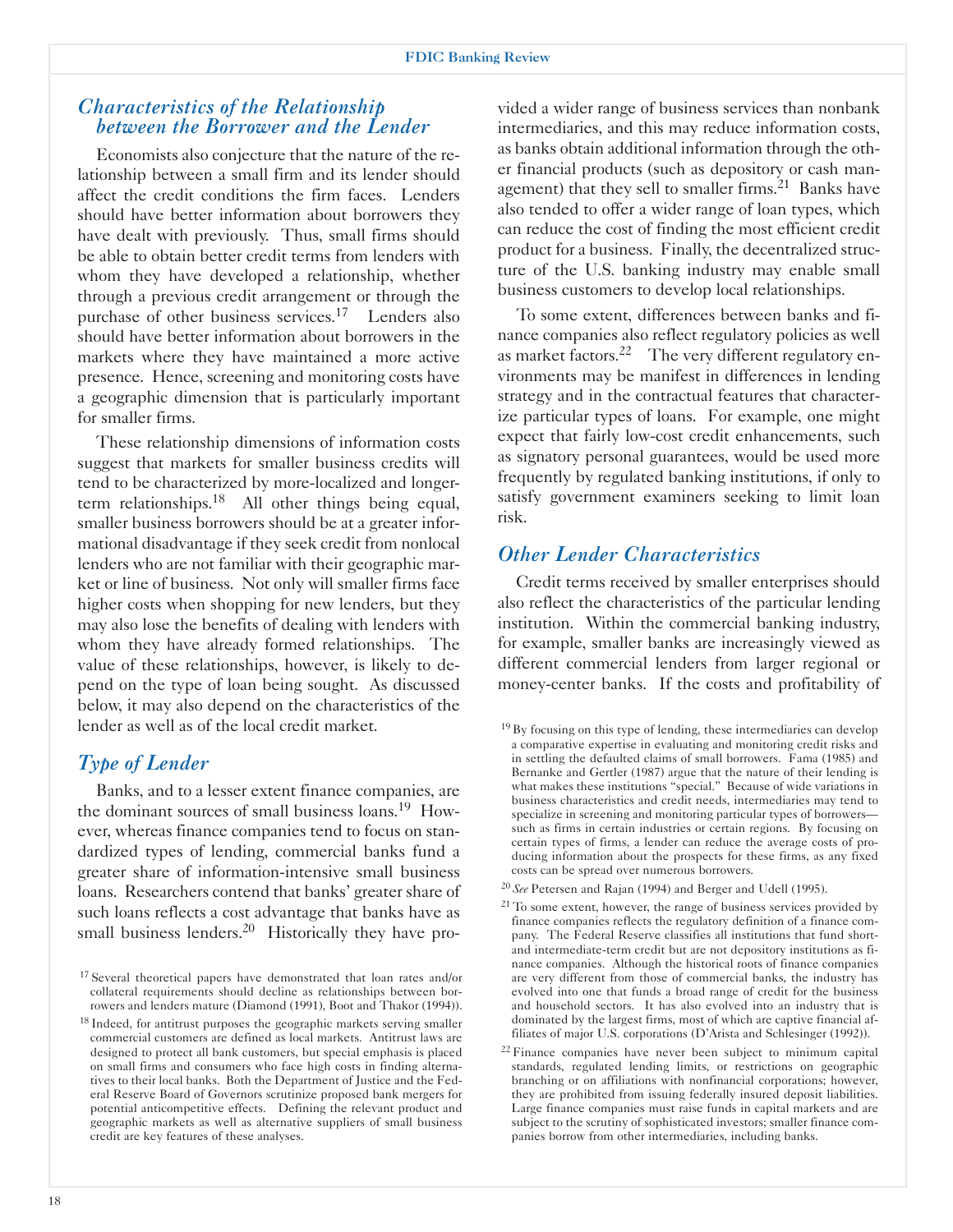small business lending are related to the scale and scope of a bank's activities, then the credit terms obtained by a small business will be related to the size of its lender. Obviously, larger business customers require larger banks to meet their credit needs. Small banks are constrained by their size to make smaller loans, given the need for portfolio diversification and regulatory limits on loans to individual borrowers.

However, some researchers have argued that smaller banks can make small commercial loans more profitably than other lenders because they develop better information about the local community.<sup>23</sup> Larger and organizationally complex banking companies may find it less profitable to focus on both relationship-oriented small business borrowers and either large commercial customers or more-standardized loan product lines, such as credit-card lending. If large organizations do find relationship-oriented small business loans to be less profitable, they will either charge more for them or be less willing to extend them than will smaller banks.<sup>24</sup>

In addition to a lending institution's structural characteristics, its current condition can affect the credit terms obtained by its small business borrowers. The financial condition of a lender is, of course, related to the condition of its current loans, hence its current borrowers. Although bank asset-quality problems may be due to a number of factors, lenders

experiencing these problems may tighten origination standards for prospective borrowers, including small firms.<sup>25</sup>

## *Financial Market Structure and Economic Conditions*

Researchers posit that financing options should be affected by the structural characteristics and cyclical conditions in loan markets. Clearly the competitive structure of business loan markets reflects the availability of credit alternatives. As stated above, small firms seeking credit in geographic or product markets that are highly competitive should obtain better credit terms.26 However, if the market is dominated by large banks, the terms that small business borrowers obtain may not be as favorable.

Credit availability for small business should also be considered in the context of broader financial and economic conditions. Despite public policies that promote small business lending, smaller enterprises are considered most vulnerable to changing conditions over the business cycle. Economic downturns have the potential to magnify the problems associated with lending to information-intensive small commercial borrowers. As property values and income prospects become less certain, the ability to use personal guarantees or collateral to mitigate a lender's risks and costs is likely to decline.

## *INFORMATION ON LOANS TO SMALL BUSINESSES*

Although there are several surveys of small business finance, the only comprehensive, publicly available data on the credit arrangements of small firms are from the National Survey of Small Business Finances (NSS-BF), cosponsored by the Board of Governors of the Federal Reserve System and the Small Business Administration. Surveys were conducted for 1987 and 1993 to gather detailed financial data on the types and sources of credit used by small businesses. The data for each survey year are based on a sample of firms that was statistically designed to be representative of all non-agricultural, nonfinancial enterprises having fewer than 500 full-time-equivalent employees.<sup>27</sup> This latter point is particularly important for researchers because, although some private analysts also collect data on firm-level finances (as discussed below), these data

cator of past underwriting standards.

<sup>23</sup> Nakamura (1994) discusses this view. It is important to note, however, that banks *choose* whether to devote resources to processing information about local borrowers. Because small banks serve limited localities, focusing on an information-intensive small business credit niche may be a more efficient business strategy for them than it would be for the branch of a large organization that focused on meeting the needs of corporate customers.

<sup>24</sup>*See* Berger and Udell (1996) and Berger, Saunders, Scalise, and Udell (1997).

<sup>&</sup>lt;sup>25</sup> An institution may be having problems because it effectively underprices the risks or costs of lending to certain borrowers, hence giving these borrowers credit terms that are too good. Alternatively, an institution may be in poor condition because, although it priced risks correctly, it has effectively gotten a bad draw in terms of the performance of its loan portfolio. Thus, asset-quality problems are not a clear indi-

<sup>26</sup> At the same time, however, Petersen and Rajan (1995) conjecture that because borrowers and lenders in these markets have more alternatives, relationships tend to have less value.

<sup>&</sup>lt;sup>27</sup> The survey for both years is restricted to include only for-profit, nonagricultural, nonfinancial firms with fewer than 500 full-time-equivalent employees (as reported by Dun and Bradstreet) that were in business at the end of the survey year. The NSSBF reports data for 3,224 firms in 1987 and 4,637 firms in 1993. The two surveys differ somewhat in the focus of the information sought. Population estimates are also not directly comparable for the two years, because of differences in the underlying small business populations that the surveys represent. (*See* Cole, Wolken, and Woodburn (1996) for details.) For additional information about the 1987 and 1993 NSSBF, see Elliehausen and Wolken (1990) and Cole and Wolken (1995).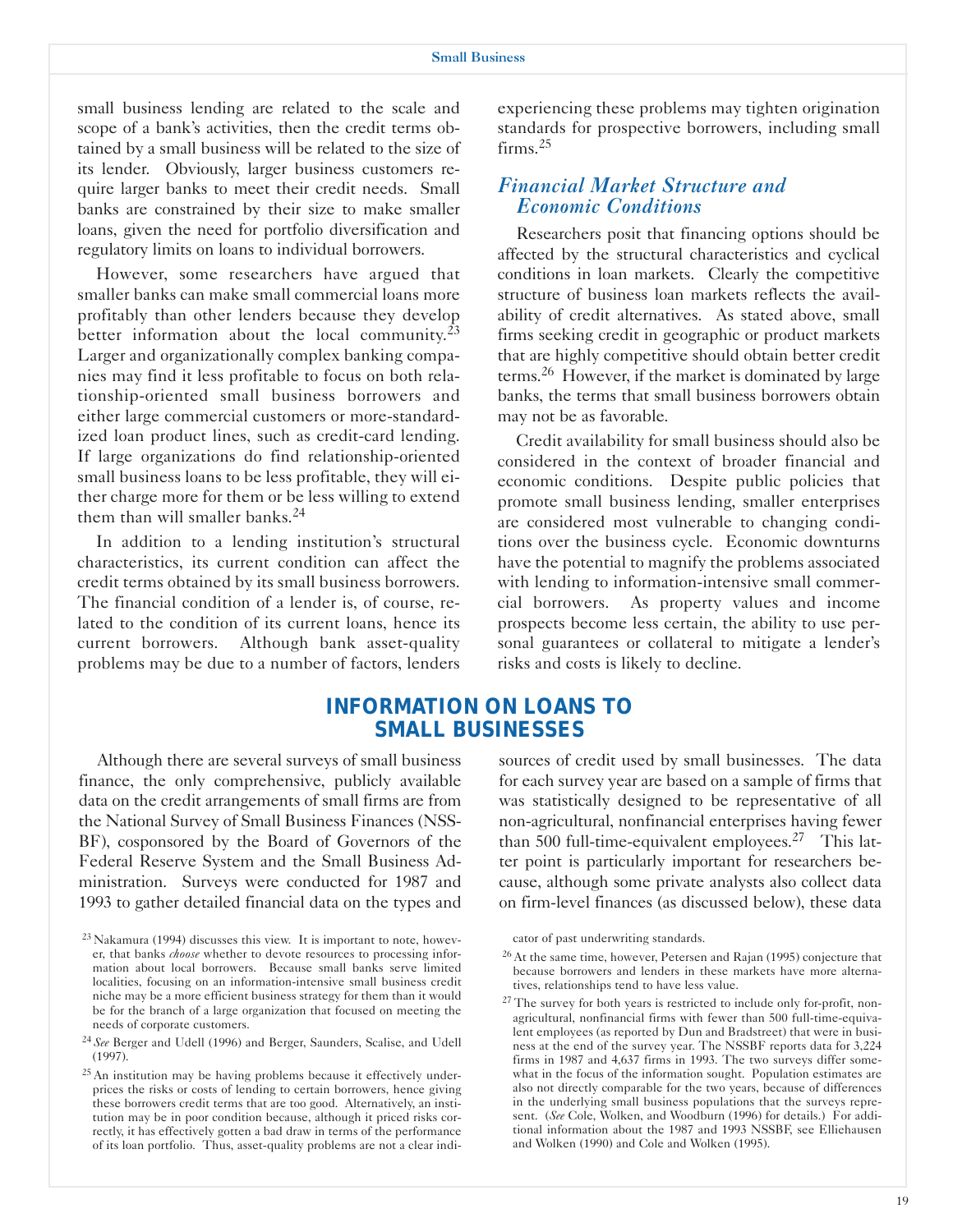are hard to use as small business estimates, for they are not based on scientifically designed samples. In contrast, the NSSBF is designed to provide a comprehensive picture of small business credit conditions for a well-defined population.28

## *NSSBF: Overview*

The NSSBF asks sampled firms to report information on their outstanding loans, including the balance due, the type of loan (such as line of credit, mortgage, or vehicle loan), any collateral and guarantee arrangements, and the source of the loan (that is, the type of lender). Respondents also report detailed information about the terms of their most recent loan applications. Finally, each firm is asked to report income-statement and balance-sheet data as well as demographic characteristics about the firm and its owners. Table 1 lists the types of information included in the 1993 NSSBF.

#### *Lacunae in NSSBF Data*

Careful collection of survey data is expensive and difficult. Thus, although the NSSBF is unparalleled in its ability to link the characteristics of a small business to the firm's use of credit, its capacity to record the role of lenders in the credit-allocation process is more limited. The only information reported by respondents about each supplier of credit is type (such as commercial bank or finance company), geographic distance from the firm, and the duration of the relationship with the firm. To a large extent, the reason for the lack of information about suppliers of credit is that small firms are not likely to have much information about their lenders. For example, small businesses are not likely to be able to report much about their lenders' balance sheets, including how these lenders book the various types of loans they make to the firms. Thus, although it is generally believed that loans booked as mortgage or consumer loans by lenders are often used to finance

small business activities, the survey data cannot be used to quantify the extent to which this is the case.

In addition, the information provided by the NSS-BF about a firm's outstanding loans is missing some factors that researchers need if they are to fully evaluate small business credit arrangements. Survey respondents report the source, type, balance due, and whether certain credit enhancements are pledged on each outstanding loan. However, they do not report the original loan amount, loan origination date, maturity date, or contractual interest rate. Although the reason for these omissions may be that many firms would not be able to recall the information, the omissions do make it difficult for researchers to study the capital budgeting decisions of small firms.

Finally, although the NSSBF reports a lot of information about the terms of a firm's most recent credit application, it does not include data about a number of important factors that normally affect credit decisions. In particular, it reports very little information about a prospective borrower's options at the time of the loan application. More problematic is the fact that the NSSBF reports employment, income-statement, balance-sheet, and financial-service-usage data for the survey year but nothing about a firm's financial condition when it last applied for credit—unless that happened to be in the survey year.<sup>29</sup> These omissions limit the extent to which researchers can relate the financial condition and options of a borrower at the time of a credit decision with the reported outcome of the application process.

#### *The Usefulness of NSSBF Data*

Despite these shortcomings, the NSSBF data are useful in several respects. First, they allow researchers to quantify the relationship between small business borrowing and a wide range of firms' characteristics. Economists at the Board of Governors of the Federal Reserve System and other researchers have published studies describing the features of the small business population and of small business credit markets represented by the NSSBF.<sup>30</sup> According to these studies, in 1993 the small business population was composed of roughly five million firms that, by and large, were quite small, generally not that young, and concentrated in the services, trade, and construction industries.<sup>31</sup> Roughly 60 percent of these firms had an outstanding line of credit, loan, or lease; however, among the other firms some may have used trade credit or credit cards for very short-term financing needs.<sup>32</sup> The 1993 data also suggest that the proportion of firms that borrow

 $^{28}$  The population characterized by the NSSBF does not really represent the population of very small business entities, in particular the millions of individuals filing tax returns to report small amounts of income from part-time business activities.

 $^{29}$  Gathering this sort of information for each outstanding small business loan would be virtually impossible.

<sup>&</sup>lt;sup>30</sup> Cole and Wolken (1995) and Elliehausen and Wolken (1995) report extensive univariate statistics on firms' credit use, by source and by type. For statistics on the distribution of outstanding small business credit dollars across types of loans and types of lenders, see also Elliehausen and Wolken (1995) and Cole, Wolken, and Woodburn (1996). The articles reporting on the 1993 NSSBF use preliminary data that differ from the final-use database now available on the Internet.

<sup>31</sup>*See* Avery, Bostic, and Samolyk (1998).

 $32$  This measure of loans and leases does not include credit-card debt, trade credit, or loans from owners.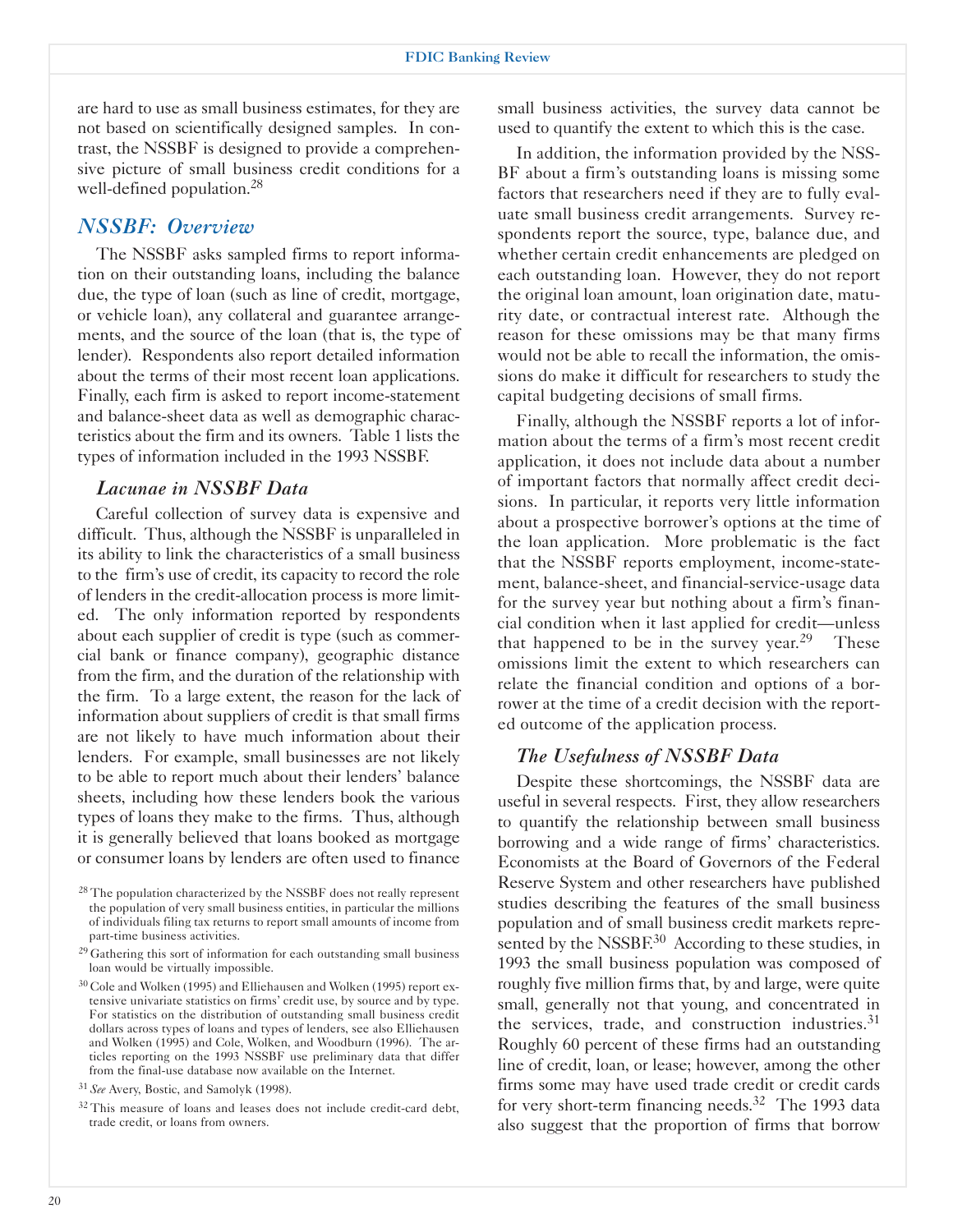#### Small Business

#### Table 1 The 1993 National Survey of Small Business Finance Overview of Survey Content

#### Firm Characteristics as of 1993

Includes Standard Industrial Classification (SIC) code Legal organization type Year business was acquired Number of FTE employees Selected owner characteristics

#### Use of Deposit Services in 1993

Includes Checking accounts Savings accounts (any nonchecking deposits) Up to three possible sources Up to three possible typical monthly balances

#### Outstanding Credit and Financing in 1993

Includes Lines of credit Capital leases **Mortgages** Motor vehicle loans Equipment loans Any other loans Up to three possible sources Principal owed to each source Types of collateral pledged on loans from each source Whether guarantees have been pledged to each source Loans from partners/stockholders How many? Total principal owed Are they subordinated to other loans? Use of Other Financial Services during 1993 Includes

Transaction services

tends to increase with firm size, and very old firms borrowed less frequently than others.

Second, the NSSBF is the only source—public or private—of data that can be useful for constructing a representative picture of who funds small businesses. Hence, it can be used to assess quantitatively the validity of a number of credit-market issues, such as the concern that banks will no longer be the preeminent small business lenders. $33$  As shown in table 2, the 1993 survey indicates that more than two-thirds of borrowing firms obtained at least one of their loans, credit lines, or leases from a commercial bank. Just over one-fifth of borrowing firms reported obtaining some credit from a finance company, the second most important source of loans. But in addition to market shares based on number of borrowers, shares of dol-

Cash management services Credit-related services Pension/trust services Brokerage services Yes or no reported for each financial institution used by firm Relationships with Financial Institutions/ Credit Sources in 1993 Up to six institutions identified as most important financial service suppliers Type of supplier How many years has used supplier? Distance between firm and supplier location

Most frequent method of conducting business

#### Most Recent Credit Application<sup>1</sup>

Includes Month and year applied (last three years) Amount applied for Primary use of loan or line proceeds Secured by real estate? Appraisal required? Cost of appraisal Environmental survey required? Cost of environmental survey Was application approved or denied? Information about lender applied to Type Length of relationship (as of 1993) Distance between lender and firm Why firm applied to this particular lender Loan application accepted or denied?

<sup>1</sup>Does not include applications either pending or withdrawn by firm.

lar value of borrowings are also important, since very small firms dominate the sample but account for a small share of total small business credit outstanding. In terms of loan dollars, commercial banks were the dominant source of small business credit, accounting for almost 60 percent of the dollar amount of outstanding credit lines, loans, and leases.<sup>34</sup> Finance companies remain a somewhat distant second, funding roughly one-seventh of outstanding small business credit in 1993.

<sup>&</sup>lt;sup>33</sup> Small business loans and loan dollars as measured here do not include credit-card debt, trade credit, or loans from owners.

<sup>34</sup> As reported in Cole, Wolken, and Woodburn (1996), this share has changed little since 1987.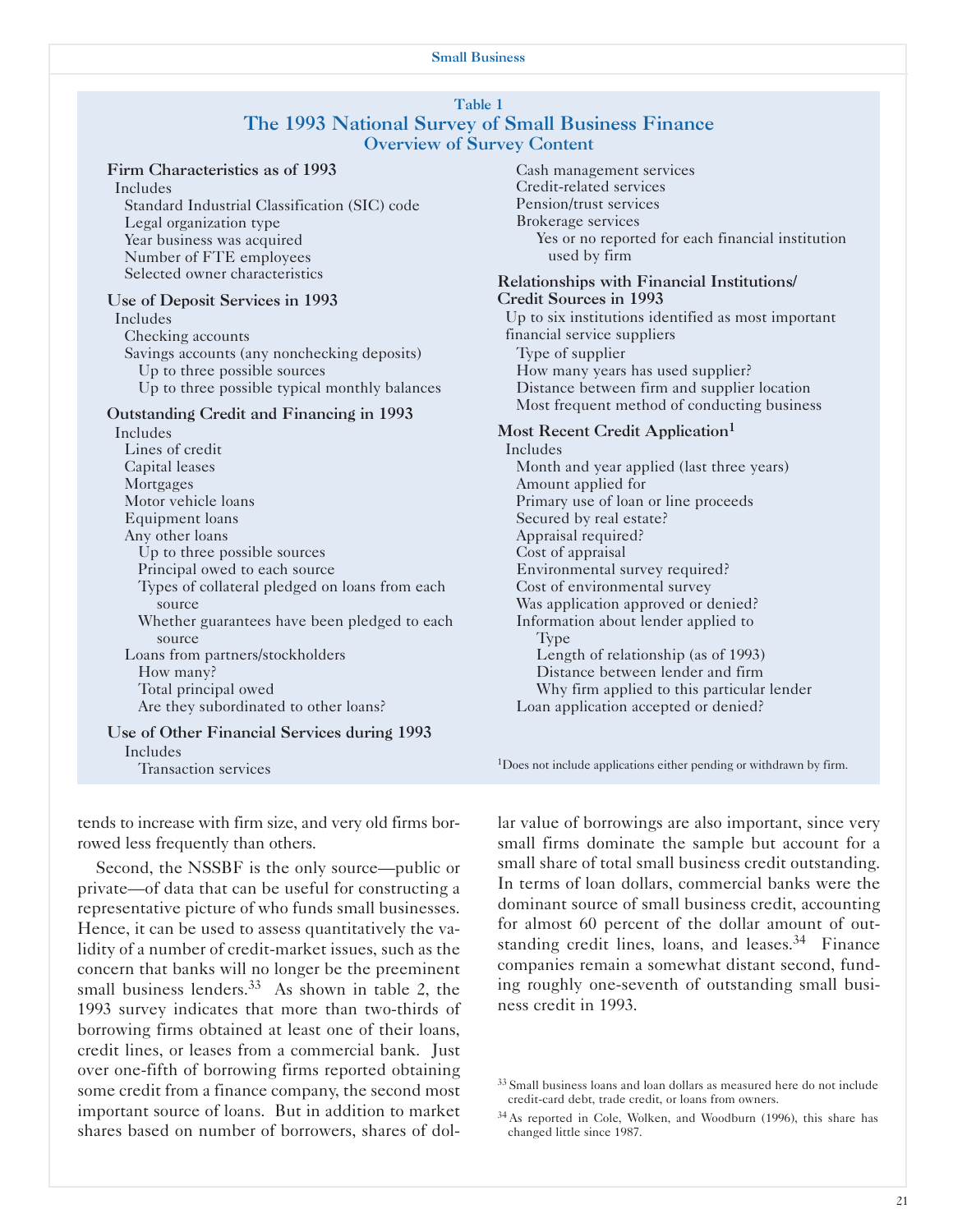#### FDIC Banking Review

Table 2

|                                                |                                                     |                                 | $\bf{1}$ apro $\bf{2}$  |                    |                          |                    |  |
|------------------------------------------------|-----------------------------------------------------|---------------------------------|-------------------------|--------------------|--------------------------|--------------------|--|
|                                                | The 1993 National Survey of Small Business Finances |                                 |                         |                    |                          |                    |  |
| Panel A. Percentage of Firms Having Any Loans, |                                                     |                                 |                         |                    |                          |                    |  |
|                                                |                                                     | by Loan Type and by Lender Type |                         |                    |                          |                    |  |
|                                                | All Sources <sup>1</sup>                            |                                 | <b>Commercial Banks</b> |                    | <b>Finance Companies</b> |                    |  |
|                                                | All<br>Firms                                        | Borrowing<br>Firms              | All<br>Firms            | Borrowing<br>Firms | All<br>Firms             | Borrowing<br>Firms |  |
| All loans, lines, leases                       | 59.1                                                | 100.0                           | 40.7                    | 68.9               | 12.6                     | 21.3               |  |
| Credit lines                                   | 25.7                                                | 43.5                            | 22.0                    | 37.2               | 1.4                      | 2.4                |  |
| Vehicle loans                                  | 25.3                                                | 42.8                            | 13.9                    | 23.5               | 8.0                      | 13.5               |  |
| Equipment loans                                | 14.8                                                | 25.0                            | 8.0                     | 13.5               | 2.2                      | 3.7                |  |
| Mortgages                                      | 7.8                                                 | 13.2                            | 5.3                     | 9.0                | 0.3                      | 0.5                |  |
| Leases                                         | 10.3                                                | 17.4                            | 2.0                     | 3.4                | 2.3                      | 3.9                |  |
| Other loans                                    | 12.7                                                | 21.5                            | 5.1                     | 8.6                | 0.3                      | 0.5                |  |

#### Panel B. Percentage of Outstanding Small Business Credit,<sup>1</sup> by Loan Type and by Lender Type

|                      | <b>All External</b><br><b>Sources</b> | <b>Commercial Banks</b> | <b>Finance Companies</b> |
|----------------------|---------------------------------------|-------------------------|--------------------------|
| All external sources | 100.0                                 | 58.6                    | 13.6                     |
| Credit lines         | 42.0                                  | 32.8                    | 6.4                      |
| Vehicle loans        | 4.3                                   | 2.0                     | 1.8                      |
| Equipment loans      | 8.2                                   | 4.9                     | 1.9                      |
| Mortgages            | 24.9                                  | 11.3                    | 2.1                      |
| Leases               | 4.5                                   | 1.4                     | 0.9                      |
| Other loans          | 16.2                                  | 6.3                     | 0.6                      |

1Percentage of the total value of outstanding credit lines, loans, and leases, excluding loans from owners.

Third, the 1993 NSSBF is also the only source of data that can be used to construct a comprehensive picture of small business loan markets defined by the different types of loan products that small businesses use. As table 2 shows, small business borrowers most commonly reported having at least one loan in the form of a credit line or a vehicle loan (43.6 percent and 42.8 percent, respectively). However, as credit lines tend to be larger, they account for a much greater share of outstanding small business credit dollars than vehicle loans (42.8 percent and 4.3 percent, respectively).35

Fourth, the information in the NSSBF can be used to describe many other features of small business credit arrangements. For example, researchers have documented the importance of collateral pledges and owners' guarantees for particular types of business borrowers that use particular types of loans or sources of credit.<sup>36</sup> They find that the personal commitments of owners' wealth play an important role in the allocation of credit, especially to firms with limitedliability ownership structures, such as small corporations. Other researchers use data on the distance between firms and their lenders to characterize the geographic dimensions of small business credit markets. Their findings indicate that for most kinds of loans, (at least as of 1993) the vast majority of small businesses deal with fairly local lenders.37

- <sup>35</sup> Lines of credit accounted for roughly 25 percent of small business loans but roughly 40 percent of the outstanding volume of small business credit. Roughly 80 percent of credit line facilities are small (less than \$100,000); however, takedowns from larger facilities account for 90 percent of outstanding balances owed on credit lines. Roughly 98 percent of vehicle-loan balances were less than \$100,000; of course, this understates the average size of the loans at origination. The data also indicate that commercial banks remain the dominant source of small business credit lines in terms of loan dollars, funding 78 percent of outstanding credit line balances. The outstanding vehicle-loan balances owed to banks and to finance companies were roughly equal (46.5 percent and 45 percent, respectively).
- 36 Avery, Bostic, and Samolyk (1998) study the incidence of usage of personal collateral and personal guarantees by small firms, as well as the dollar amounts of credit backed by these enhancements.
- 37 Kwast, McCluer, and Wolken (1997) use the 1993 NSSBF to examine the extent to which the small businesses obtain their financial services locally. Their results are consistent with the existence of fixed transaction and information costs for both lenders and borrowers that make it cost effective for small borrowers to borrow locally, but their results also show that within local markets, smaller firms shop around. It should be noted, however, that their findings reflect the predominance of very small firms in the NSSBF population and cannot be used to quantify the share of small business credit market dollars that is extended locally.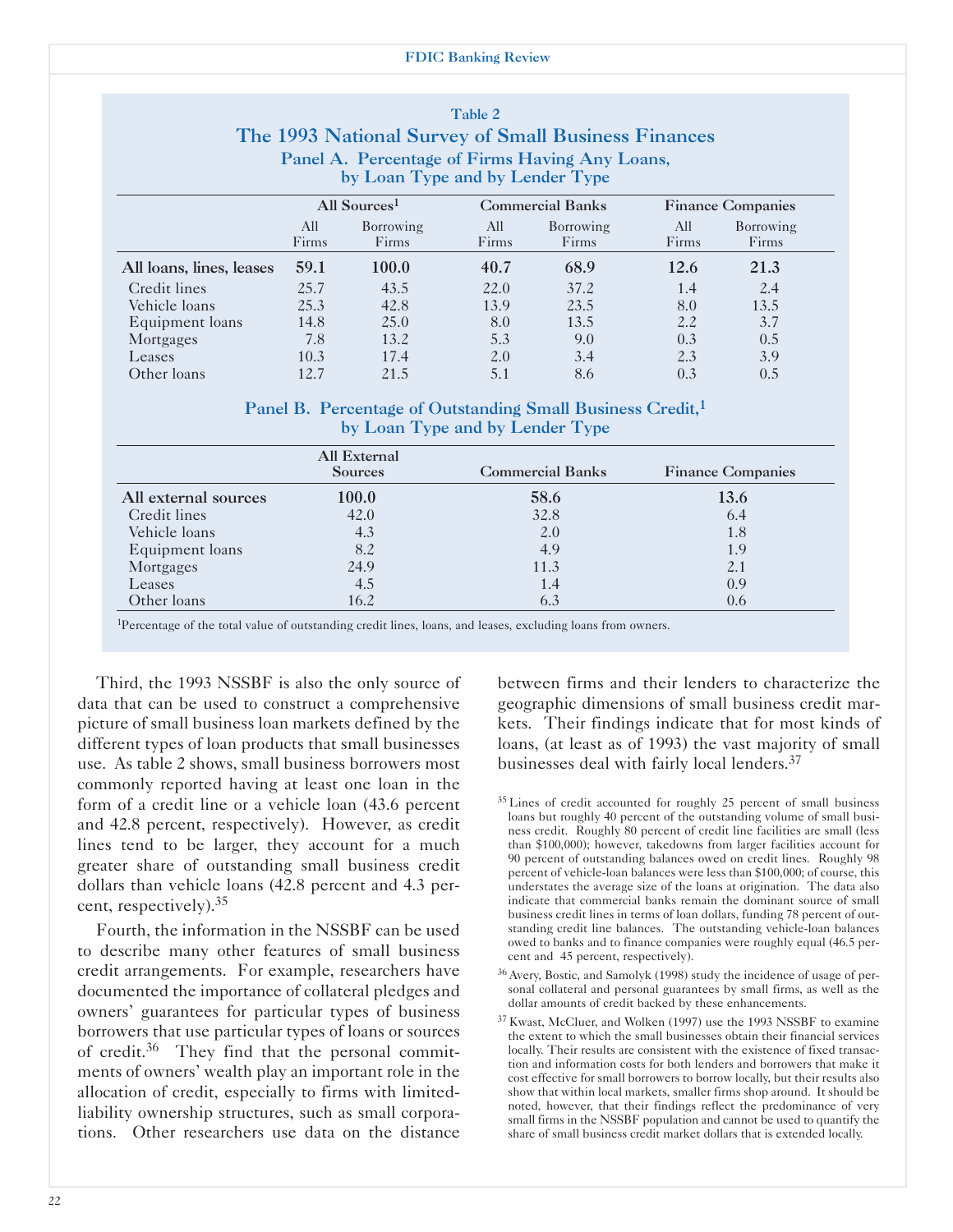## *Other Data from Small Businesses*

Private-sector analysts also collect data on firmlevel finances. Although these samples are generally not statistically designed to be representative of any particular segment of the small business population, they have been used to generate conclusions about small business credit conditions. The National Federation of Independent Business (NFIB) has conducted surveys of small-firm finances that—although not publicly available—have been used in research on small business.38 For example, in late 1987 a mail survey was sent to a random sample of member firms, asking about their experiences with commercial banks as lenders and about the terms of their recent loans. The 1,921 usable responses are not statistically weighted to represent any specific small business population, but the survey's administrators argue that the characteristics of the sample of responding firms are fairly comparable to those of what the administrators call "an estimated small business universe."<sup>39</sup>

Findings based on other private sources of data on small business finance have been cited as well in the popular press (see sidebar). Like the NFIB, these sources gather information from their constituencies or clients but generally do not scientifically link the data to a broader population of small firms. Thus small business data from private sources can lead researchers to very different conclusions because the small businesses represented by the samples may be different. Unfortunately, without information about the underlying populations, it is difficult to reconcile conflicting findings.

## "Sharp Drop in 'We'll Just Put It on the<br>Card'"- $\frac{1}{2}$  Augusta Banker August 25, 11

Card'"— *American Banker*, August 25, 1997

#### "Credit Card Use to Finance Business Is Soaring, Says Survey of Small Firms"— *The Wall Street Journal*, September 25, 1997

On August 25, 1997, an article in the *American Banker* asserted that "recent surveys show that the use of personal credit cards for business financing, . . . has fallen in recent years." One month later, an article in *The Wall Street Journal* announced that the use of credit cards by small firms was soaring. These two recent pieces illustrate the inconclusiveness of evidence yielded by different populations of small firms, especially when they are not well defined.

The *American Banker* article reports the results of two 1996 studies (by the National Federation for Women Business Owners [NFWBO] and by Dun & Bradstreet [D&B]), but makes no attempt to define the small business populations on which the evidence is based.

*The Wall Street Journal* story discusses an annual survey by Arthur Andersen and the trade group National Small Business United (NSBU), and does mention that the results are for businesses with fewer than 20 employees.<sup>1</sup> However, it does not state whether these businesses were drawn from the NSBU membership file or from some other groups of small businesses.

<sup>1</sup>*The Wall Street Journal* article also acknowledges that the reported increase in credit-card use conflicts with the 1996 Dun & Bradstreet (D&B) survey results. In doing so, it notes that "small firms," as represented by the D&B study, refers to businesses with fewer than one hundred employees.

## *DATA ON SMALL COMMERCIAL LOANS TO BUSINESS*

The other main type of data used to study credit availability for small business is banking data on commercial loans (from Call Reports and from the Federal Reserve Board's Survey of the Terms of Bank Lending). When linked to other information about the lending institutions or their markets, these data have been used to answer questions about how banks' small-commercial-loan portfolios are related to the structure and condition of the banking industry.

#### *Call Report Data*

The only publicly available source of commercial banking data on outstanding small commercial loans is the midyear Report of Income and Condition (Call Re-

port). Since 1993, each commercial and mutual savings bank has reported its outstanding balance and number of business loans of \$1 million or less on its June Call Report. These data identify the number and dollar volume of outstanding Commercial and Industrial (C&I) loans, commercial real-estate loans, and agricultural loans for several loan-size classes.<sup>40</sup>

<sup>&</sup>lt;sup>38</sup> The NFIB also publishes quarterly indices that summarize changes in credit market conditions as experienced by its members.

<sup>39</sup>*See* Dennis, Dunkelberg, and Van Hulle (1988) for a description of their 1987 survey. An academic study by Leeth and Scott (1989) describes earlier surveys.

<sup>&</sup>lt;sup>40</sup> The Call Report small-loan numbers for the early years (especially 1993) are known to reflect some confusion as to what was supposed to be reported; hence evidence from these years should be intepreted cautiously.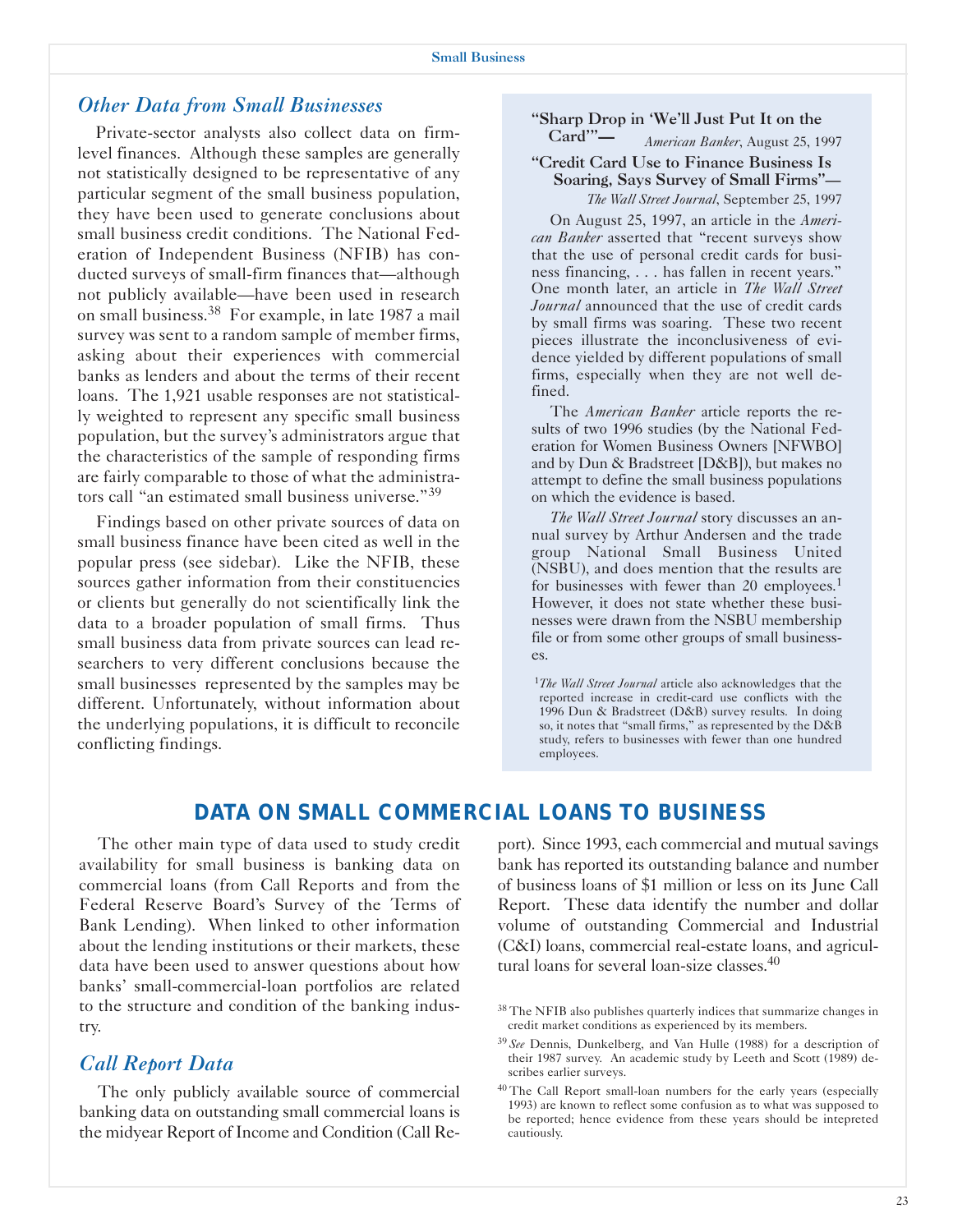Call Report data have an advantage over many other sources of information in that they cover the entire population of banks, and they are particularly valuable inasmuch as they can be used to examine how the volume of small commercial and agricultural loans held by a bank is related to a wide range of bank financial data also reported on Call Reports. Researchers can aggregate these data to examine how small commercial lending by the industry (by particular segments of the industry) is related to the industry's structure and performance.

Call Report small-commercial-loan data can also be linked with information about banks that is not published on Call Reports but is collected by bank regulatory agencies. For example, bank-level databases produced by the Federal Reserve Board of Governors and the FDIC track changes in the structural characteristics of the banking industry, including those due to the resolutions of bank failures as well as to unassisted bank mergers, acquisitions, and changes in charter.<sup>41</sup> The FDIC also collects annual data on the geographic distribution of each bank's deposits which can be used to construct a picture of the bank's market in terms of this funding source. Call Report data are also frequently matched with other geographic data to characterize the economic or market conditions in which a bank is operating. For example, some researchers use state economic data, such as income growth and unemployment rates, as proxies for the local economic conditions affecting banks.

The format of the Call Report itself, however, limits the usefulness of the small-commercial-loan data for studying small business finance. Characteristics of the loan rather than of the borrower make up these balance-sheet items. In particular, banks report data that are based on the size of the commercial loan—not the size of the business borrower. Some "small" businesses may obtain significant credit in amounts of more than \$1 million, yet these loans are excluded. Moreover, it is believed that many smaller businesses finance their activities through bank loans not reported as commercial credits—for example, consumer installment loans and home equity lines of credit—and are thus excluded from the data.

In addition, Call Report data report the consolidated commercial loan outstandings for all offices of a bank, whether the bank is a small community lender or one with branches in a number of states. Thus, although Call Reports identify the state, city,

MSA, and county of what is usually the bank's headquarters, they do not report the geographic location of the office where the small commercial loans were originated. Finally, balance-sheet data indicate only the quantity of small loans held by banks but reveal nothing about the terms associated with the loans.

## *STBL Data on Small Commercial Loans*

Another source of commercial bank loan data that has been used for studying small business credit availability is the Federal Reserve Board of Governors Survey of the Terms of Bank Lending (STBL), administered since the late 1970s. This quarterly survey of roughly 300 banks reports data on the individual C&I loans made during the previous week. Although these data are not available publicly, they have been used in studies by Federal Reserve researchers because they include characteristics of individual loans, such as the dollar amount, interest rate, maturity, and whether collateral was required.

The STBL data are particularly valuable because they can be used to study the terms of individual commercial loans. By linking the STBL loan data reported by each bank to Call Report and other data, researchers can examine the relationships between bank characteristics and loan originations. As with Call Report data, however, the scope of the survey information limits its usefulness for studies of small business finance, since it includes nothing about the characteristics of the borrower. Thus, the STBL does not indicate the size, type, or geographic location of the commercial borrower. The STBL also does not include any data on commercial loans collateralized by real estate, which are an important type of small business loan. Finally, the STBL samples do not necessarily characterize the entire population of banks adequately, because they tend to include high proportions of larger institutions (that is, the STBL oversamples large banks relative to their incidence in the industry) and are correspondingly less likely to adequately represent loans originated by small banks.

<sup>&</sup>lt;sup>41</sup> The Federal Reserve Board (FRB) and the FDIC each produce a database that tracks the evolving structure of the banking industry. The FRB's is called the FRB National Information Center (NIC) database and the FDIC's is called the Structure database.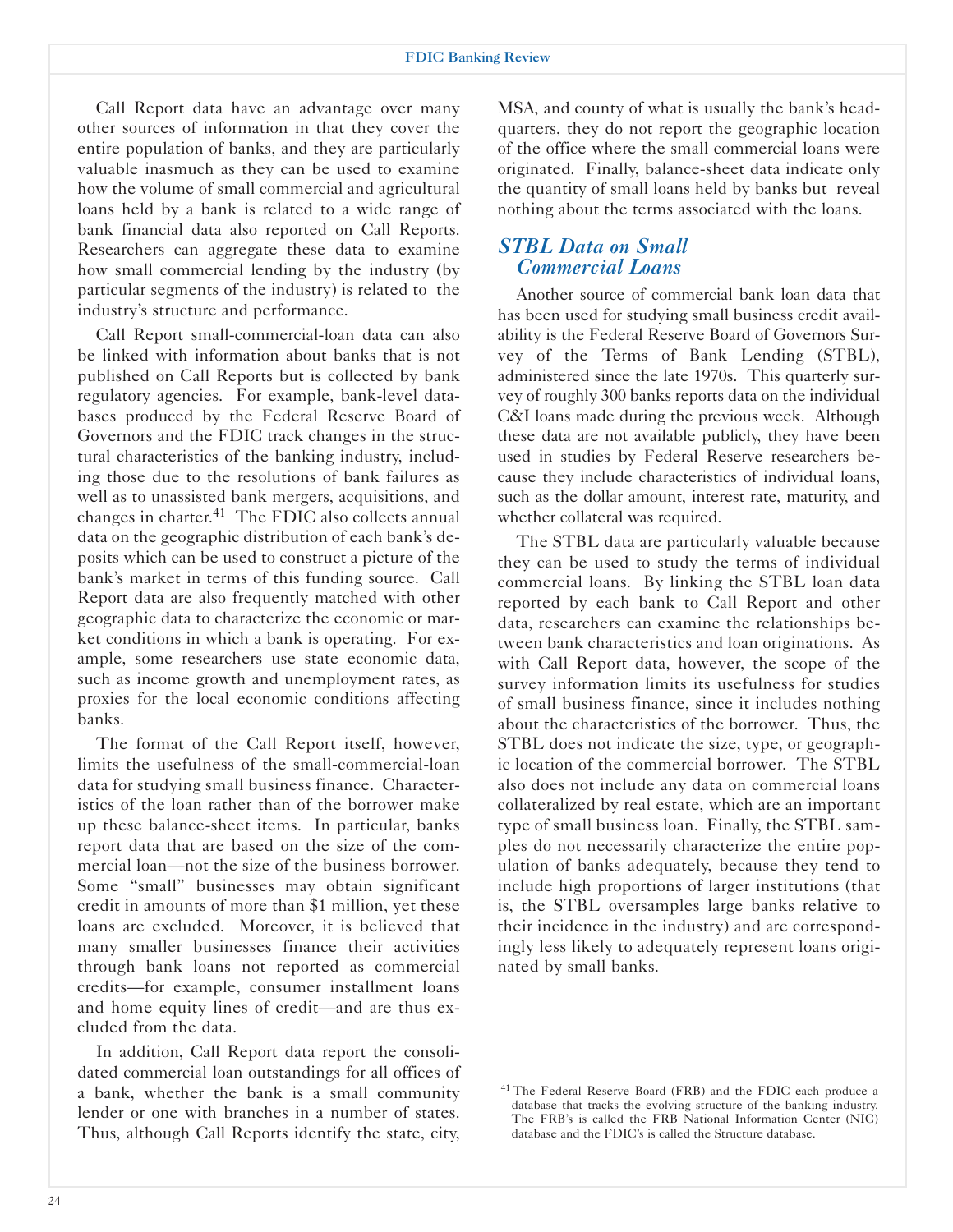## *STUDIES OF RELATIONSHIP LENDING AND BANK CONSOLIDATION VIS-À-VIS SMALL BUSINESS CREDIT*

Despite limitations of data, public-policy concerns about how changes in the financial sector may affect the availability of small business credit have underscored the importance of gathering evidence about small business financing arrangements. These concerns center on two issues: the importance of firmlender relationships in the allocation of credits to small businesses and the effects of bank consolidation on the availability of smaller commercial loans.

## *Evidence about Relationships between Borrowers and Lenders*

Three studies have used the NSSBF to explore the idea that borrower-lender relationships reduce the costs of lending and allow small business borrowers to obtain better credit terms.42 All three examine some aspects of the credit conditions respondents faced during their most recent applications for loans; one also examines collateral requirements on the outstanding credit lines reported by respondents. As noted above, although researchers conjecture that information gathering on small borrowers is a significant cost in originating loans, no data set includes direct measures of these costs. Thus, researchers examine the relationship between credit terms and several variables reported on the NSSBF that they use as a proxy for the information available to a lender about a firm. These variables include the firm's age, the length of time the firm has dealt with this lender, and the types of financial services the firm reports having obtained from this lender. The studies use multivariate regression models to examine how some measure of credit availability is related to a firm's characteristics (such as size, financial condition, or broad industrial class) and variables that measure the firm's relationship with its prospective lender.

Petersen and Rajan (1994) use the 1987 NSSBF to analyze the interest rate that firms reported obtaining on their most recent loans from institutional lenders. The authors' tests focus on the correlation between this loan interest rate and the relationship variables, as well as on the total number of lenders that a firm borrows from. The authors conclude that larger firms, incorporated firms, and older firms obtained lower interest rates than smaller, unincorporated, or younger firms, but they cannot conclude that firms having longer relationships with their lenders obtained lower interest rates (all other things being equal). They also find no evidence that firms that purchase other services from their lenders obtained better credit terms, but they do report that firms dealing with numerous lenders paid systematically higher rates.

The inability to find a systematic correlation between the length or breadth of the firm-creditor relationship and loan rates may reflect a number of factors. First, the statistical tests are applied to a sample that includes loan types ranging from lines of credit to vehicle loans. As discussed above, certain types of loans, such as vehicle loans, may not be very relationship oriented. Second, although the NSSBF reports data on when each firm obtained its most recent loan, the authors do not seem to have looked only at loans obtained during the survey year. This is particularly important, as the NSSBF reports firms' financial data as of the survey year, that is,  $1987<sup>43</sup>$ Thus, for loans obtained a number of years earlier, a firm's financial data may not be representative of what the firm looked like when the loan rate was contractually agreed upon. Finally, the tests presented by Petersen and Rajan do not examine credit extensions from a given type of lender, such as commercial banks, although relationships may matter more for banks than for nonbank lenders. Oddly enough, this study is frequently cited as evidence that firm-creditor relationships *do* matter.44

In a related paper, Berger and Udell (1995) control for the type of loan and the type of lender in testing whether borrower-lender relationships improve credit terms received by small businesses. They, too, use the 1987 NSSBF but focus their analysis on a specific type of loan—lines of credit—obtained from commercial banks. They, too, analyze the relationship between proxies for the lender-borrower relationship and two different measures of credit terms on these lines of credit: loan rates and collateral requirements. Berger and Udell distinguish between public information about the reputation of a firm (which they say

<sup>42</sup> Petersen and Rajan (1994), Berger and Udell (1995), and Cole (1998).

<sup>&</sup>lt;sup>43</sup>For the exact questions asked of each firm, see Research Triangle Institute (1989).

<sup>&</sup>lt;sup>44</sup> The reason may be that the authors also report findings that a firm's late-payment rate on its trade debt is negatively related to its age, its longest lender relationship, and the share of its debt from a financial supplier. The authors interpret these results as indicating that lender relationships increase the availability of credit.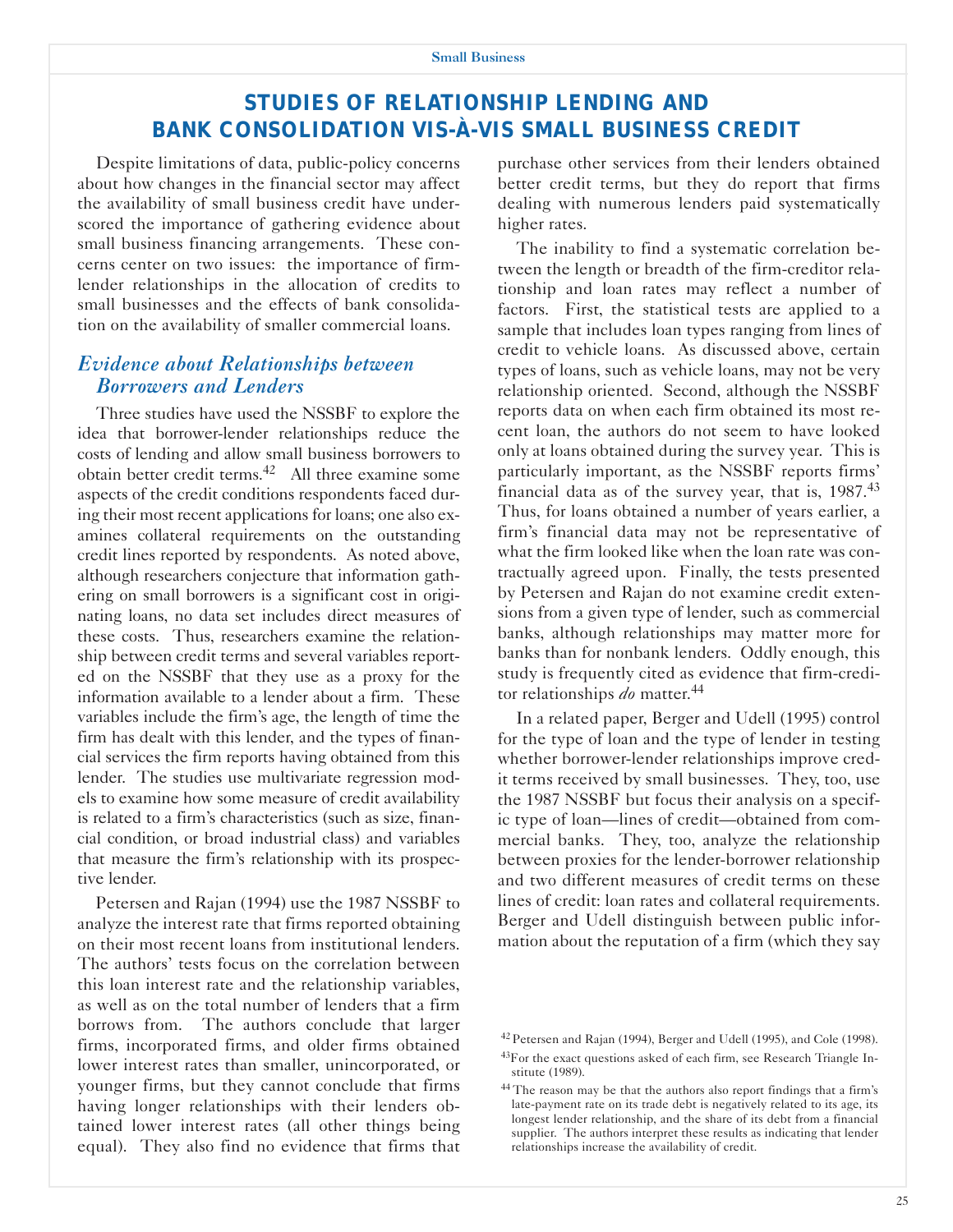is associated with the firm's age) and the private information that a bank gathers through its relationships with small business borrowers.

Like Petersen and Rajan, Bergen and Udell find that older businesses and incorporated firms tended to pay lower interest rates. However, Berger and Udell also find that, given a business's age, firms having had longer banking relationships also paid modestly lower premiums over prime on their most recently obtained credit lines. In assessing collateral pledges on outstanding credit lines, the authors report that a firm's age and the age of its banking relationship also affects the likelihood that collateral is required. This result is consistent with the notion that problems of getting information are more acute when banks lend to newer firms or to firms that are newer customers.<sup>45</sup> At the same time, the quantitative evidence about the benefits of borrower-lender relationships is quite modest. Roughly speaking, Berger and Udell find that each year of the relationship reduces the premium paid over prime by two to three basis points.<sup>46</sup>

A third study, this one by Cole (1998), uses the 1993 NSSBF to examine the relationship between the length and breadth of the borrower-lender relationship and the probability that a firm's most recent loan application is accepted. As with the Petersen and Rajan study, however, most of the results reported by Cole are based on relationships evident for a sample that includes all types of loans.<sup>47</sup> The multivariate tests also include only subsets of the array of borrower characteristics that are conjectured to affect a lender's acceptance/denial decision. Thus, the measured effects of the borrower-lender relationship may be due to their link to borrower characteristics that are not included in the analysis. The very last results presented by Cole report findings about how a broad set of characteristics of the firm and of the firm-lender relationship is related to credit extensions identified as "working capital" loans. These findings suggest that the major factor explaining higher denial rates between 1991 and 1994 was that firms were applying to lenders with whom they had had no previous financial dealings. For firms having some relationship with the lender, the author finds no systematic link between the age of the relationship (as of 1993) and the probability that a working capital loan was granted. However, there is some evidence that types of other services obtained from a prospective lender do affect loan acceptance/denial rates. Specifically, having an outstanding loan from a prospective lender appears to be associated with

modestly higher denial rates, whereas having a savings account or purchasing other nonchecking financial services tends to be associated with lower loan-denial rates.<sup>48</sup> Not surprisingly, the timing of the loan application was a major factor explaining acceptance/denial rates. Businesses applying for their most recent working capital loans from commercial banks during 1991 or 1992 were substantially more likely to be denied credit. Finally, older and larger firms tended to have lower denial rates.

## *Findings about Bank Consolidation*

During the 1990s, restrictions on the geographic scope of banking organizations have been significantly liberalized. The Riegle-Neal Interstate Banking and Branching Efficiency Act of 1994, which authorizes interstate bank branching, increases the prospect of further industry consolidation, as some banks may choose to branch across state lines. As noted above, concerns about how bank consolidation will affect the availability of small business credit reflect the belief that smaller and larger institutions behave very differently as small business lenders. Larger banks may tend to focus more on credit scoring models or standardized loan products than on relationship-based evaluations tailored to a wide range of small business clients. Changes in the structural composition of the banking industry as well as in the broader financial-services industry may affect which small businesses get credit and the terms that they receive.

Unfortunately, the publicly available NSSBF does not allow one to explore whether the importance of relationships depends on the scale and scope of a lender's financial operations. Thus, to look for evidence about how bank consolidation has affected small business credit availability, researchers have

<sup>45</sup> Of course, the age of a firm may also reflect the firm's inherent risk, that is, its underlying creditworthiness. Firms that have survived tend to be more-proven risks and therefore more creditworthy customers. Indeed, several other researchers have used a firm's age as a proxy for the firm's default risk.

<sup>&</sup>lt;sup>46</sup> To some extent, the Berger-Udell tests are subject to some of the same data problems as the Petersen and Rajan study. For example, in conducting their analysis of the negotiated interest rate, they, too, do not appear to control for how long before 1987 the most recent loan was made. In addition, when assessing how the current age of the borrower-lender relationship is related to collateral requirements on each of a firm's outstanding credit lines, they cannot control for how long before 1987 a credit line was obtained. Survey respondents are not asked to report the date on which they obtained each of their outstanding loans.

<sup>&</sup>lt;sup>47</sup> Most of Cole's results are based on the data for the 2,007 firms in the 1993 NSSBF that applied for any credit between 1991 and 1994.

<sup>&</sup>lt;sup>48</sup> The number of sources from which a firm buys financial services and the number of a firm's business delinquencies are positively, but modestly, related to a higher rate of loan denial.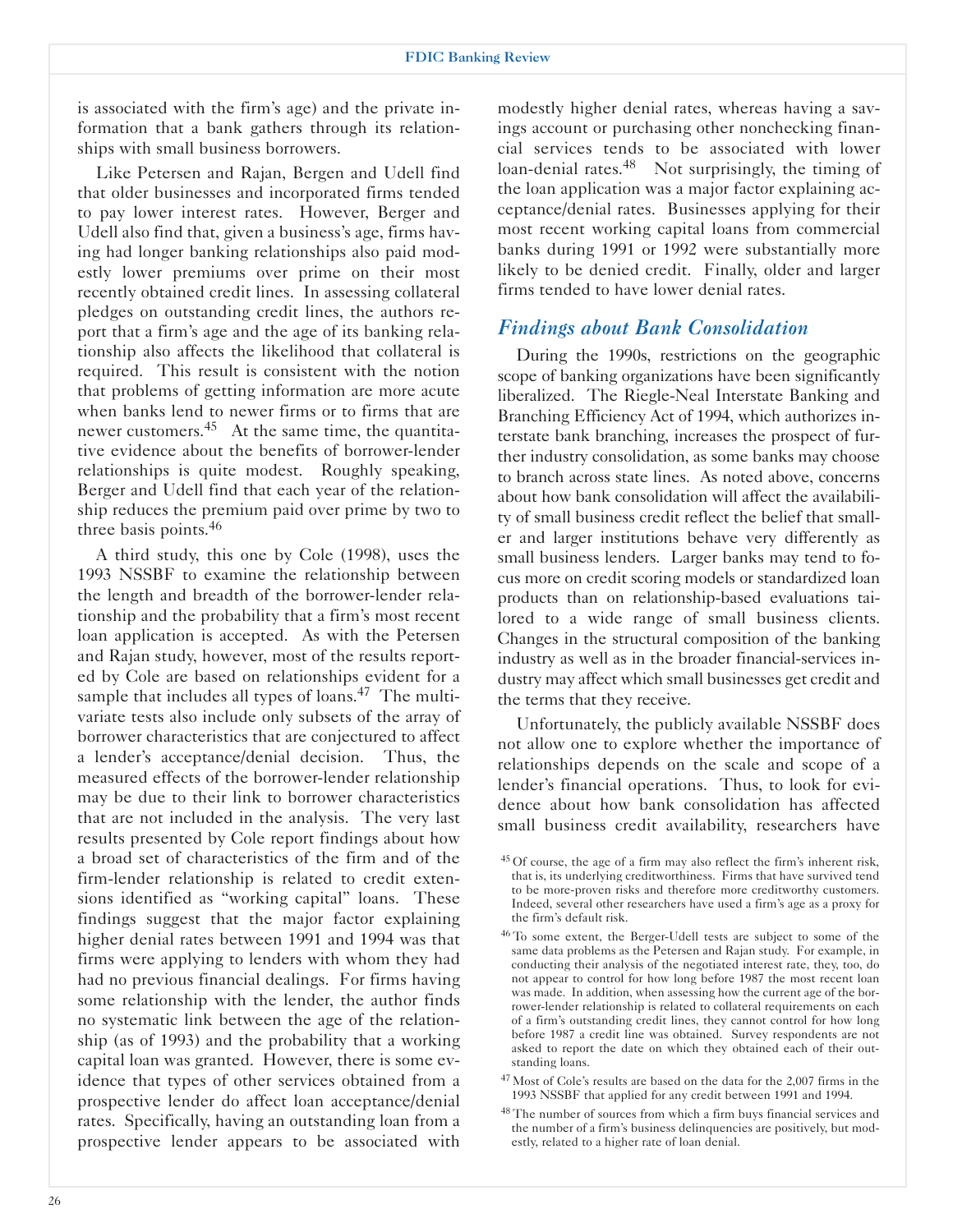turned to the available data on bank commercial loans. The bulk of this research has been aimed at documenting the evident patterns between bank size and small-commercial-loan ratios. Early studies tend to interpret their findings as suggesting that bank consolidation reduces at least the asset share, if not the level, of smaller commercial loans, and more recent papers have argued that consolidation patterns may even increase "small business lending."<sup>49</sup>

The Call Report data indicate that at smaller banks, smaller loans constitute a much higher share of the commercial lending. An important issue, however, is the extent to which this reflects profitable loan opportunities rather than constraints imposed by the bank's smaller size. There are very few studies that focus on how business credit terms vary with the size and scale of banking organizations, no doubt because there are few publicly available banking data other than bank Call Reports. Berger and Udell (1996) match Call Report data with information from the STBL (from 1986 through 1994) to examine how the rates and collateralization requirements on C&I loans are related to bank characteristics as reported on Call Reports and to loan characteristics as reported on the STBL. In particular, they study whether credit terms from larger and smaller banks systematically differ.50 Their results indicate that for loans in all size classes, larger banks on average charged lower interest rates and were less likely to secure their C&I lending. Thus, although larger banks make proportionately fewer small loans, the loans they do make are priced more cheaply than those from small banks. The authors interpret their findings as being consistent with the conjecture that larger, more-complex institutions engage in less information-intensive relationship lending than their smaller counterparts.51 Unfortunately, without additional data on the types of C&I loans extended or the characteristics of the borrowing firms, one cannot verify whether this is indeed the case or whether larger banks simply make relationship loans more efficiently.<sup>52</sup>

A second important issue is the extent to which merger and acquisition alter the lending patterns of the banking entities involved. Most of the bank-consolidation studies using Call Report data can be characterized as event studies, which test for systematic differences in small-loan ratios between firms experiencing the event—here, a merger or an acquisition and firms not experiencing the event. In other words, this type of research basically compares the behavior of banks involved in merger and acquisition (M&A) activity with the behavior of a "control

group" of banks that have not undergone these structural changes. Researchers classify banks in terms of their M&A activity by using the structural merger and acquisition data collected by bank regulatory agencies. In some papers, banks involved in M&A activity are also classified by other characteristics of the changes in banking structure—for example, large banks that have absorbed small institutions, or banks within a given state that have been acquired by outof-state organizations. Breaking up M&A activity into a range of events allows a researcher to examine whether small business lending patterns can be related to specific types of M&A activity.

There is a growing number of bank-consolidation studies that use the small-commercial-loan balances reported on the June Call Reports. Two of the most recent of these studies are by Peek and Rosengren (1998) and Strahan and Weston (1998). Peek and Rosengren test whether annual changes in ratios of small C&I loans to assets between 1993 and 1996 differ between banks that were not involved in mergers and banks that were. They classify each merger by how it affects the acquiring institution's ratio of small loans to assets. For example, if bank A acquired bank B in early 1995, then bank A's pre-merger loan ratio (from June of 1994) is compared with the ratio obtained by combining the June 1994 balance sheets of bank A and bank B. The authors then measure the relationship between post-merger commercial lending patterns and the pro forma changes in acquirers' balance sheets. Moreover, they examine whether this relationship varies depending on whether the acquirers are relatively active or inactive as small commercial lenders.<sup>53</sup>

- 51 Keeton (1996) and Whalen (1995) also present evidence about the relationship between organizationally complex institutions (such as banks owned by out-of-state holding companies) and small commercial loans.
- <sup>52</sup> The authors do argue that to the extent that small credits are standardized loans, the attendant borrowers may be adequately served by larger institutions. However, they cannot estimate the mix of information-intensive versus standardized C&I loans in the STBL data.
- 53 Banks whose ratios of small loans to assets are under 10 percent are defined as inactive small business lenders, while banks whose portfolio shares of small business commercial loans exceed 10 percent are defined as active.

<sup>49</sup> There are far more studies of bank consolidation than of relationship lending. This paper discusses only a few of the most recent ones, including Peek and Rosengren (1998), Strahan and Weston (1998), and Berger et al. (1997).

<sup>50</sup> They test separate models for a number of loan-size classes to see if the determinant of credit terms differs with loan size. Berger and Udell also report interesting evidence about the relationship of loan characteristics to credit terms. Their findings, consistent with those in other small business research, are that larger loans generally have lower interest rates, whereas collateralized loans tend to have higher rates. Thus, collateral appears to be associated with riskier credits across all loan-size classes.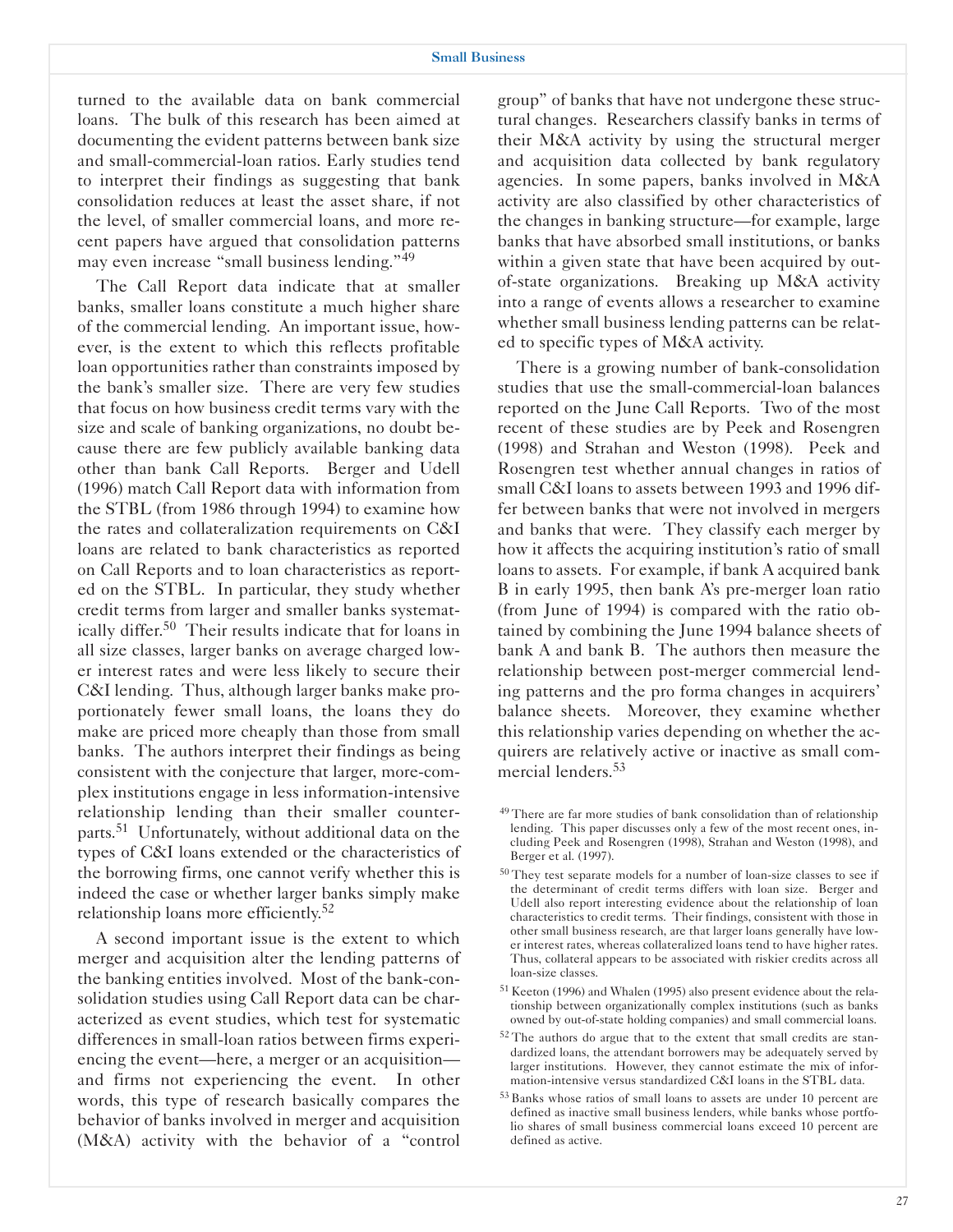The authors report that acquiring banks tend to readjust toward their pre-acquisition ratios of small loans to assets during the year the acquisition took place. Moreover, the magnitude of the readjustment is related to the acquirer's pre-merger presence as a small commercial lender. Acquirers with a heavier concentration of small commercial loans tend to offset decreases in their portfolio share of small loans, and banks with a low pre-merger share of small commercial loans tend to respond by offsetting mergerrelated increases in this share. The authors also report that small institutions (less than \$100 million in assets) significantly offset merger-related decreases in small-commercial-loan ratios; however, all banks appear to eliminate merger-related increases. On the basis of the merger patterns during the period under scrutiny (mid-1993 through mid-1996), Peek and Rosengren conclude that bank consolidation may actually increase the availability of small loans. In particular, a surprising number of acquiring banks were relatively small institutions with significant small-loan portfolios.

In a similar type of study, Strahan and Weston (1998) use Call Report data for 1993–96 to explore the hypothesis that bank consolidation may reduce small commercial lending by banking firms. They examine how small-C&I-lending ratios are related to the size and organizational complexity of banking organizations. Unlike Peek and Rosengren, however, they analyze banking data for consolidated holding companies because, as they argue, intra-holding company transactions among affiliates could bias the statistical results. The authors present two sets of multivariate tests.

The first examines how the level of a banking organization's C&I loans-to-assets ratio is correlated with various measures of its size and complexity. The "complexity" of a banking organization is defined by the number of its bank subsidiaries, the average size of these subsidiaries, and the number of states in which these banks operate. The results indicate that for organizations with less than \$300 million in assets, there is a positive link between the average size of the bank subsidiary and the ratio of small commercial loans to assets. In other words, for companies below this size threshold, larger subsidiaries have higher ratios of small C&I loans to assets. In contrast, for companies with assets of more than \$300 million, there is a negative link between subsidiary size and ratios of small C&I loans to assets. Generally the tests do not reveal significant links between the other complexity variables and the loan ratios.

The second set of multivariate tests measures how the *changes* in ratios of small C&I loans to assets (June 1996 compared with June 1993) are related to mergers among banking organizations and to the respective sizes of acquirers and their targets. Unlike Peek and Rosengren, these authors examine changes not only in shares of bank assets but also in small C&I loans relative to total C&I lending.<sup>54</sup> Strahan and Weston analyze banks that were in existence in June 1993 and were still in existence in June 1996, separating these institutions into organizations that were not involved in any acquisitions and organizations that were. They also sort acquirers into classes that reflect their size (small, medium, and large) and the size of their target (small, medium, and large). They then test how changes in the C&I loan ratios are related to the sizes of the organizations involved in bank mergers.

The results indicate that organizations involved in mergers, on average, had greater increases in the shares of assets allocated to both small C&I and total C&I loans than banks not involved in mergers. However, they are unable to reject the hypothesis that there was no difference in the growth of small loans *as a share of total* C&I loans for these groups. The results also suggest that mergers occurring between smaller institutions (small acquirer and small target) were associated with modest increases in the portfolio shares of both small C&I loans and total C&I loans. Again, however, there is no significant change in small C&I lending *as a share of total* C&I loans for this group. In none of the other size pairings, the authors find statistically significant patterns between changes in C&I loan ratios and mergers. Consistent with the Peek and Rosengren results, these multivariate tests also reveal that for all banks in the sample, bank size was negatively related to changes in small C&I lending, both as a share of assets and as a share of total C&I loans.<sup>55</sup> Despite the negative effects attributable to bank size, Strahan and Weston interpret their findings as suggesting that a further decline in the percents of independently owned

<sup>&</sup>lt;sup>54</sup> They examine changes between 1993 and 1996 in the following ratios: small C&I loans to assets, total C&I loans to assets, and small C&I loans to total C&I loans.

<sup>55</sup> Not surprisingly, growth in personal income (in the state where a banking organization is headquartered) is positively correlated with both small C&I and total C&I loan ratios during this period.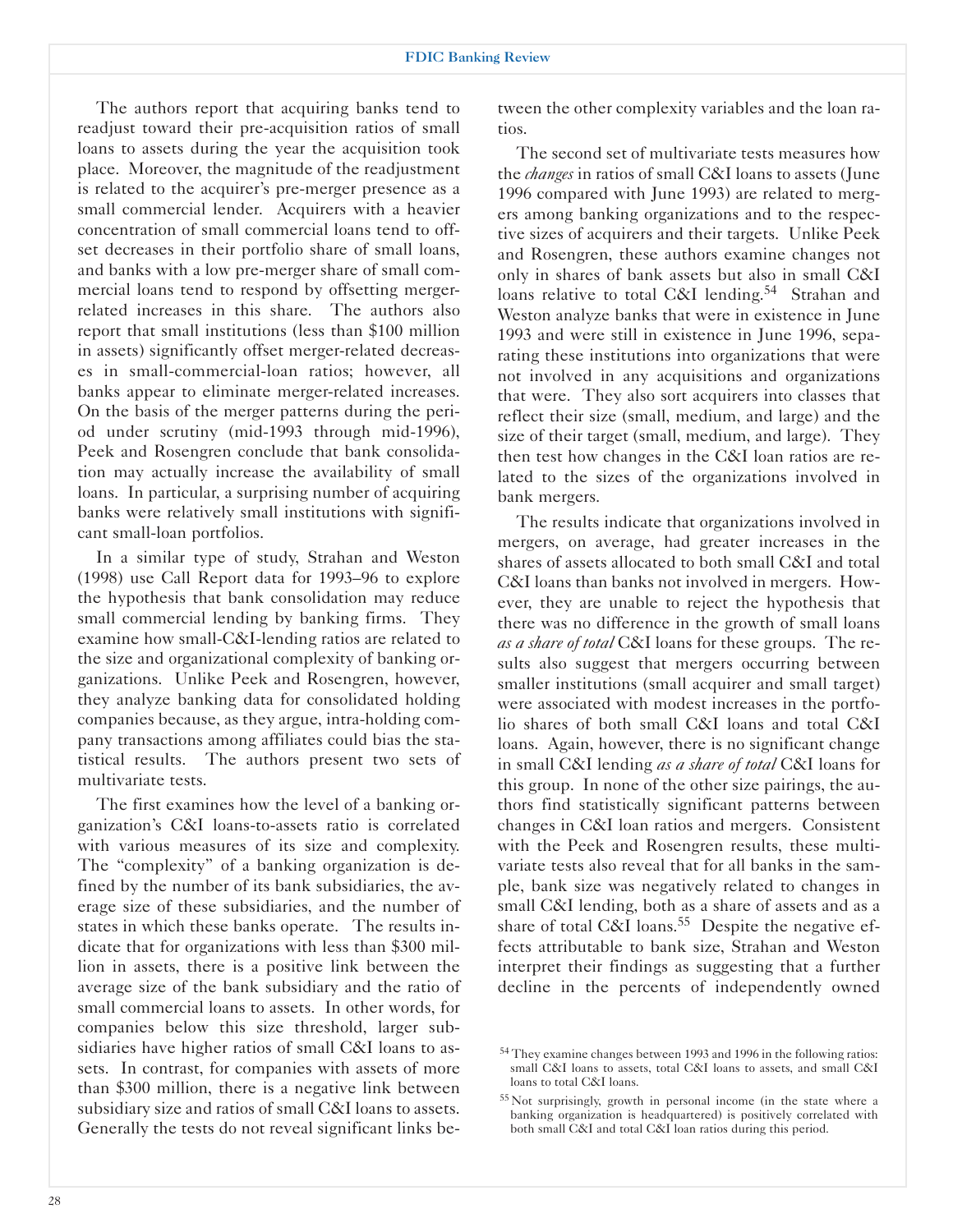banks need not adversely affect the availability of small business credit. They base this conclusion on the finding that, all other things being equal, small banks that acquired other small banks on average had modestly larger changes in C&I loans-to-assets ratios than other banks in the sample.

Although the studies by Peek and Rosengren and Strahan and Weston contribute much to our understanding of bank commercial lending patterns, the implications of their findings for the availability of small commercial credits should be interpreted cautiously. Both studies base their sanguine view of M&A activity on balance-sheet ratios for merging banks, however the patterns evident in bank loansto-assets ratios do not tell us much directly about the aggregate supply of small commercial loans. For example, if active small business lenders account for a very small share of bank assets, then banks' merger activity may have little effect on the allocation of credit dollars in the industry. In particular, the authors do not quantify the dollar changes in small commercial credits that are attributable to mergers.<sup>56</sup>

Moreover, both studies verify that bank size is a major factor explaining the share of assets devoted to commercial loans of less than \$1 million. Thus, as banks merge they get larger and are therefore likely (given legal lending limits) to make larger loans.

Another important consideration in assessing how bank consolidation may affect the supply of small commercial loans is the behavior of other lenders in the commercial loan market. Even if a structural change—such as a merger—reduces one bank's lending focus, other lenders may be willing to make profitable small loans.

A recent study by Berger, Scalise, Saunders, and Udell (1997) uses STBL, Call Report, and bank structure data to examine how mergers and acquisitions have been related to a number of longer-term trends affecting the availability of smaller commercial credits, including the response of other banks to M&A activity. The authors use the STBL data on originations of C&I loans to estimate patterns in small commercial lending for the banking industry between 1980 and 1995.<sup>57</sup> However, to derive these estimates, the authors must make several important assumptions. First, they must assume that data on loan originations can be used to generate an accurate picture of a bank's outstanding C&I loan portfolio. Second, they must assume that the commercial lending patterns they estimate for banks in the STBL

sample can also be used as estimates for banks with similar characteristics that are not in the sample.

To analyze how lending patterns have been related to mergers and acquisitions, the authors decompose changes in bank small commercial loan ratios into a number of "effects." First, for each institution involved in a merger, they estimate a "static effect" that measures the pure cross-sectional difference in lending that would be attributable to the merged institution's larger size alone. They also estimate a number of dynamic "effects" that they interpret as reflecting longer-run factors that affect small commercial lending over time. These include the characteristics of the merger itself, the secular lending trends that are affecting all banks during this period, and the response of other banks in markets where mergers are occurring. Using the patterns measured at the bank level, the authors then derive aggregate estimates of how M&A activity has affected the dollar volume of small commercial credit in the banking industry during the period under scrutiny.58

Their results yield a picture of small commercial lending patterns that is consistent with the results from other studies. They find that mergers of smaller banks are associated with increases in small commercial credits, whereas mergers of large banks are correlated with decreases. The aggregate static effect—that is, the pure size-based effect—of mergers on the volume of small commercial loans is negative and considerable. However, the estimated reaction of other banks in local markets offsets much, if not all, of the contraction. $59$  The authors note that this external effect is probably the least-accurate quantitative estimate presented. Still, they argue that the evidence suggests that despite continuing reductions in small commercial lending by merging banks, the total supply of these credits may not decline.

<sup>56</sup> To compute the net effect of mergers on the share of banking assets that is allocated to smaller commercial credits, one would have to consider the volume of assets as well as the number of banks.

<sup>57</sup> They use the STBL loan origination data to estimate the outstanding small C&I loans held by all banks between 1980 and 1995.

<sup>58</sup> An institution is counted more than once if it is involved in multiple mergers during the period.

<sup>59</sup> The conclusions of Berger et al. (1997) contrast sharply with those of an earlier study (Berger, Kashyap and Scalise (1995)).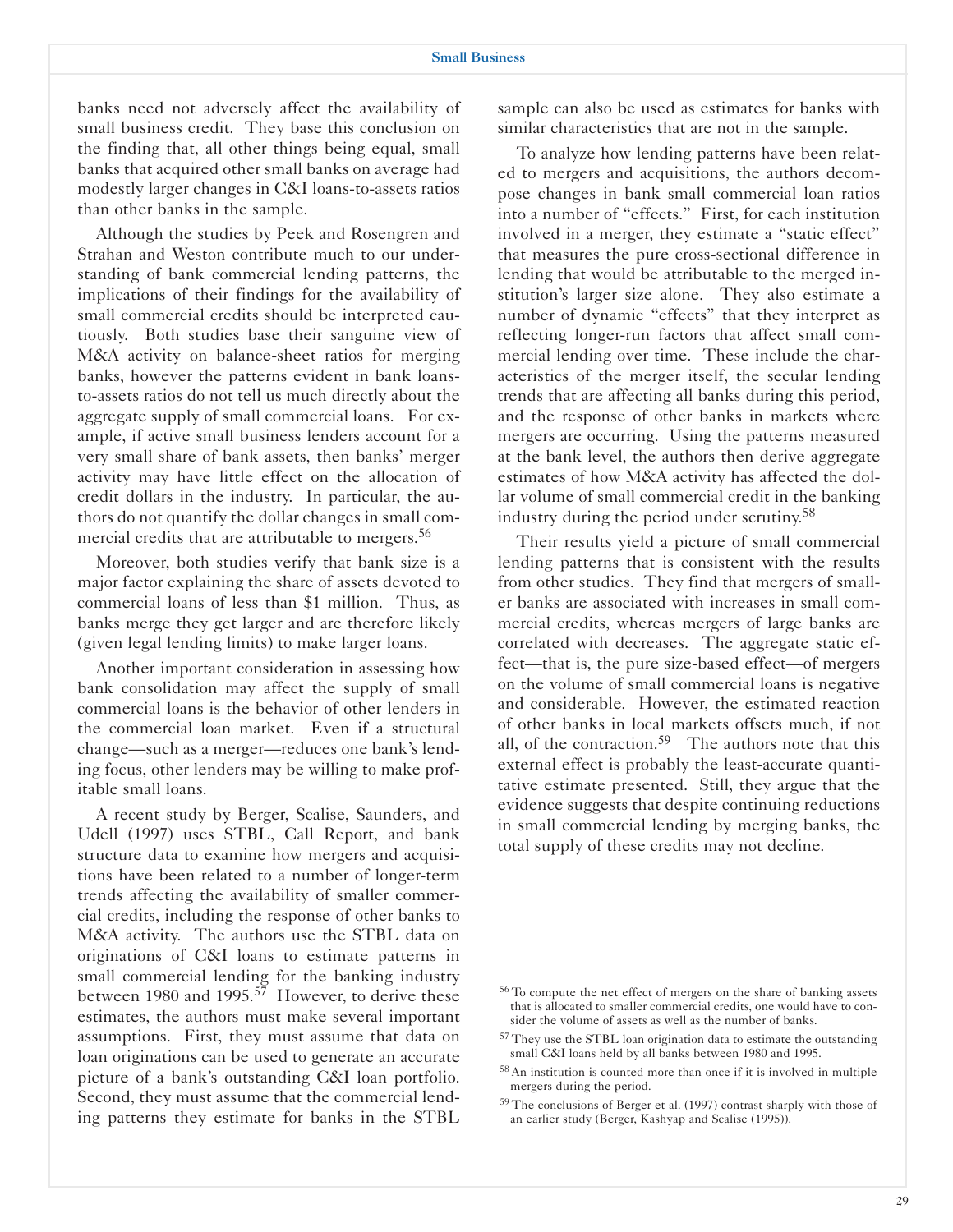### *CONCLUSION*

While researchers have attempted to understand the dynamics of the credit markets facing small business, the weaknesses in the available data limit the conclusions that can be drawn. Most of the issues of small business credit availability are linked to the costs of lending to small business relative to larger firms. The relative costs of funding small firms reflect the basic characteristics of small borrowers, the ability to gather efficiently financial information on these firms, and the government policies that affect credit market participants. Since there is no data set that includes all of the factors affecting supply and demand in small business credit markets, the results derived from the available data should be interpreted as being consistent with certain conjectures rather than constituting quantitative estimates of market conditions.

Data from surveys of small businesses are useful for measuring how small firms are financed and for relating a firm's characteristics to credit market experiences. However, these data alone do not allow researchers to assess the supply conditions facing small firms. They include little information about lenders and limited information about a firm's financial condition when it obtained loans. Similarly, there is no publicly available source of information about loans extended to small firms by individual commercial banks (or by any other type of lender). Thus, to assess the relationship between the availability of these loans and conditions in the banking industry, researchers are forced to use balance-sheet data on small commercial loan outstandings as a proxy for loans.

The available data can tell us a great deal about the patterns in who the borrowers and lenders are, but they do not allow researchers to adequately address a number of important policy issues. For example, it would be useful to know more about how characteristics of banks and the structure of the banking industry are related to the allocation of credit to small firms. Nor can concerns about bank consolidation be adequately addressed without information about nonbank lenders, especially finance companies. We also know very little about how the availability of small business credit is related to economic conditions over the business cycle.

To better understand demand and supply relationships in small business credit markets, researchers will always need consistent data from both small businesses and lenders. The breadth of the information needed suggests that periodic surveys are generally a more cost-effective source of data than quarterly reporting requirements. Moreover, since small businesses and nonbank lenders are not subject to reporting requirements, voluntary surveys represent the only means by which policymakers can obtain information about issues involving small business credit.

Small business will continue to be an important social and economic force in our society. Thus, public policy that supports small business as an engine of economic growth and the bulwark of competitive markets must be concerned with the availability of credit to these entrepreneurs. If policy decisions regarding small business credit are to be informed, good data must be available.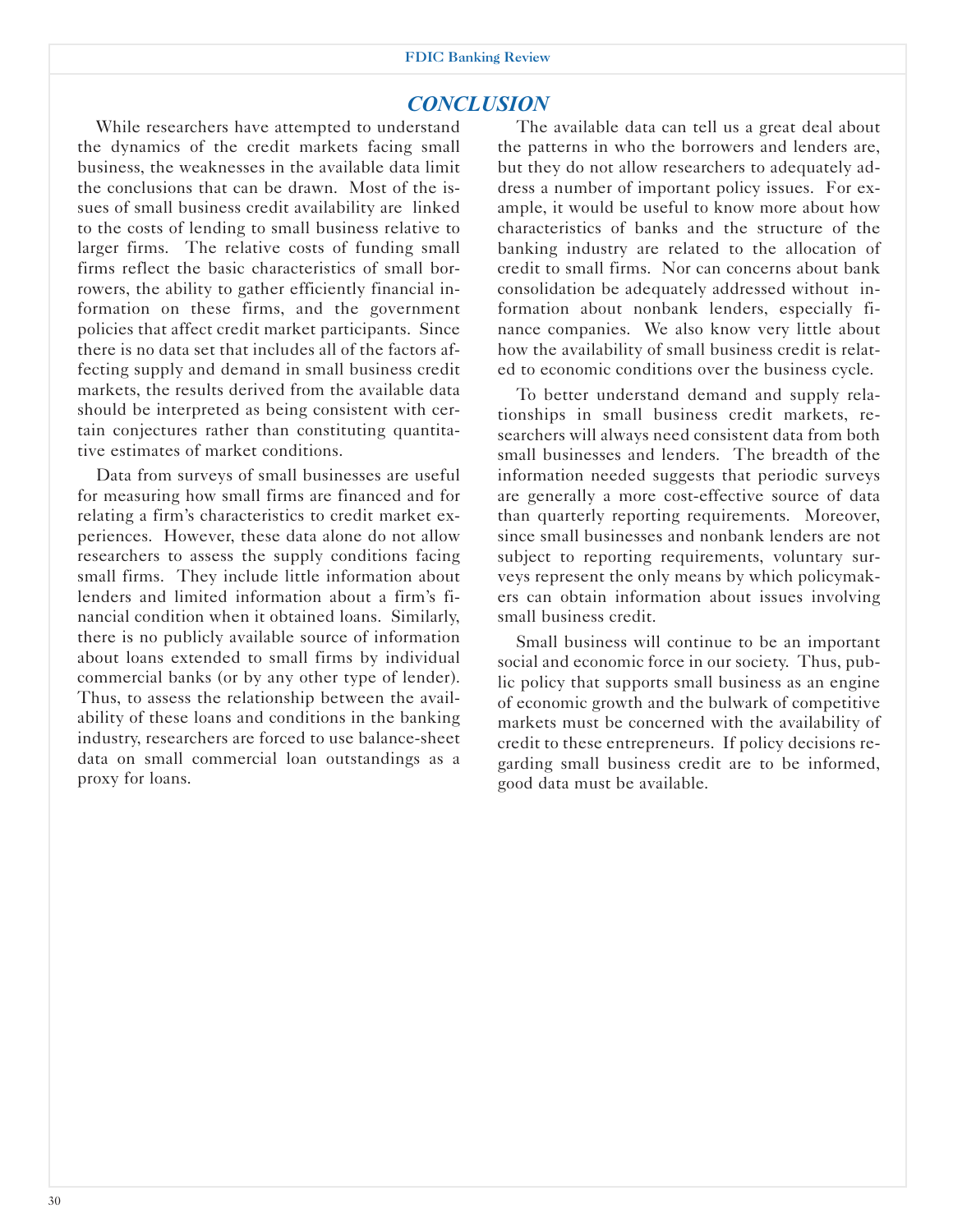## *REFERENCES*

- Avery, Robert B., Raphael Bostic, and Katherine Samolyk. 1998. The Role of Personal Wealth in Small Business Finance. *Journal of Banking and Finance* (forthcoming).
- Bates, Timothy. 1991. Financial Capital Structure and Small Business Viability. In *Advances in Small Business Finance*, edited by R. Yadzipour. Kluwer Academic Publishing.
- Berger, Allen N., Anil K Kashyap, and Joseph M. Scalise. 1995. The Transformation of the U.S. Banking Industry: What A Long, Strange Trip It's Been. *Brookings Papers on Economic Activity* 2: 55–218.
- Berger, Allen N., Anthony Saunders, Joseph M. Scalise, and Gregory F. Udell. 1997. The Effects of Bank Mergers and Acquisitions on Small Business Lending. Federal Reserve Board Finance and Economics Discussion Series, working paper 1997–36.
- Berger, Allen N., and Gregory F. Udell. 1995. Relationship Lending and Lines of Credit in Small Firm Finance. *Journal of Business* 68: 351–82.
	- ————. 1996. Universal Banking and the Future of Small Business Lending. In *Financial System Design: The Case for Universal Banking*, edited by A. Saunders and I. Walter. Irwin Publishing.
- Bernanke, Ben S., and Mark Gertler. 1987. Banking and Macroeconomic Equilibrium. In *New Approaches to Monetary Economics*, edited by W. Barnett and K. Singleton. Cambridge University Press.
- Bester, Helmut. 1985. Screening vs. Rationing in Credit Markets with Imperfect Information. *American Economic Review* 75: 850–55.
- Boot, Arnoud W., and Anjan V. Thakor. 1994. Moral Hazard and Secured Lending in an Infinitely Repeated Credit Market Game. *International Economic Review* 35: 899–920.
- Chan, Y. S., and G. Kanatas. 1985. Asymmetric Valuations and the Role of Collateral in Loan Agreements. *Journal of Money, Credit and Banking* 17: 84–95.
- Cole, Rebel A. 1998. The Importance of Relationships to the Availability of Credit. *Journal of Banking and Finance* (forthcoming).
- Cole, Rebel A., and John D. Wolken. 1995. Financial Services Used by Small Businesses: Evidence from the 1993 National Survey of Small Business Finances. *Federal Reserve Bulletin* 81: 629–67.
- Cole, Rebel A., John D. Wolken, and Louise R. Woodburn. 1996. Bank and Nonbank Competition for Small Business Credit: Evidence from the 1987 and 1993 National Survey of Small Business Finances. *Federal Reserve Bulletin* 82: 983–95.
- D'Arista, Jane, and Tom Schlesinger. 1992. The Parallel Banking System. Economic Policy Institute briefing paper.
- Dennis, William J., William C. Dunkelberg, and Jeffrey Van Hulle. 1988. *Small Business and Banks: The United States*. The National Federation of Independent Business.
- Diamond, Douglas. 1991. Monitoring and Reputation: The Choice between Bank Loans and Directly Placed Debt. *Journal of Political Economy* 99: 688–721.
- Elliehausen, Gregory E., and John D. Wolken. 1990. Banking Markets and the Use of Financial Services by Small and Medium-Sized Businesses. Board of Governors of the Federal Reserve System, Staff Studies No. 160.

———. 1995. *Descriptive Statistics from the 1987 National Survey of Small Business Finances*. Board of Governors of the Federal Reserve System.

Fama, Eugene. 1985. What's Different about Banks? *Journal of Monetary Economics* 15: 29–40.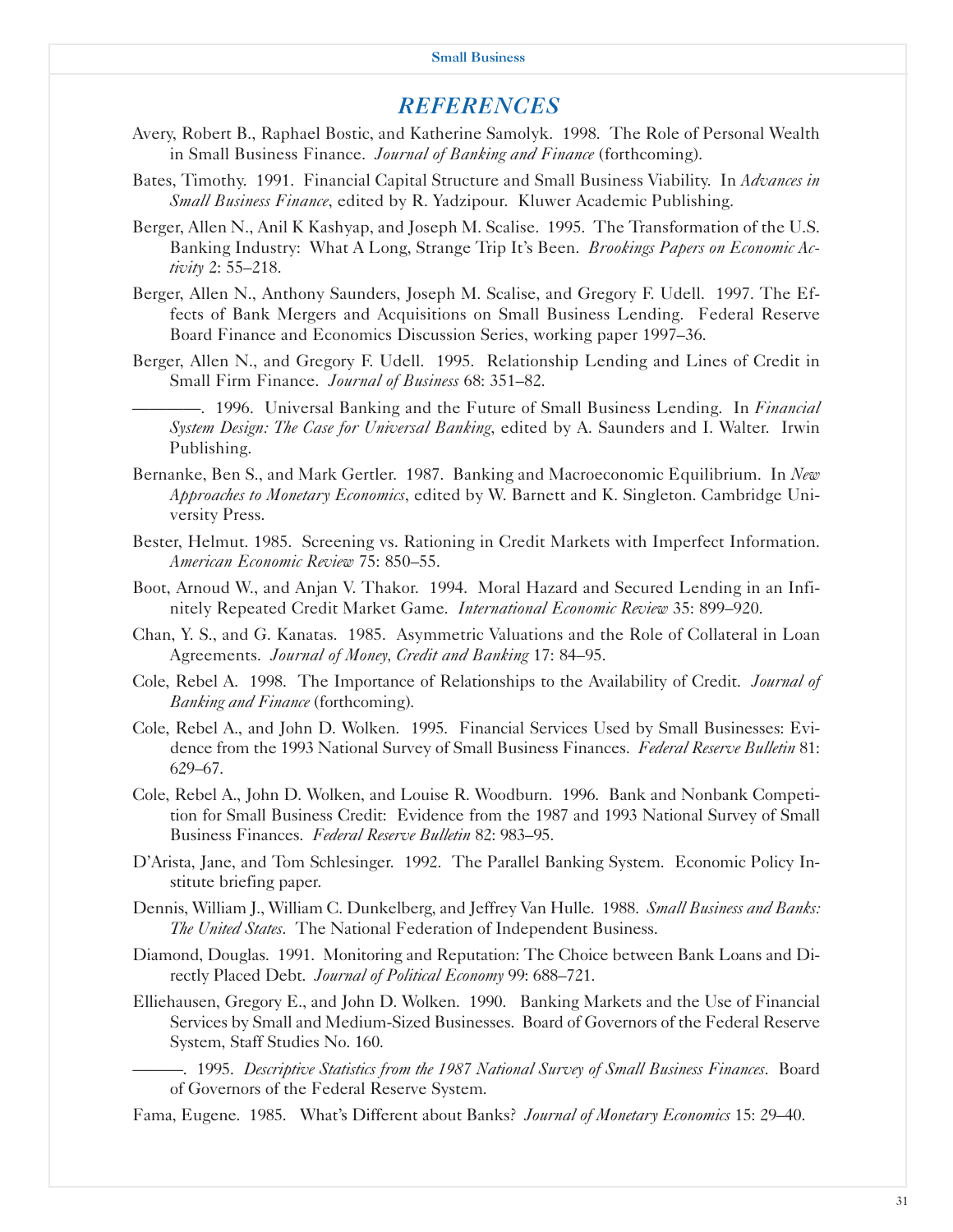- Frazzari, Steven, Glenn Hubbard, and Bruce Peterson. 1988. Financing Constraints and Corporate Investment. *Brookings Papers on Economic Activity* 1: 141–95.
- Keeton, William R. 1996. Do Bank Mergers Reduce Lending to Businesses and Farmers? New Evidence from Tenth District States. Federal Reserve Bank of Kansas City *Economic Review*  81: 63–75.
- Kwast, Myron, Martha Starr McCluer, and John Wolken. 1997. Market Definition and the Analysis of Antitrust in Banking. *Antitrust Bulletin* 42.
- Leeth, John, and Jonathan Scott. 1989. The Incidence of Secured Debt: Evidence from the Small Business Community. *Journal of Financial and Quantitative Analysis* 24: 379–94.
- Mann, Ronald J. 1997. The Role of Secured Debt in Small Business Lending. Mimeographed paper.
- Mishkin, Frederic S. 1992. *The Economics of Money, Banking, and Financial Markets*. 3rd ed. Harper-Collins Publishers.
- Nakamura, Leornard I. 1994. Small Borrowers and the Survival of the Small Bank: Is Mouse Bank Mighty or Mickey? Federal Reserve Bank of Philadelphia *Business Review* November/ December 3–15.
- Oh, Charles. 1991. Available Data Bases for Research on Small Business Finance. In *Advances in Small Business Finance*, edited by R. Yazdipour. Kluwer Academic Publishing.
- Peek, Joe, and Eric S. Rosengren. 1998. Bank Consolidation and Small Business Lending: It's Not Just Bank Size That Matters? *Journal of Banking and Finance* (forthcoming).
- Petersen, Mitchell A., and Raghuram G. Rajan. 1994. The Benefits of Firm-Creditor Relationships: Evidence from Small Business Data. *Journal of Finance* 49: 3–37.
	- ———. 1995. The Effect of Credit Market Competition on Lending Relationships. *Quarterly Journal of Economics* 110: 407–43.
- Research Triangle Institute. 1989. *The National Survey of Small Business Finances: Main Study Questionnaire*.
- Samolyk, Katherine, and Rebecca W. Humes. 1993. Does Small Business Need a Financial Fix? *Economic Commentary*. May 15. Federal Reserve Bank of Cleveland.
- Strahan, Philip E., and James Weston. 1998. Small Business Lending and the Changing Structure of the Banking Industry. *Journal of Banking and Finance* (forthcoming).
- Whalen, Gary. 1995. Out-of-State Holding Company Affiliation and Small Business Lending. Comptroller of the Currency Economic and Policy Analysis, working paper 95–4.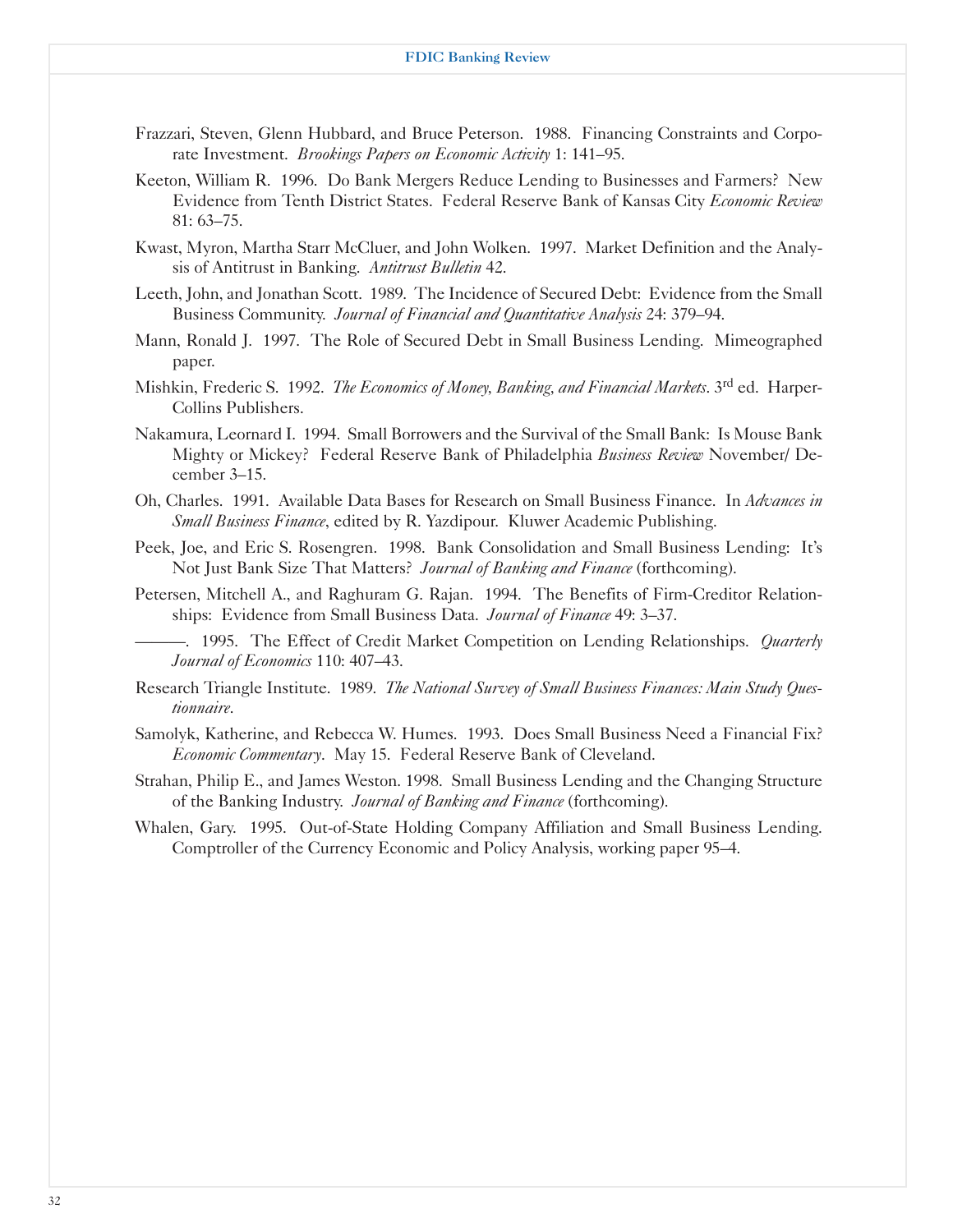# Recent Developments Affecting Depository Institutions

by Jane Coburn\*

## *REGULATORY AGENCY ACTIONS*

## *Federal Deposit Insurance Corporation*

#### *Chairman Helfer Announces Resignation*

On March 14, 1997, Ricki R. Helfer announced her resignation as Chairman of the FDIC, effective June 1. Chairman Helfer's resignation letter to President Clinton stated she achieved the goals she set when taking office on October 7, 1994. Several of these goals included the formation of the Division of Insurance to identify emerging areas of risk and to provide economic data to field examiners; a systematic analysis into the causes of the banking crisis of the 1980s and early 1990s; and the use of a diagnostic approach to bank examinations that focuses on risk. The direction of the agency changed under Chairman Helfer to an agency that stresses the need to help banks stay healthy and serve their communities. The passage of the Deposit Insurance Funds Act of 1996 on October 1, 1996, which resulted in the full capitalization of the Savings Association Insurance Fund, was a notable achievement. Chairman Helfer was the first woman to head a federal bank regulatory agency. *PR-19-97, FDIC, 3/14/97.* 

#### *Vice Chairman Hove Named Acting Chairman*

Vice Chairman Andrew C. Hove, Jr. became FDIC's Acting Chairman on June 1, 1997. This is Mr. Hove's third term as Acting Chairman, including a two-year period following the death of Chairman William Taylor. Prior to serving as an FDIC Board member, Mr. Hove was Chairman and CEO of Minden Exchange Bank and Trust of Nebraska. *PR-39-97, FDIC, 6/2/97.* 

#### *FDIC Adopts ADR Policy*

The FDIC on January 10, 1997, adopted a policy statement to further its commitment to the use of alternative dispute resolution (ADR) as an attempt to limit litigation or to provide a means of settling disputes. The policy statement was modified because of the re-enactment of the Administrative Dispute Resolution Act.

#### *Real-Estate Survey—January 1997*

The outlook for the nation's residential and commercial real-estate markets continued to be favorable during the fourth quarter of 1996, according to the FDIC's January 1997 issue of *Survey of Real Estate Trends.* This is a survey of senior examiners and other experts at the federal bank and thrift regulatory agencies about developments in their real-estate markets. The national composite index that summarizes responses reached 68 in January, up from 67 in October. The commercial index equaled 71 and the residential index was 65. Residential real-estate markets continue to show strength. Commercial markets are improving, with additional reports of rising sale prices and a larger volume of sales of commercial properties. *Survey of Real Estate Trends, January 1997.* 

<sup>\*</sup>Jane Coburn is a financial analyst in the FDIC's Division of Research and Statistics.

Reference sources: *American Banker* (AB); *Wall Street Journal* (WSJ); *BNA's Banking Report* (BBR); and *Federal Register* (FR).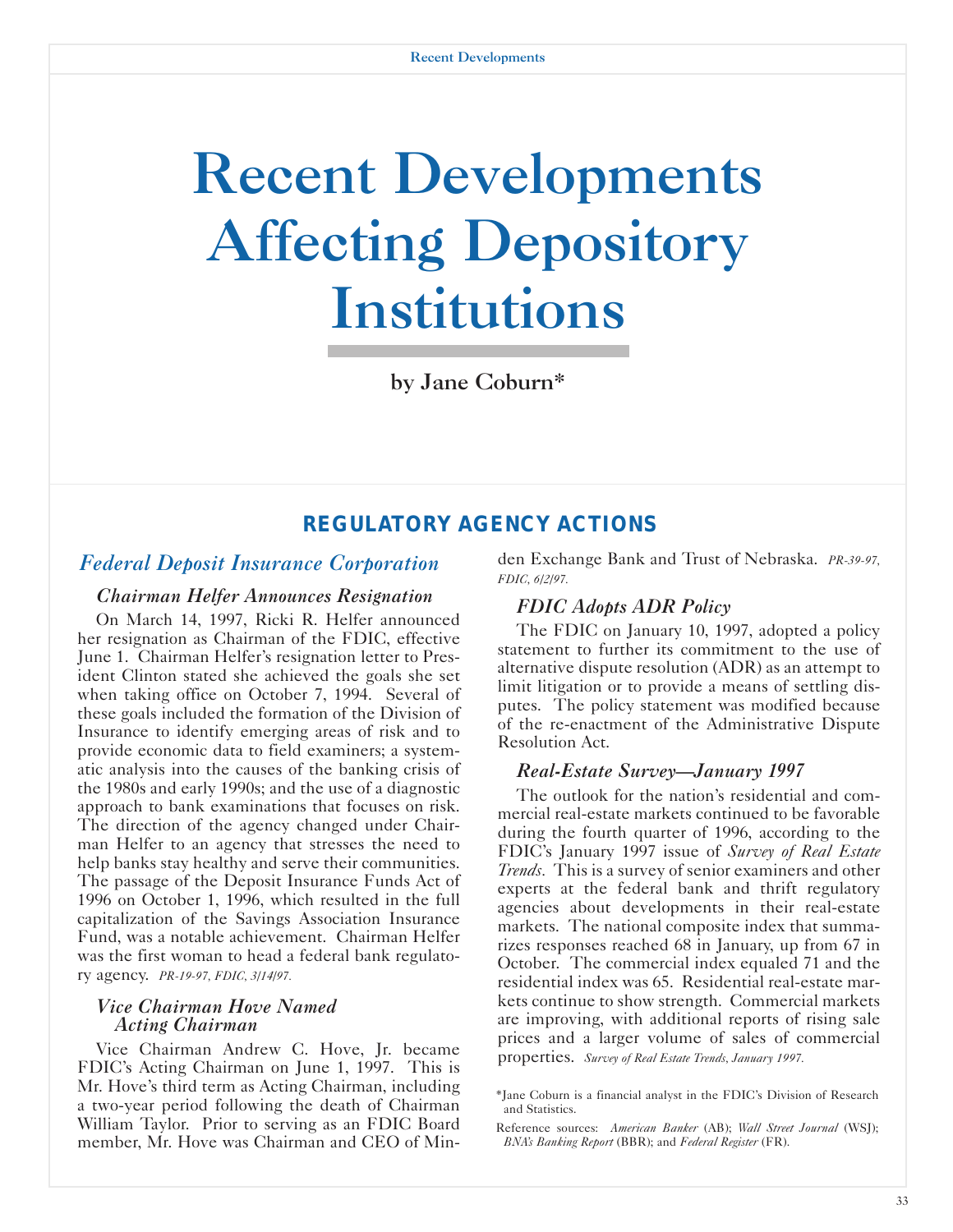## *Real-Estate Survey—April 1997*

The April 1997 issue of the *Survey of Real Estate Trends* reported improvements in real-estate markets across the country. The survey of senior examiners and asset managers at the federal bank and thrift regulatory agencies indicated that during the previous three months overall results were positive, with widespread gains occurring in residential and commercial markets. Residential real-estate markets improved in the Northeast and Midwest regions.

The composite index used by the FDIC to summarize results for both residential and commercial real-estate markets nationwide reached 71 in April, up from 68 in January. The commercial index reached 74, up from 71 in January; the residential index rose to 69 from 65 in January. Values above 50 reflect improving conditions, values below 50 indicate declining conditions. Reports of excess supply in commercial real-estate markets continued to decline because of reports of higher demand for new office space. The housing markets outlook continued to improve in April, with reports of tight supply in every region. *Survey of Real Estate Trends, April 1997.* 

## *Real-Estate Survey—July 1997*

The July 1997 issue of the *Survey of Real Estate Trends* reported that conditions in residential and commercial markets improved during the prior three months. The composite index that summarizes the residential and commercial markets moved to 74 in July, up from 71 in April. The regional composite indexes moved upward in July except for the Midwest region, which was unchanged. The West region's composite index and component index had the strongest showing of the four regions. Three hundred federal banking and thrift agency examiners and asset managers responded to the survey. *Survey of Real Estate Trends, July 1997.* 

#### *Electronic Banking Safety-and-Soundness Exam Procedures*

On January 29, 1997, the FDIC issued safety-andsoundness examination procedures to its examiners that pertain to electronic banking. The procedures focus on planning, administration, internal controls, and policies. These procedures are just one component of a four-part approach to evaluating the risks inherent in emerging electronic banking activities. *FIL-14-97, FDIC, 2/26/97.* 

## *Part 344 Regulations Revised*

The FDIC has approved a rule that updates the regulations on securities record keeping and confirmation requirements for insured branches of foreign banks and nonmember banks. The rule revised Regulation 344 with an effective date of April 1, 1997. *BBR, 3/3/97, pp. 400-401.* 

## *1996 Financial Results*

The Bank Insurance Fund (BIF) earned \$1.4 billion in 1996, ending the year with a balance of \$26.9 billion. Assessment revenue equaled \$73 million, with interest earned on investments in U.S. Treasury obligations reaching \$1.3 billion. The BIF reserve ratio reached 1.34 percent at year-end 1996. Five banks failed during the year with \$182 million in total assets and \$43 million in estimated losses to the BIF. The Savings Association Insurance Fund (SAIF) grew to a balance of \$8.9 billion at year-end 1996. The SAIF reserve ratio at year-end 1996 equaled 1.30 percent. Net income equaled \$5.5 billion, which included a \$4.5 billion one-time special assessment that capitalized the fund. One SAIF-insured institution failed in 1996 with total assets of \$35 million and at an estimated cost to the SAIF of \$14 million. *PR-21-97, FDIC, 3/25/97.* 

## *1997 Midyear Financial Results*

The Bank Insurance Fund earned \$535 million in the first half of 1997, ending the second quarter with a balance of \$27.4 billion. The Savings Association Insurance Fund reached \$9.1 billion with earnings of \$246 million. *PR-58-97, FDIC, 8/26/97.* 

## *Assessment Rates*

The FDIC Board voted on May 6, 1997, to leave deposit insurance premium rates unchanged for the remainder of 1997. The assessment rate schedule for the remainder of 1997 ranges from zero basis points to 27 basis points for BIF-insured and SAIF-insured institutions. The FDIC reported that 95 percent of BIF-member institutions and 90 percent of SAIFmember institutions are rated well-capitalized and will continue to pay nothing for their deposit insurance coverage. The FICO rate on BIF-assessable deposits was set at 1.26 basis points; the rate for SAIF-assessable deposits was set at 6.30 basis points. *FIL-59-97, FDIC, 6/6/97; PR-30-97, FDIC, 5/6/97.* 

## *Semiannual Agenda of Regulations*

The FDIC published its most recent semiannual regulatory agenda in the *Federal Register* on April 25, 1997. The agenda provides information about the FDIC's current and projected rule makings, as well as information on existing regulations under review, and completed rule makings. Many of the pending regulations have resulted from the FDIC Board's continued efforts to reduce the regulatory burden on banks, simplify rules, improve efficiency, and to comply with the Riegle Community Development and Regulatory Improvement Act of 1994. Of the 30 final or proposed rule changes, 8 were completed, 6 were published as proposals, 14 were expected to be proposed for public comment, and 2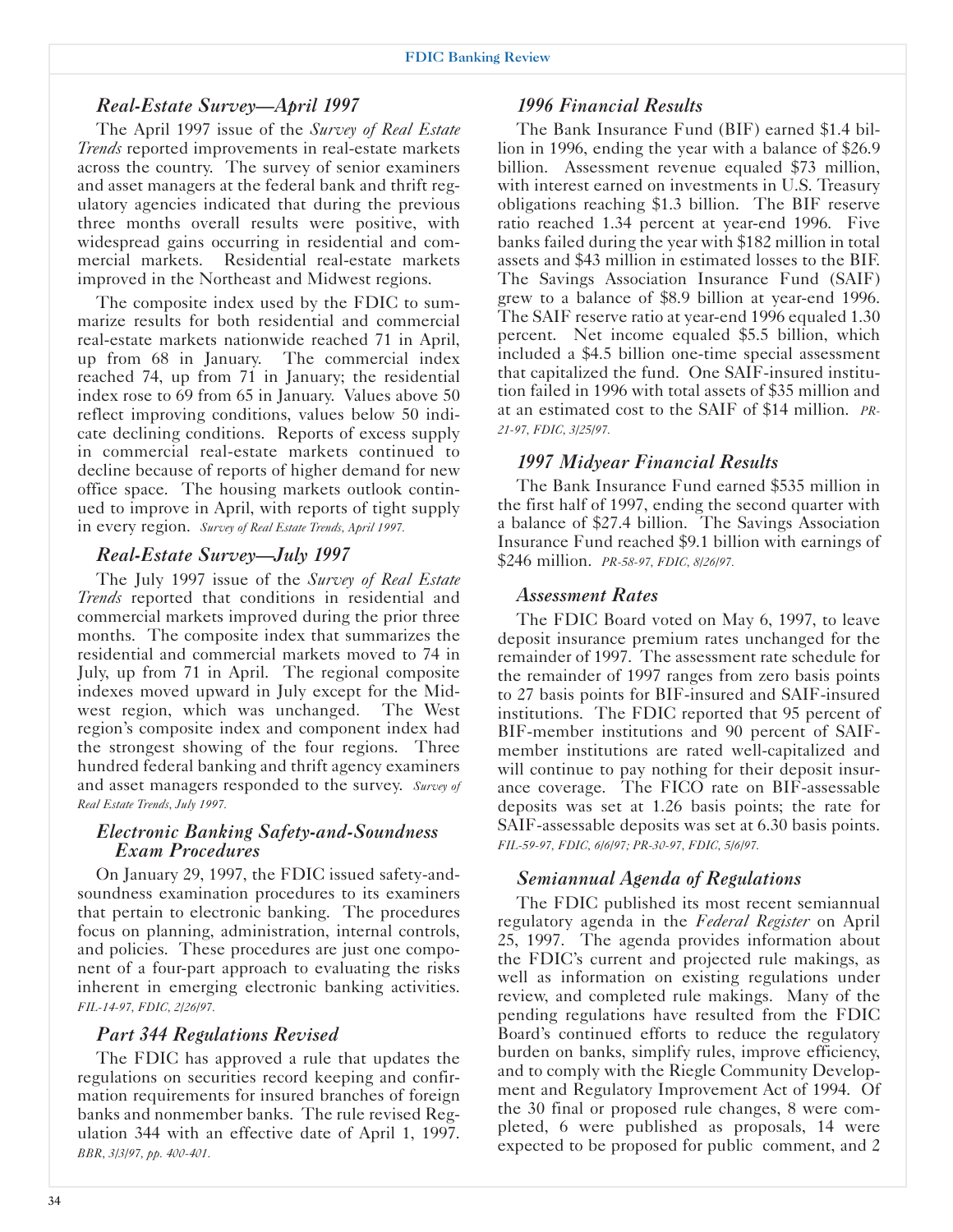may be issued for public comment. *PR-33-97, FDIC, 5/14/97.* 

#### *Proposed Changes to Simplify Deposit Insurance Rules*

On April 29, 1997, the FDIC Board proposed changes to clarify and simplify the deposit insurance rules. The changes will make insurance rules less burdensome, more efficient, and easier to understand. The rules will include commonplace illustrations explaining how particular provisions affect basic types of consumer accounts. Also revisions to the following insurance rules are proposed: added flexibility for third-party deposits made by businesses on behalf of their customers, an extended grace period for beneficiaries, and clarification of insurance coverage of living trust accounts. *PR-27-97, FDIC, 4/29/97.* 

#### *Foreign Banking Activities*

The FDIC Board proposed a rule that would allow well-managed state nonmember banks with international operations to engage in new activities without filing a formal application. The proposed rule consolidates and updates existing regulations with the goal of allowing state nonmember banks to compete effectively internationally. The FDIC's international rules have not been revised since 1979 and will be consolidated into one regulation and reflect interagency standards. *PR-45-97, FDIC, 6-24-97.* 

#### *Report on Underwriting Practices*

The semiannual *Report on Underwriting Practices*  found that bank underwriting standards are sound but that some institutions engage in potentially dangerous lending practices. The purpose of the survey is to provide an early-warning mechanism for identifying potential lending problems and to report on the riskiness of current underwriting practices at FDICsupervised, state-chartered nonmember banks. The focus of the survey is threefold: material changes in underwriting standards for new loans, degree of risk in current practices, and specific aspects of the underwriting standards for new loans. The April issue of the *Report on Underwriting Practices* indicated that 91 percent of the examined banks showed no material change in underwriting practices since their last examination. *Report on Underwriting Practices, FDIC, April 1997.* 

## *Federal Reserve Board*

#### *Regulatory Relief*

The Federal Reserve Board on February 19, 1997, eliminated numerous rules and application requirements, with the intent to improve the competitive

environment for banks. Tying restrictions have been eliminated and several activities (securities, data processing, consulting, and investment advisory) have been added to the list of activities permissible for bank holding companies. The changes in the rules should also shorten the application processing time related to the Community Reinvestment Act. *AB, 2/20/97.* 

#### *Federal Funds Rate Increase*

The Federal Reserve Board raised the federal funds rate 0.25 percent on March 25, 1997, to 5.5 percent. The federal funds rate, the rate that banks charge each other for the use of overnight funds, had remained unchanged since January 1996. *WSJ, 3/26/97.* 

#### *Regulation CC*

The Federal Reserve Board on March 18, 1997, issued a final rule clarifying Regulation CC which governs the availability of funds and the collection of checks. The effective date for the rule is April 28, 1997. The clarification related to the Federal Reserve's check collection and return process. *BBR, 3/24/97, pp. 548-49.* 

#### *Regulation M*

The Federal Reserve Board has finalized its consumer leasing rules relating to Regulation M. The rules are effective immediately, with compliance optional until October 1, 1997. Regulation M applies to leases of personal property valued at less than \$25,000 and when the lease term exceeds four months. *BBR, 4/7/97, p. 638.* 

#### *Regulation Z*

The Federal Reserve Board has revised Regulation Z, the Truth in Lending Regulation. The revised ruling provides guidance on the treatment of fees associated with mortgage loans and error tolerances because of the disclosure of finance charges and other costs. The rule became effective February 28, 1997, with compliance optional until October 1, 1997. *BBR, 3/10/97, pp. 444-45.* 

#### *Examination Frequency*

On January 24, 1997, the Federal Reserve Board, the Office of the Comptroller of the Currency, the Federal Deposit Insurance Corporation, and the Office of Thrift Supervision issued an interim rule and request for comment on a proposal to expand the examination frequency cycle for particular institutions. Examination frequency will be expanded to an 18-month cycle for 2-rated, well-managed banks from the current asset size limit of \$100 million to a new limit of \$250 million. *Federal Reserve Bulletin, March 1997.*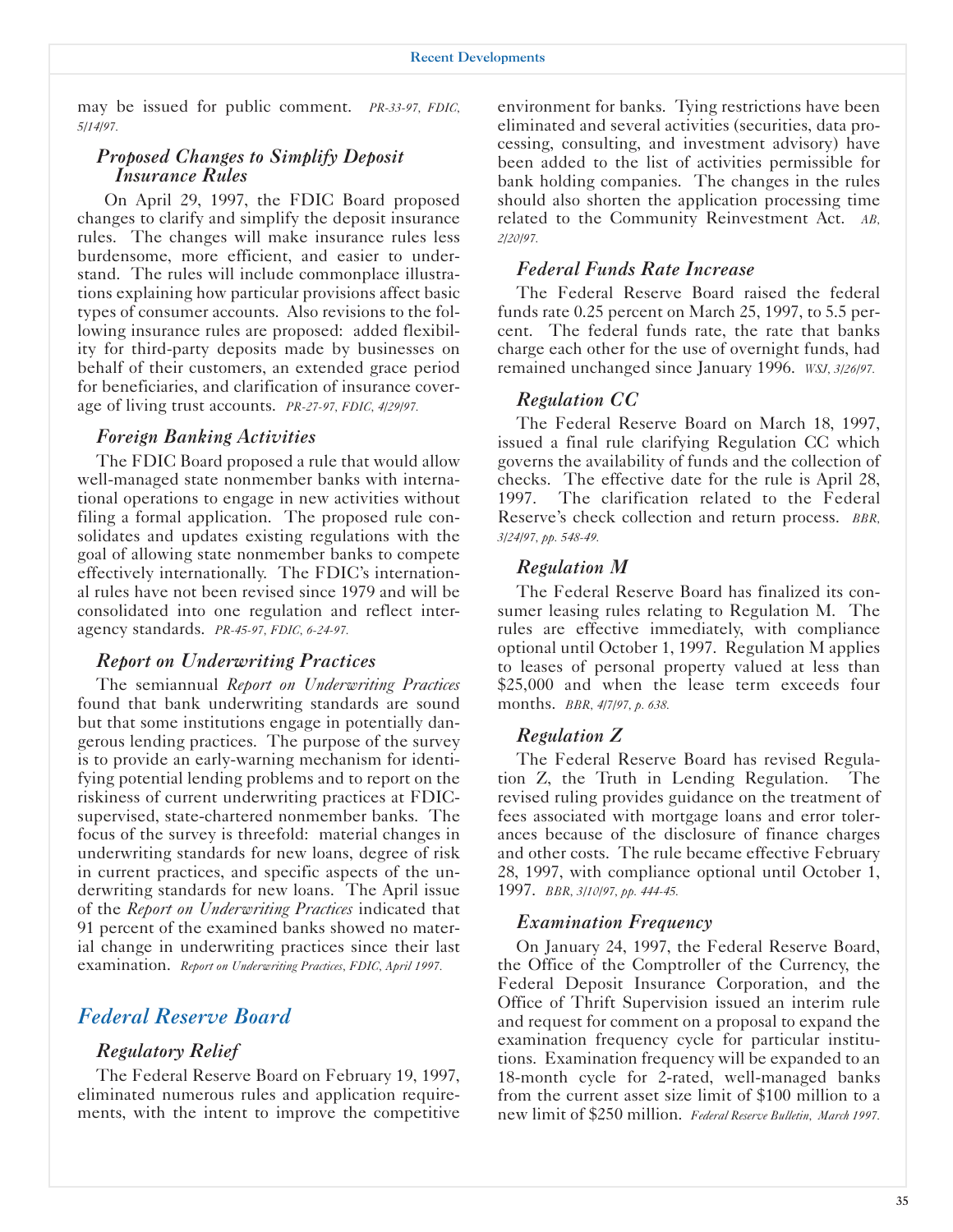## *Office of the Comptroller of the Currency*

#### *Derivatives Handbook Published*

The OCC issued guidelines to national bank examiners relating to derivatives trading. The lengthy handbook includes guidelines on bank employee compensation, validation of national banks' risk measurement models, and early termination agreements. *AB, 1/27/97.* 

#### *National Access Committee Formed*

The Comptroller has formed a National Access Committee to support research, policy development, and outreach efforts to meet the OCC objective of improving access to financial services for the public and to support national banks' new product and geographic markets. The committee, which plans to meet quarterly, includes 12 OCC employees and is chaired by the Assistant Deputy Comptroller for Compliance Management. *NR-97-28, OCC, 3/14/97.* 

#### *Revenue Report*

The Comptroller issued a working paper titled, "Profit Persistence in Large U.S. Banking Companies." The working paper concluded that banks earn higher profits by focusing on revenue-enhancing businesses rather than by focusing on cost-cutting measures. The study reviewed 237 large bank holding companies during 1986-92. *AB, 2/28/97.* 

#### *Rules Changed for Bank Fiduciaries*

On December 27, 1996, the OCC released final changes to the regulations that govern the fiduciary activities of national banks. These rules, which have not been reviewed since the mid-1960s, became effective January 29, 1997. The rules include standards for how national banks hold and invest assets for their beneficiaries. *BBR, 1/6/97, p. 6.* 

#### *Director's Handbook*

The Comptroller has published a handbook describing the responsibilities of national bank directors. The handbook, "The Director's Book: The Role of a National Bank Director," was last revised in 1987. The handbook explains bank directors' responsibilities in overseeing the operations of a bank. *AB, 4/9/97.* 

#### *International Comparison*

The Comptroller released a study titled, "Commercial Banking Structure, Regulation, and Performance: An International Comparison," on March 24, 1997. The research found no adverse effects for banks that are allowed to conduct a range of securities, insurance, and real-estate activities directly or through subsidiaries. The OCC reviewed the banking environments of 19 countries. *BBR, 3/31/97, p. 594.* 

#### *Housing Video*

The OCC has produced a videotape and workbook that demonstrates to national banks how to participate in the federal low-income housing tax-credit program. The discussion includes how national banks can participate in providing affordable rental housing using the federal program under the investment authority provided national banks by the OCC's community development and other public welfare investment regulations. *BBR, 6/2/97, p. 1,045.* 

## *Virtual National Bank*

The OCC has chartered the first virtual national bank, although the bank will not operate on the Internet. The bank intends to operate using telephone connections or customers' personal computers and offer deposit products and electronic bill payment. The Houston-based Compubank was chartered late this summer and will begin operations on February 1, 1998. *AB, 8/29/97.* 

## *Federal Financial Institutions Examination Council*

## *Call Report Changes*

Beginning with the June 30th Call Report, filers will report residential mortgage assets separately from other assets and mortgage derivatives separately from other securities. Additional details on the maturities of residential loans and mortgage derivatives will also be required. *AB, 3/4/97.* 

#### *CAMELS Guide*

The FFIEC has published a question-and-answer guide explaining the new S-component in the CAMELS supervisory rating system. The guide clarifies the revised CAMELS rating system that the financial institution regulatory agencies adopted in December 1996. The guide addresses questions such as how the S-component, which is a measure of sensitivity to market risk, will be determined and its importance relative to the composite rating. The sixth component of the CAMELS rating system reflects the degree to which changes in interest rates, foreign-exchange rates, commodity prices, or equity prices can influence an institution's earnings or capital. The S-component represents the institution's management ability to identify, measure, monitor, and control market risk. Also considered as part of the grading of the S-component is the institution's total asset size, complexity of activities, and the level of capital and earnings with respect to the level of market risk exposure. *FIL-17-97, FDIC, 3/7/97; FIL-105-96, FDIC, 12/26/96; Regional Directors Memorandum, 97-004, FDIC, 1/8/97.*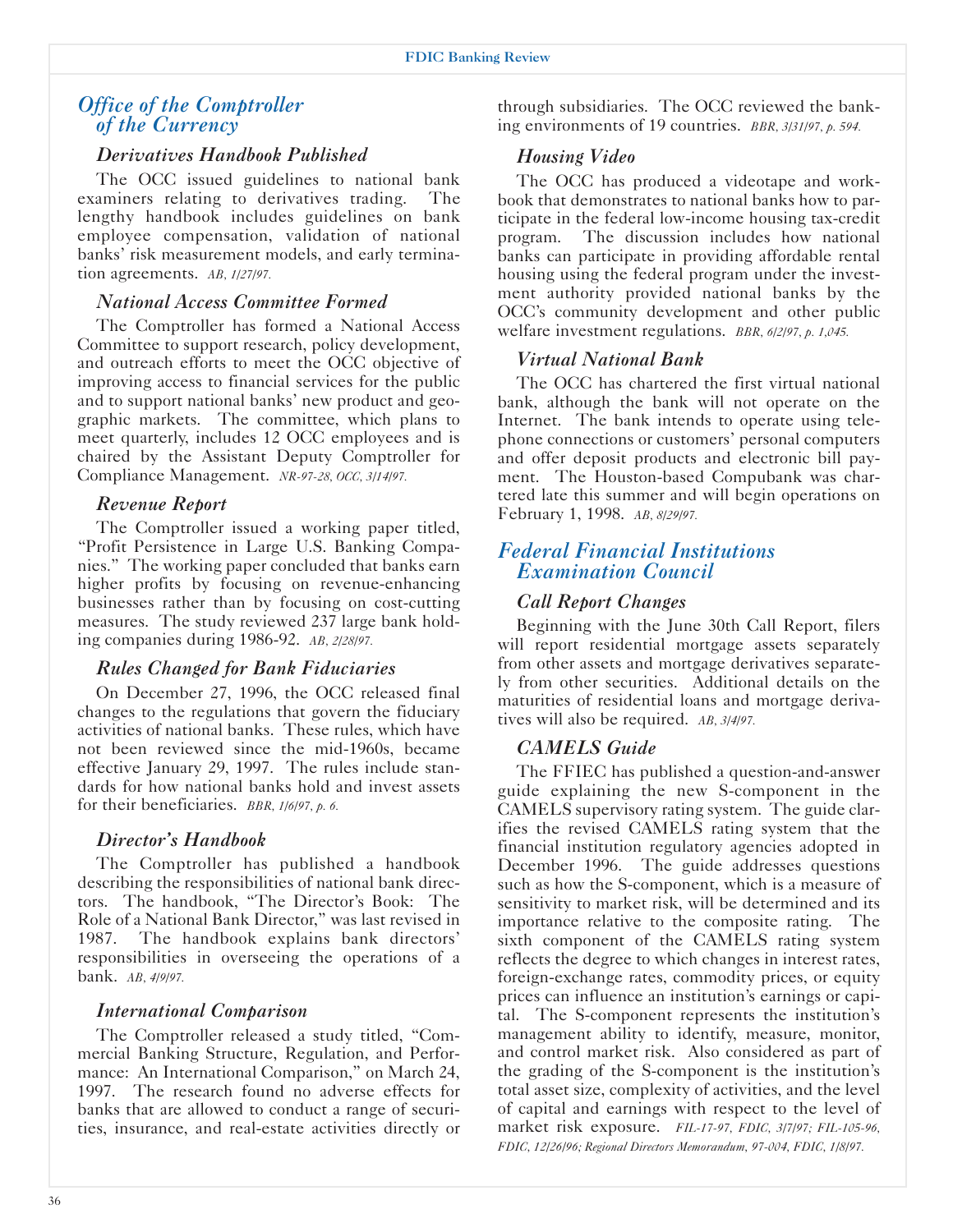#### *Year 2000 Conversion*

The FFIEC issued a statement to financial institutions addressing the Year 2000 date change. The statement provides guidance on the activities needed to make computer systems capable of recognizing dates after 1999. The statement encourages financial institutions to reprogram their computer systems to adapt for the date change. The FFIEC included a five-point plan—awareness, assessment, planning, validation, and implementation. The statement indicated that bank regulators will review financial institutions' efforts by mid-1998. *FIL-50-97, FDIC, 5/9/97.* 

## *Office of Thrift Supervision*

#### *Lending Rule*

The Office of Thrift Supervision (OTS) finalized a new rule that allows federal thrifts to lend twice as much to commercial borrowers. The rule will allow thrifts to lend up to 20 percent of assets, with stipulations for small-business loans. The rule became effective April 3, 1997. *AB, 4/9/97.* 

#### *Holding Company Report*

According to an OTS report titled "Holding Companies in the Thrift Industry," one-third of all thrift assets are held by savings-and-loan companies with some non-banking-related activities. The OTS reports that ownership of a thrift by a commercial firm includes the following advantages: enhanced access to capital markets, lower borrowing costs, and customer service advantages. *BBR, 4/21/97, pp. 758 59.* 

#### *Liquidity Level*

The OTS has proposed a rule change to lower its minimum liquidity requirements for SAIF-insured institutions. The OTS would lower the liquid asset requirement to 4 percent. *BBR, 5/19/97, p. 958.* 

#### *New Federal Thrifts*

The OTS has initiated new rules to simplify the paperwork requirements and reduce administrative costs for forming a new federal savings institution. The new rules are effective July 1, 1997. *BBR, 5/26/97, p. 1,007.* 

## *Thrift Depositor Protection Oversight Board*

The House Banking Committee unanimously agreed to abolish the Thrift Depositor Protection Oversight Board. The Board was created in 1989 during the savings-and-loan debacle with the pur-

pose of overseeing the Resolution Trust Corporation (RTC). The RTC was abolished in 1995. *BBR, 9/15/97, p. 400.* 

## *National Credit Union Administration*

The Supreme Court on February 24, 1997, agreed to rule on whether credit unions may serve employees at more than one company. The Court will be making a decision whether to overrule the federal appeals court decision requiring all members of a credit union to share a single, common bond. This case originally began in North Carolina in 1990. *AB, 2/25/97.* 

## *Federal Housing Finance Board*

#### *New Ruling*

The FHFB approved a rule that allows Federal Home Loan Banks to lend to borrowers that are not members of the System. Previously, FHFB approval was required. Nonmember institutions must meet several criteria to be eligible to receive advances. *AB, 2/20/97.* 

#### *Mortgage Partnership Finance Program*

The FHFB approved a pilot program to find new ways of funding and managing home mortgages. The Mortgage Partnership Finance Program is being tested at the Chicago FHLBank. The potential benefits of the pilot include greater credit availability for housing finance and increased profitability for member banks. *BBR, 1/13/97, p. 79-80.* 

## *Qualified Thrift Lender*

The FHFB approved an interim final rule on February 6, 1997, to aid the FHLBank System in determining whether commercial bank and credit union members satisfy the qualified thrift lender (QTL) requirements. The new rule allows FHLBanks to accept supplemental financial information not available in quarterly Call Reports. The rule allows for more assets that savings associations are permitted to use to qualify for the QTL standards. Savings associations may now include the full amount of educational, small-business, and credit-card loans. *BBR, 2/10/97, p. 270.* 

#### *Eligibility and Pricing Rule*

The FHFB on February 19, 1997, approved a rule that establishes uniform eligibility and pricing requirements for FHLBank System advances to nonmember state housing finance agencies. *BBR, 2/24/97, p. 368.*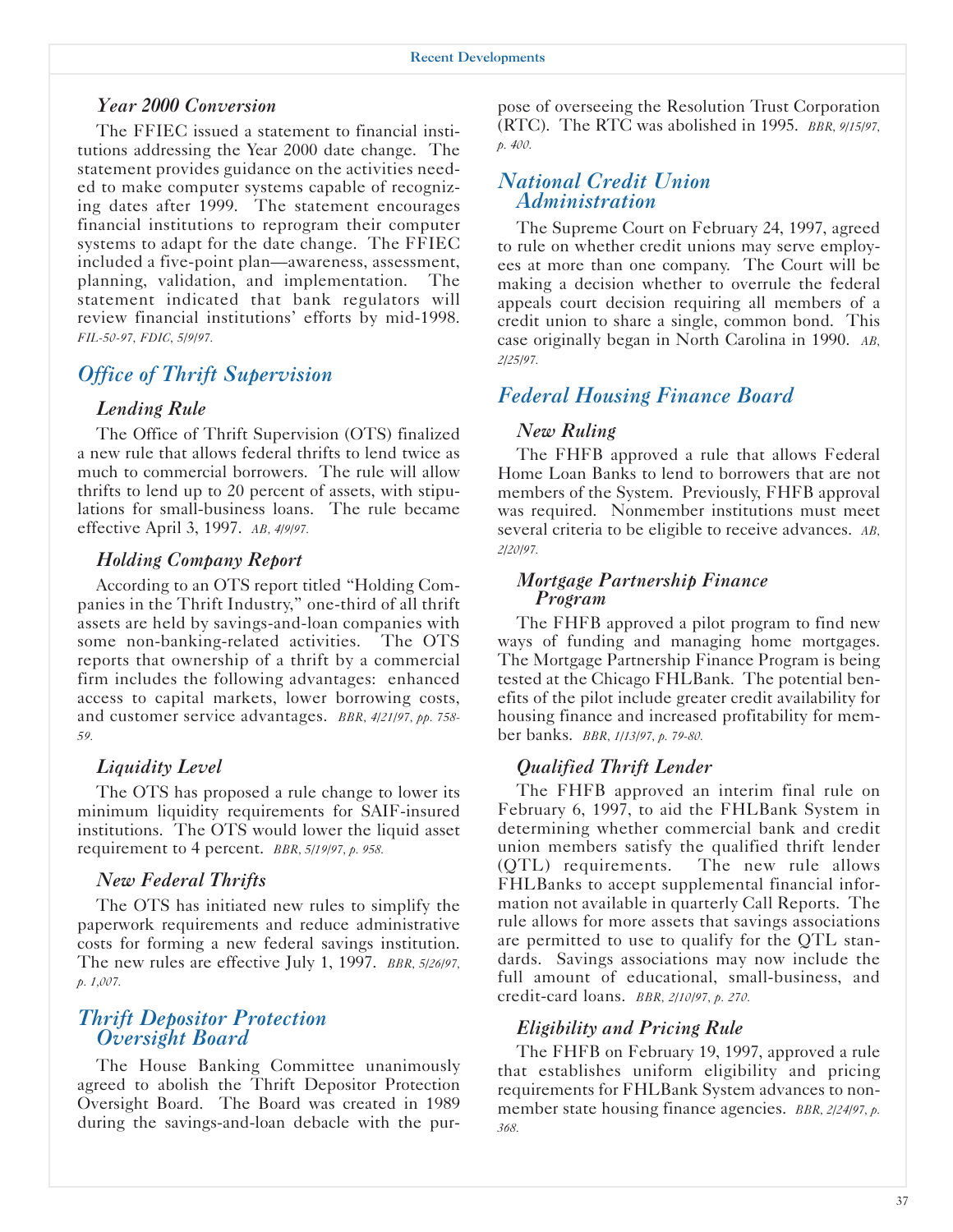#### *Community Support Program*

The FHFB adopted new rules governing its Community Support Program. The new rules streamline the program's documentation review process and reduce compliance requirements to a one-page community support statement. The ruling also addresses uniform performance standards for all members of the FHLB System and a com-

## *STATE LEGISLATION AND REGULATION*

#### *Alaska*

Alaska enacted a new trust fund law on April 1, 1997. The state has removed all limits on the life of a trust established in the state. And there will not be any limits on how long individuals can remain beneficiaries of their own trust. *AB, 4/21/97.* 

#### *Arkansas and Nebraska*

Arkansas and Nebraska have enacted interstate branching legislation, effective May 31, 1997. *BBR, 3/31/97, p. 611.* 

#### *Colorado*

Colorado's Governor approved legislation allowing banks and other financial institutions to sell insurance. Banks, thrifts, and credit unions will be allowed to sell insurance and annuities. The new rule supersedes the limitation of selling insurance in communities of less than 5,000 people. Both banking and insurance professional associations favored the legislation. *BBR, 5/19/97, p. 951.* 

#### *Connecticut*

Connecticut's state legislature has developed a new state charter to encourage the formation of new banks. The purpose of the new community bank charter is to increase the availability of banking services to small businesses and other customers not served by large banks. The new charter is expected to be approved by the Connecticut General Assembly. *AB, 1/24/97.* 

Connecticut's state legislature passed legislation that would allow state-chartered banks to sell insurance. The Governor of Connecticut approved this legislation on July 8. *AB, 6/10/97.* 

#### *Delaware*

Delaware's state legislature passed legislation this summer that protects trust assets from creditors. The new trust legislation also waives public filing of trust agreements and assigns trust rulings to the state chancery court instead of local courts. This law was passed to enable Delaware to remain competitive mitment to promote housing finance and support local communities. *BBR, 5/12/97, p. 903-904.* 

## *Securities and Exchange Commission*

The SEC approved a rule requiring extensive disclosure about the financial risks posed by derivatives. The rule should enable investors to understand better how a company uses derivatives. The rule becomes effective in 1998. *WSJ, 1/29/97.* 

with the recently enacted Alaskan trust law. *AB, 7/24/97.* 

#### *Illinois*

Both houses of the Illinois General Assembly approved legislation that would allow state-chartered banks to sell insurance products. *BBR, 6/2/97, pp. 1,038-39.* 

#### *Maine*

The Maine state legislature approved a smallbusiness bank charter, with the institutions termed merchant banks. These merchant banks, considered nonbanks, will not accept deposits nor be regulated by federal bank regulatory agencies. *AB, 4/21/97.* 

On June 5, Maine's legislature created a new charter for financial institutions in the state. All new charters issued in Maine will be universal banks, with all institutions granted the same powers. Prior restrictions applicable to savings banks and thrifts have been eliminated. State-chartered banks, savings banks, and thrifts became universal banks and will share powers that were previously unique to each charter. *AB, 6/11/97 and BBR, 6/16/97, p. 1,147.* 

#### *Mississippi*

On March 10, 1997, the Governor of Mississippi signed legislation that clarifies that state-chartered banks have insurance powers equal to those of national banks. *BBR, 3/31/97, p. 611.* 

#### *Montana*

The Montana legislature has voted to opt out of the Riegle-Neal interstate branching law. The newly signed state law will forbid interstate branching until September 30, 2001. The state will allow statewide branching for the first time; previously, banks could only branch within their home county and adjoining counties. Montana and Texas are the only two states to opt out of interstate branching. *AB, 4/8/97.* 

#### *New Hampshire*

New Hampshire state banks will be able to sell insurance in communities with 5,000 or fewer resi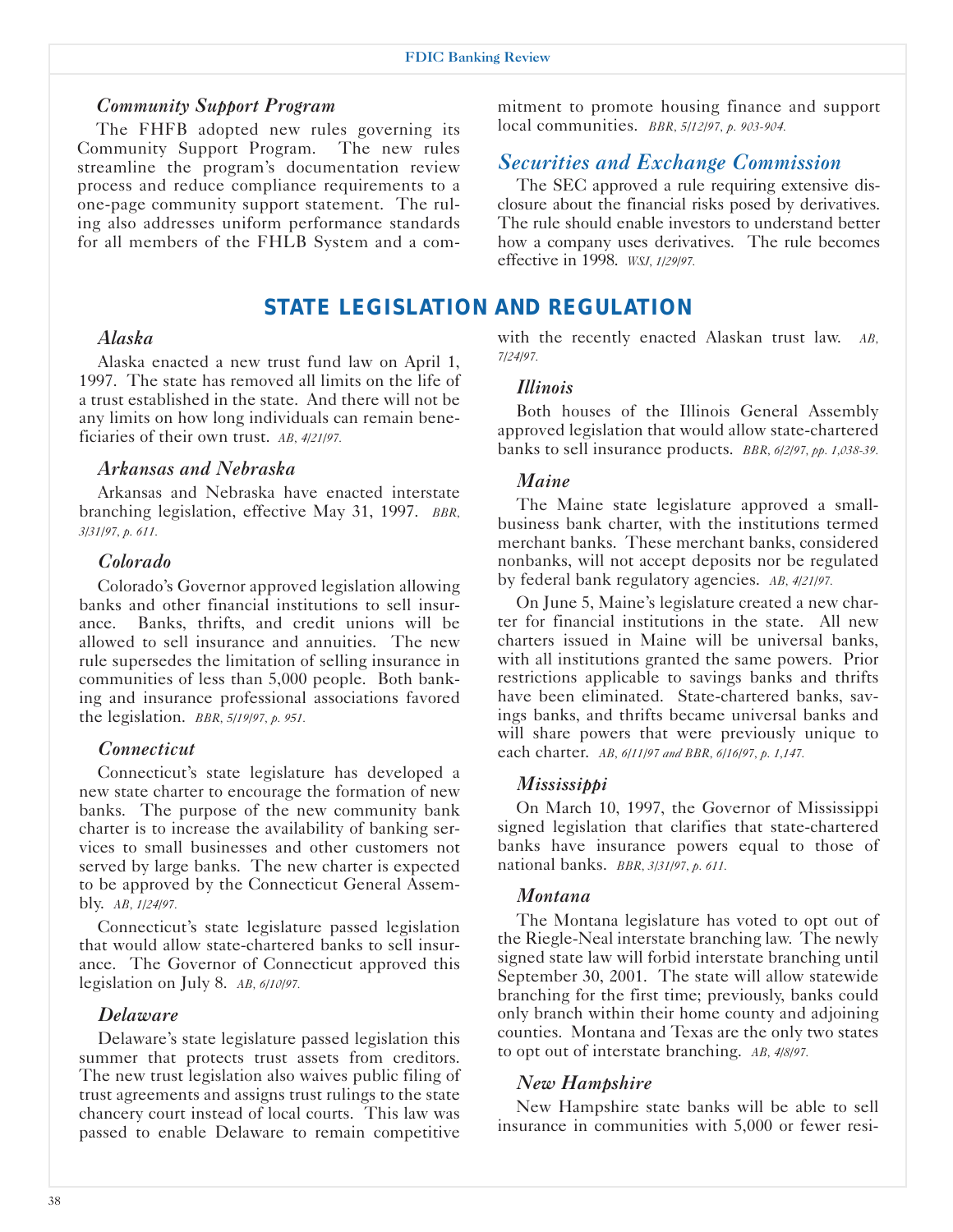dents beginning in 1998. The state insurance commissioner will regulate the sale of insurance by financial institutions. The law requires that banks keep banking and insurance activities separate. *BBR, 7/7/97, p. 26.* 

#### *Pennsylvania*

Pennsylvania's Governor signed legislation allowing state banks to sell insurance. The new law was passed without any restrictions on where state-chartered banks may sell insurance. The law does prohibit the receiving of a loan based on the borrower purchasing insurance from the same bank. *AB, 6/30/97.* 

#### *Utah*

Utah's Governor signed legislation ending a tenyear freeze on the issuance of industrial loan compa-

## *BANK AND THRIFT PERFORMANCE*

#### *1996 Results*

Commercial banks' full-year earnings were \$52.4 billion in 1996, setting a new record. This was an increase of \$3.6 billion (7.5 percent) over 1995. Commercial banks' full-year return on average assets (ROA) rose to 1.19 percent, up from 1.17 percent in 1995. This is the second-highest annual ROA reported by the industry, after the 1.2 percent registered in 1993.

Approximately \$13.7 billion in net earnings was reported for the fourth quarter of 1996. This represented the third-highest quarterly net income ever reported. Approximately 60 percent of insured banks reported earnings gains for 1996, and more than two-thirds of all banks reported full-year ROAs of 1 percent or higher. Noninterest income contributed heavily to the record level of earnings in the fourth quarter, which was 13.3 percent higher than in the fourth quarter of 1995. The number of problem banks dropped to 82 in 1996, down from 144 for 1995. The total assets of problem banks declined 71 percent during 1996, falling to \$5 billion.

Profits earned by FDIC-insured savings institutions reached \$2.2 billion in the fourth quarter, for an average annualized ROA of 0.85 percent. Net interest margins held relatively steady in the fourth quarter, rising to 3.24 percent from 3.22 percent in the third quarter. The number of problem savings institutions fell to 35 in 1996, down from 49 in 1995. The assets of problem savings institutions fell 50 percent, to \$7 billion in 1996. *FDIC Quarterly Banking Profile, Fourth Quarter 1996; PR-16-97, FDIC, 3/13/97.* 

#### *First-Quarter Results for 1997*

Commercial banks' average return on assets—the industry's performance barometer—was 1.26 percent ny charters. Industrial loan companies will be permitted to make loans and are FDIC-insured. The new law allows companies to enter the banking business without the Federal Reserve Board supervision required for bank holding companies. The industrial loan charter will allow similar powers to those of a national bank except for checking services. *AB, 4/3/97.* 

#### *Wyoming*

The Wyoming legislature has voted to opt in to the Riegle-Neal interstate branching law. The interstate banking bill will allow interstate branch banking and bank mergers in the state. The Governor is expected to sign the legislation later this year. *BBR, 2/24/97, p. 365.* 

in the first quarter. It was the 17th consecutive quarter that the industry's ROA exceeded one percent and the fourth-highest ever reported. Insured commercial banks earned a record \$14.5 billion in the first quarter. Earnings were fueled by strong growth in interest-earning assets and continued increases in noninterest income. The number of problem banks dropped to 77, down from 82 in 1996. There were no bank failures in the first quarter of 1997.

Profits earned at FDIC-insured savings institutions were \$2.4 billion in the first quarter, for an average annualized ROA of 0.96 percent. This represents a decline in earnings of \$136 million from the same period last year. The number of problem savings institutions remained unchanged from yearend, at 35. The total assets of problem savings institutions declined to \$5.3 billion from \$7.0 billion. *FDIC Quarterly Banking Profile, First Quarter, 1997; PR-42-97, FDIC, 6/17/97.* 

#### *Second-Quarter Results for 1997*

Commercial banks' average return on assets (ROA) was 1.25 percent in the second quarter, up from 1.18 percent in the first half of 1996. This is the 18th consecutive quarter that the industry's ROA exceeded 1 percent. Insured commercial banks earned a record \$14.6 billion in the second quarter a \$154 million improvement over the record the industry set in the first quarter. Earnings were fueled by a surge in commercial and industrial lending. The profitability of credit-card lenders—74 institutions where credit-card loans are more than half of their total loans—has significantly eroded over the past three years. Almost half of these institutions reported declining income in the second quarter, with 14 credit-card banks losing money in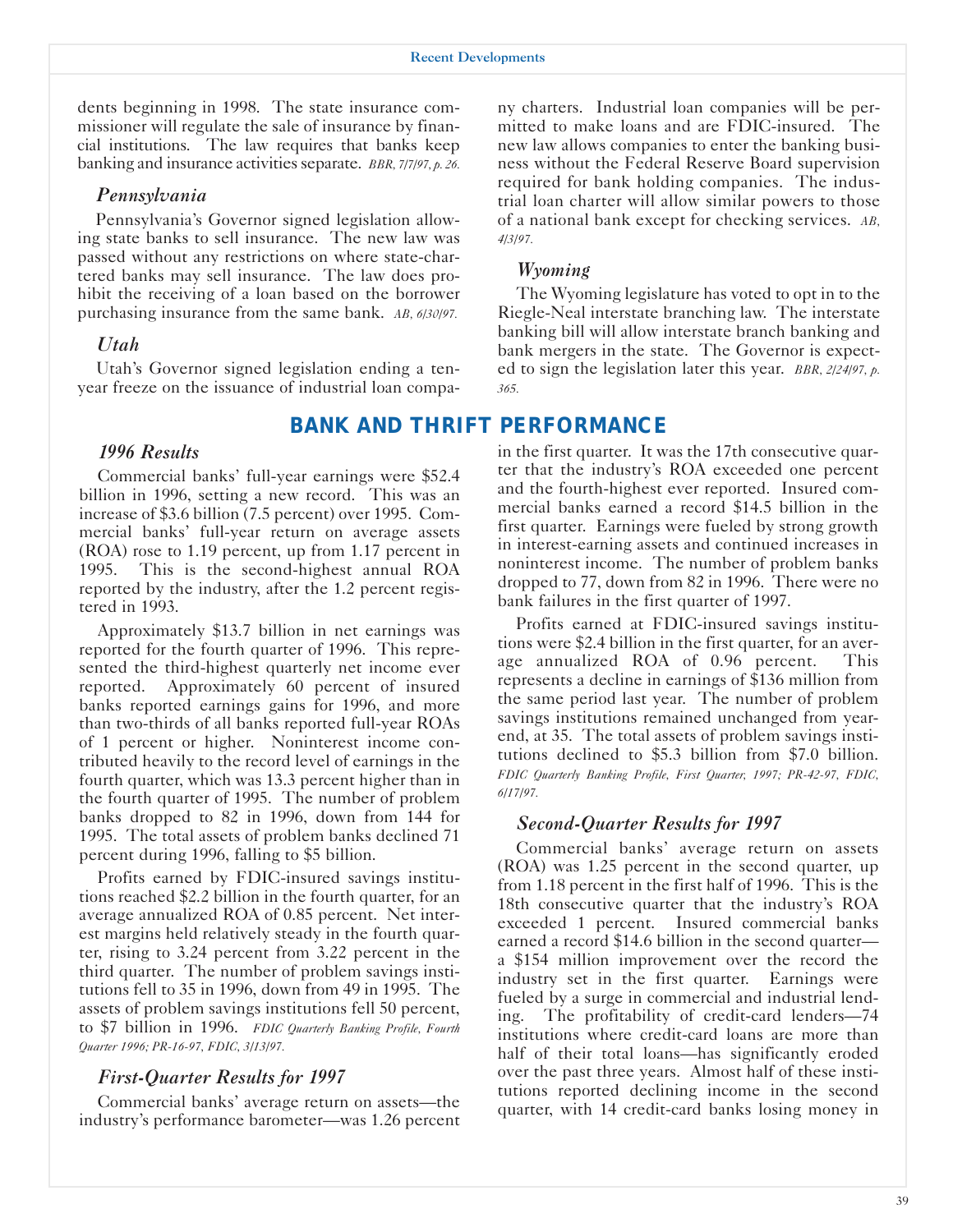#### FDIC Banking Review

the quarter. This drop in profitability is because of a rise in charge-offs, with credit-card charge-offs accounting for two-thirds of all loan charge-offs reported by commercial banks during the second quarter. The number of problem banks dropped to 74, down from 82 in 1966. There were no bank failures in the first half of 1997.

Profits earned at FDIC-insured savings institutions reached \$2.4 billion in the second quarter, for an average annualized ROA of 0.95 percent. The number of problem savings institutions fell to 29 at midyear from 35 institutions at the end of the first quarter. Assets of problem savings institutions declined to \$2.8 billion. *FDIC Quarterly Banking Profile, Second Quarter, 1997.* 

## *RECENT ARTICLES AND STUDIES*

The U.S. General Accounting Office (GAO) released a study on January 6, 1997, titled, "Japanese Bank Regulatory Structure." *AB, 1/8/97.* 

A Federal Reserve Board study finds that nonbanks are making gains against traditional consumer lending institutions. The study found that finance and other loan companies are growing faster than traditional sources of consumer lending. The study was published in the January 1997 issue of the *Federal Reserve Bulletin*. *AB, 1/16/97.* 

On March 26, 1997, the GAO released a report titled, "Material Loss of Oversight Information From Interstate Banking Is Unlikely." The report concludes that interstate branching is unlikely to result in a material loss of information needed for regulatory oversight and modification of regulatory reporting requirements is not necessary. *GAO/GGD-97-49, March 1997.* 

The Federal Reserve Bank of Boston published a study on bank consolidation with regard to borrower concentration limits. The study, "Have Borrower Concentration Limits Encouraged Bank Consolidation?", reviews motivations for bank mergers and their regional patterns. *FRB of Boston, New England Economic Review, January/February 1997.* 

The GAO issued a report on March 27, 1997, warning of the risks associated with mergers between banks and nonfinancial firms. The GAO report predicted few benefits from combining banking and commerce. *AB, 3/31/97, p. 459.* 

The Federal Reserve Bank of New York released a report detailing information that increased household debt tends to signal increased consumer spending. The more common thought is that spending will drop as debt increases. *BBR, 3/10/97, p. 459.* 

The Federal Reserve Bank of St. Louis released a study finding that the new policy of immediately disclosing Federal Open Market Committee decisions has been beneficial. The study found that the concerns about an announcement effect and increased

financial market volatility were unwarranted. *WSJ, 5/2/97.* 

The Federal Reserve Bank of St. Louis and the University of Missouri produced a report titled, "Do Markets and Regulators View Bank Risk Similarly?". The conclusion of the research was that market forces are not a substitute for government regulation of banks, because regulators and investors view risk differently and regulators require adequate capital to guard against bank failure. *AB, 5/9/97.* 

The Federal Reserve Bank of Cleveland has concluded that the central bank can increase consumer spending in the short term but is unable to increase real economic growth. The report is titled, "Monetary Policy and Real Economic Growth." *AB, 6/31/97.* 

The Congressional Budget Office released a study claiming that a separate thrift industry is no longer needed because of the fact that home mortgage loans are readily available to the public. The large secondary market for mortgage debt is a significant reason for the CBO's finding. *BRR, 6/23/97, p. 1,181.* 

The Office of the Comptroller of the Currency published a study stating that deposit insurance does not give banks a significant subsidy. The study claims that the net insurance-related subsidy enjoyed by a bank is minimal and may be negative. The study entitled, "The Competitive Implications of Safety Net-Related Subsidies," is available from the OCC. *AB, 7/11/97.* 

#### *Support Group for Modern Banking*

A new banking group entitled the Support Group for Modern Banking was formed in March. The managing trustee, Carter Golembe, stated the purpose of the group is dedicated to preserving recent gains and expanding the national bank franchise. Eighteen industry leaders are the founding members with the goal of participating in litigation, filing comment letters, and writing policy papers; lobbying is not planned. *AB, 3/31/97.*